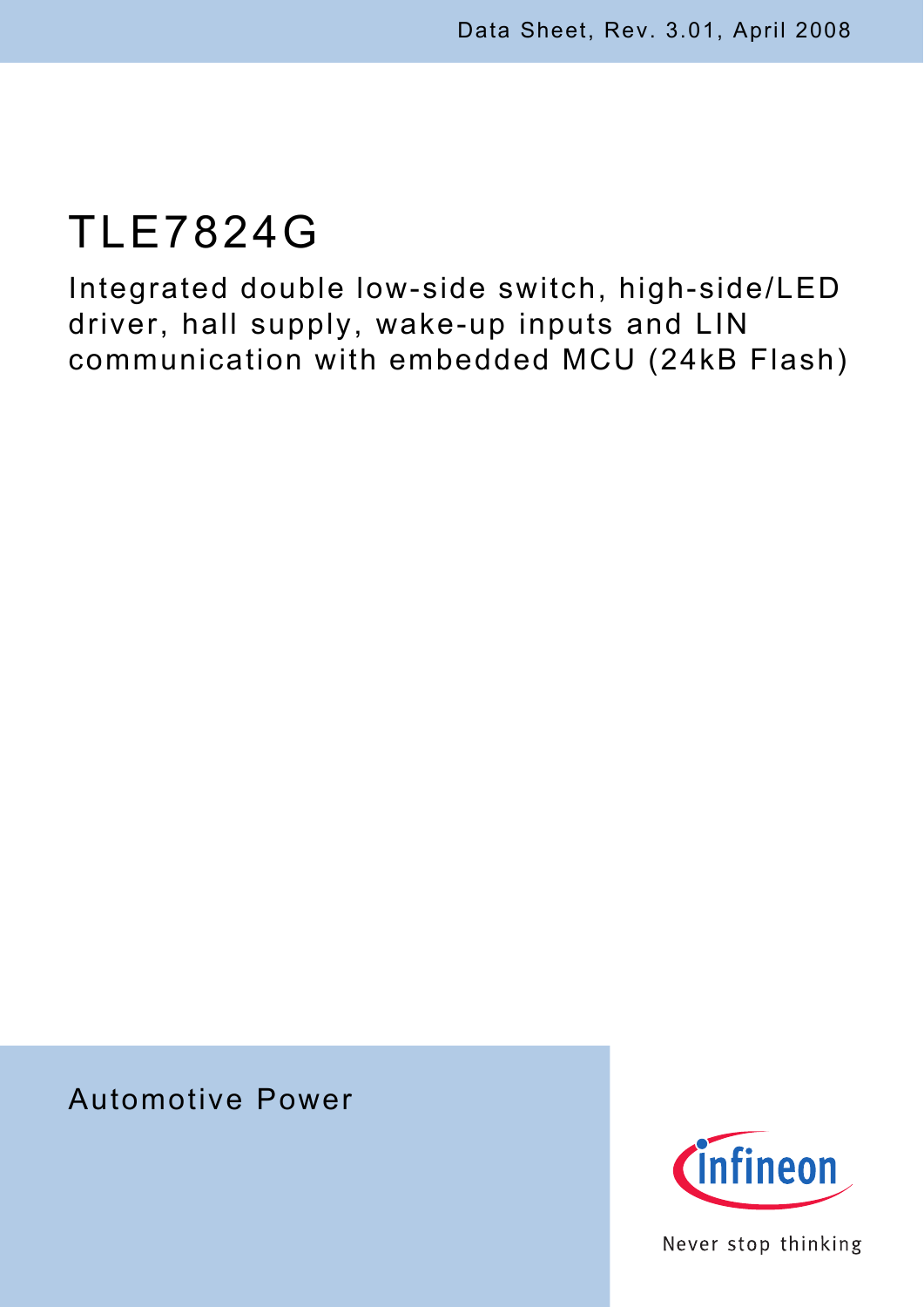

### **Table of Contents**

# <span id="page-1-0"></span>**Table of Contents**

| 1                                            |                                                                                                                                                                                                                                                                                                                                                                                                                                                                 |  |
|----------------------------------------------|-----------------------------------------------------------------------------------------------------------------------------------------------------------------------------------------------------------------------------------------------------------------------------------------------------------------------------------------------------------------------------------------------------------------------------------------------------------------|--|
| $\mathbf{2}$                                 |                                                                                                                                                                                                                                                                                                                                                                                                                                                                 |  |
| 3                                            |                                                                                                                                                                                                                                                                                                                                                                                                                                                                 |  |
| 4<br>4.1<br>4.2                              | Operating Modes increases and the contract of the Contract of the Contract of the Contract of the Contract of the Contract of the Contract of the Contract of the Contract of the Contract of the Contract of the Contract of<br>SBC Standby Mode (and according to the control of the control of the control of the standard standard state of the standard standard standard standard standard standard standard standard standard standard standard standard |  |
| 4.3<br>4.4<br>4.5<br>4.5.1<br>4.5.2<br>4.5.3 |                                                                                                                                                                                                                                                                                                                                                                                                                                                                 |  |
| 5                                            |                                                                                                                                                                                                                                                                                                                                                                                                                                                                 |  |
| 6<br>6.1<br>6.1.1<br>6.2<br>6.2.1            | Temperature Measurement (and all and all and all and all and all and all and all and all and all and all and a                                                                                                                                                                                                                                                                                                                                                  |  |
| 7                                            | Low Dropout Voltage Regulator (and all and all and all and all and all and all and all and all and all and all a                                                                                                                                                                                                                                                                                                                                                |  |
| 8                                            |                                                                                                                                                                                                                                                                                                                                                                                                                                                                 |  |
| 9                                            |                                                                                                                                                                                                                                                                                                                                                                                                                                                                 |  |
| 10                                           | Monitoring / Wake-Up Inputs MON1  5 and Wake-Up Event Signalling  27                                                                                                                                                                                                                                                                                                                                                                                            |  |
| 11                                           |                                                                                                                                                                                                                                                                                                                                                                                                                                                                 |  |
| $12 \,$                                      |                                                                                                                                                                                                                                                                                                                                                                                                                                                                 |  |
| 13                                           |                                                                                                                                                                                                                                                                                                                                                                                                                                                                 |  |
| 14                                           |                                                                                                                                                                                                                                                                                                                                                                                                                                                                 |  |
| 15                                           |                                                                                                                                                                                                                                                                                                                                                                                                                                                                 |  |
| 16<br>16.1<br>16.2<br>16.3<br>16.4           | Absolute Maximum Ratings (and account contained a series and a series and state of the SAS of the Maximum Ratings (and account of the Maximum Ratings)<br>Thermal Resistance in the contract of the contract of the contract of the contract of the contract of the contract of the contract of the contract of the contract of the contract of the contract of the contract of the cont                                                                        |  |
| 17                                           |                                                                                                                                                                                                                                                                                                                                                                                                                                                                 |  |
| 18<br>18.1<br>18.2<br>18.3<br>18.4<br>18.5   | Thermal Resistance in the contract of the contract of the contract of the contract of the contract of the contract of the contract of the contract of the contract of the contract of the contract of the contract of the cont                                                                                                                                                                                                                                  |  |
| 19                                           |                                                                                                                                                                                                                                                                                                                                                                                                                                                                 |  |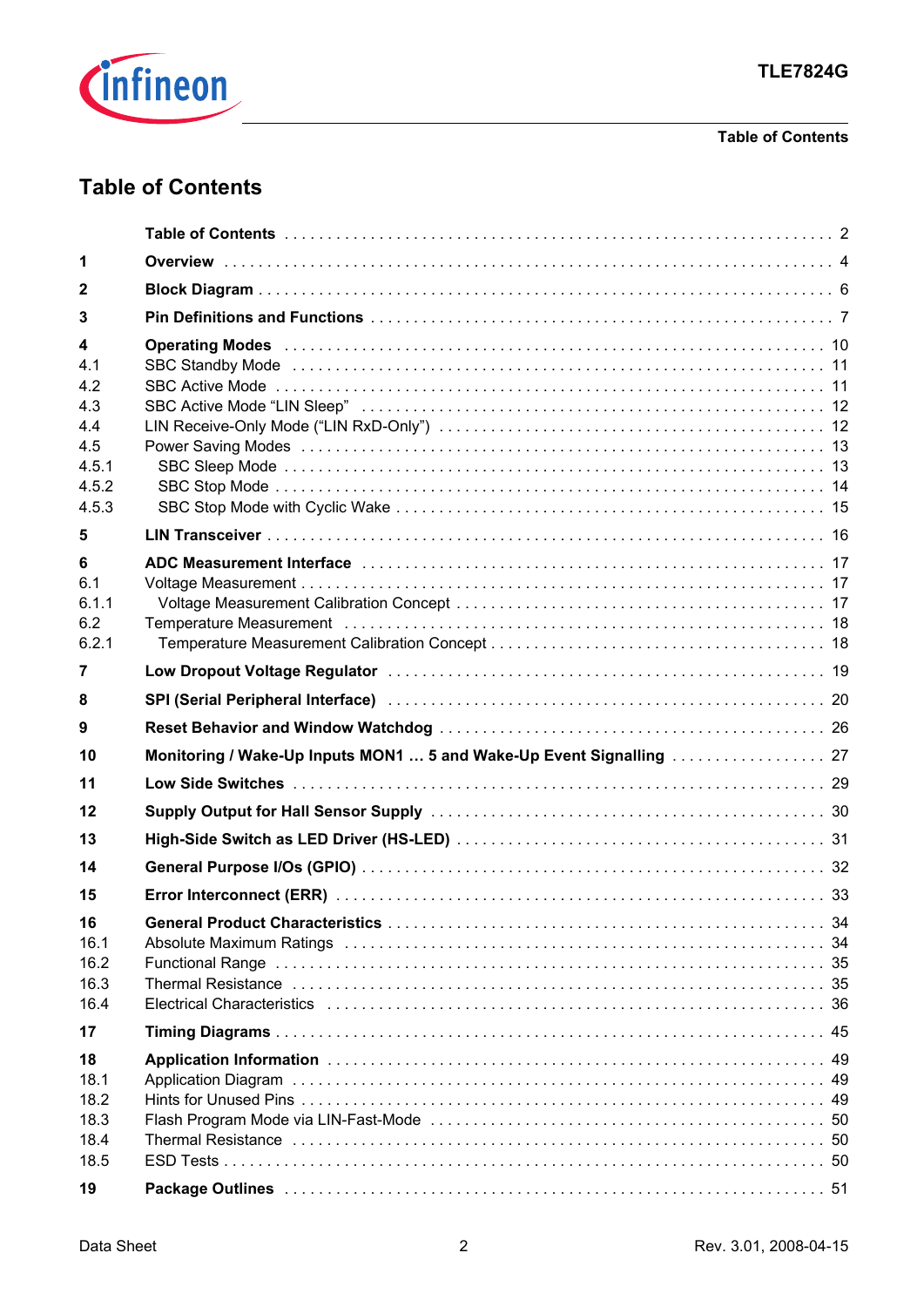

### **Table of Contents**

| 20 | <b>Revision History</b> . |  |
|----|---------------------------|--|
|    |                           |  |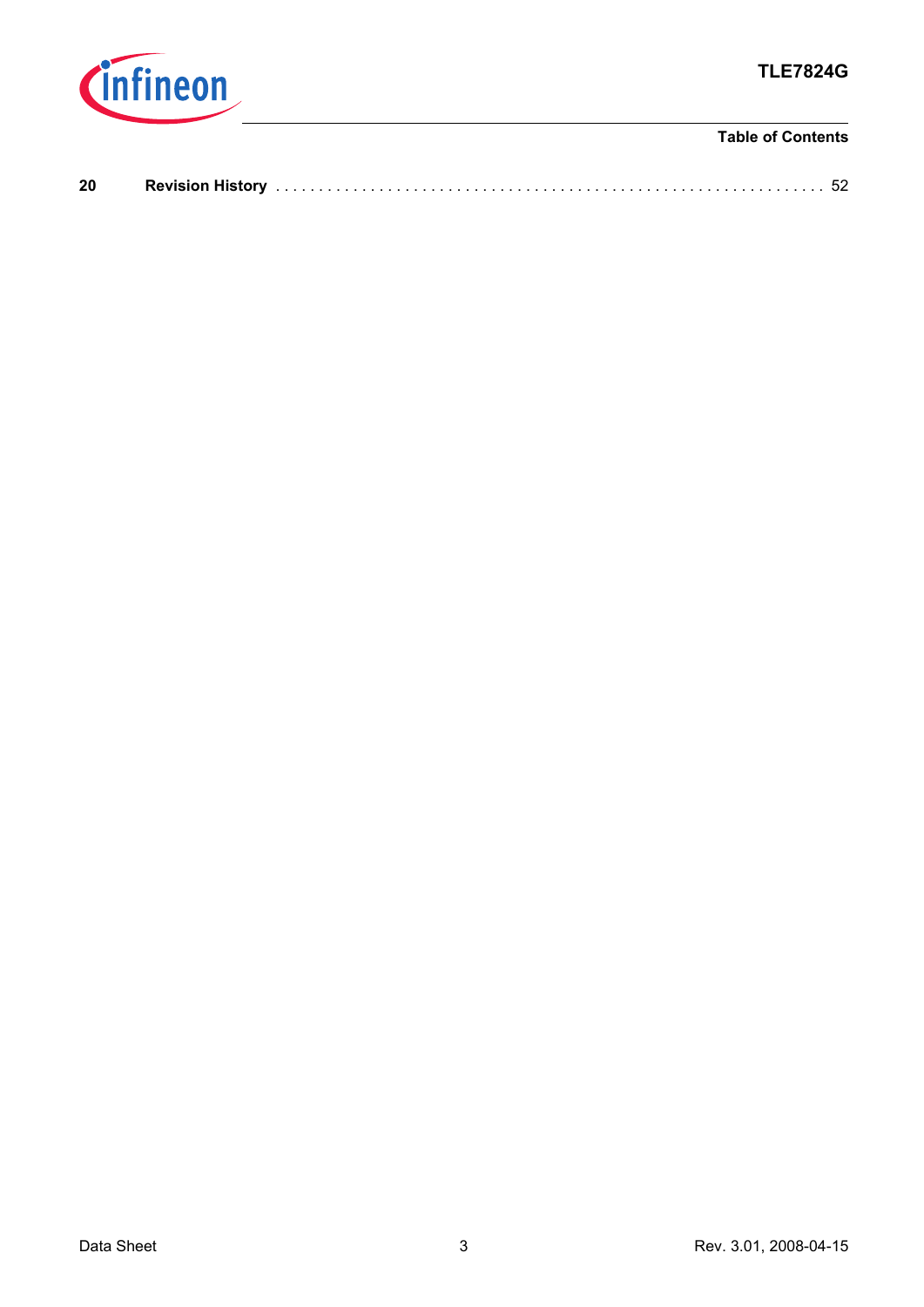

### **Integrated double low-side switch, high-side/LED driver, hall supply, wake-up inputs and LIN communication with embedded MCU (24kB Flash)**



# <span id="page-3-0"></span>**1 Overview**

### **Relay Driver - System Basis Chip**

- Low-Dropout Voltage Regulator (LDO)
- **LIN Transceiver**
- Standard 16-bit SPI-Interface
- $2 \times$  Low-Side Switches, e.g. as Relay Driver
- $2 \times$  Supply e.g. for Hall Sensor Supply / LED Driver
- $5 \times$  High-Voltage Wake-Up Inputs
- Programmable. Window Watchdog & Power Saving Modes
- Power-On and Undervoltage Reset Generator
- Overtemperature Protection
- **Short Circuit Protection**

### **8-bit Microcontroller**

- Compatible to 8051 μC Core
- Two clocks per machine cycle
- 12kByte Boot ROM for test and Flash routines
- LIN Bootloader (Boot ROM)
- 256 Byte RAM / 1.5 kByte XRAM
- 24kByte Flash Memory for Program Code & Data
- On-Chip Oscillator
- Power Saving Modes (slow-down & idle mode)
- Programmable Watchdog Timer
- 10-bit A/D Converter, e.g. for Temperature &  $V_{\text{bat}}$ -Measurement
- Three 16-bit Timers & Capture/Compare Unit
- General Purpose I/Os, e.g. with PWM Functionality
- On-Chip Debug Support (JTAG)
- UART and Synchronous Serial Channel (SSC respective SPI)
- Multiply-Divide-Unit (MDU)

### **General Characteristics**

- Package PG-DSO-28-38
- Temperature Range  $T_{\rm J}$ : -40 °C up to 150 °C
- Green Package (RoHS compliant)
- AEC Qualified

| <b>Type</b>     | Package             | <b>Marking</b>  |
|-----------------|---------------------|-----------------|
| <b>TLE7824G</b> | <b>PG-DSO-28-38</b> | <b>TLE7824G</b> |



**PG-DSO-28-38**

**TLE7824G**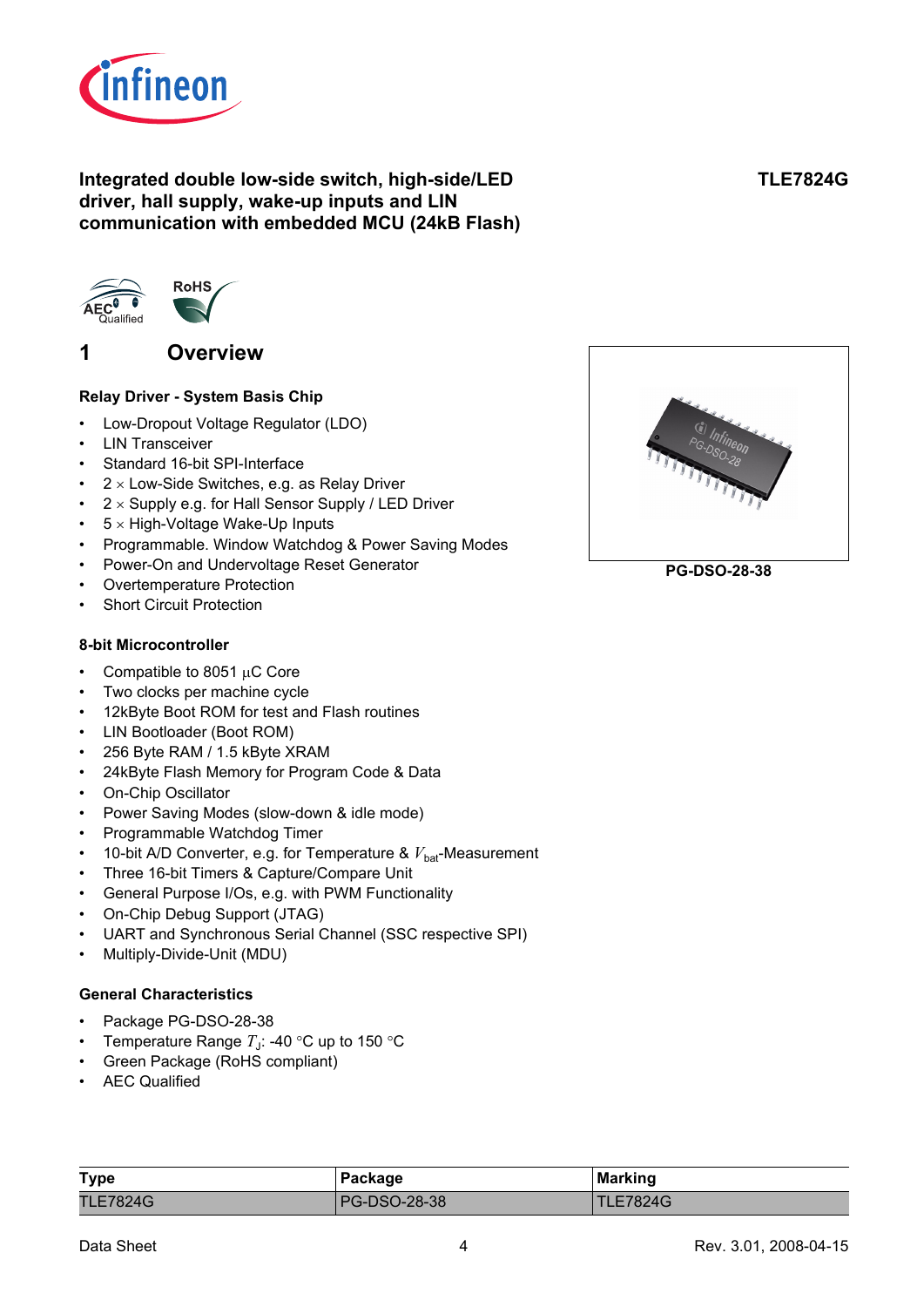

#### **Overview**

### **Description**

This single-packaged solution incorporates an 8-bit state-of-the-art microcontroller compatible to the standard 8051 core with On-Chip Debug Support (OCDS), and a System-Basis-Chip (SBC). The SBC is equipped with LIN transceiver, low-dropout voltage regulator (LDO) as well as two low-side switches (relay driver) and a high-side driver e.g. for driving LEDs. An additional supply, e.g. to supply hall sensors (TLE 4966) is also available.

For Micro Controller Unit (MCU) supervision and additional protection of the circuit a programmable window watchdog circuit with a reset feature, supply voltage supervision and integrated temperature sensor is implemented on the SBC.

Microcontroller and LIN module offer low power modes in order to support terminal 30 connected automotive applications. A wake-up from the low power mode is possible via a LIN bus message or wake-up inputs.

This integrated circuit is realized as Multi-Chip-Module (MCM) in a PG-DSO-28-38 package, and is designed to withstand the severe conditions of automotive and industrial applications.

*Note: A detailed description of the 8-bit microcontroller XC885 can be found in a dedicated User's Manual and Data Sheet.*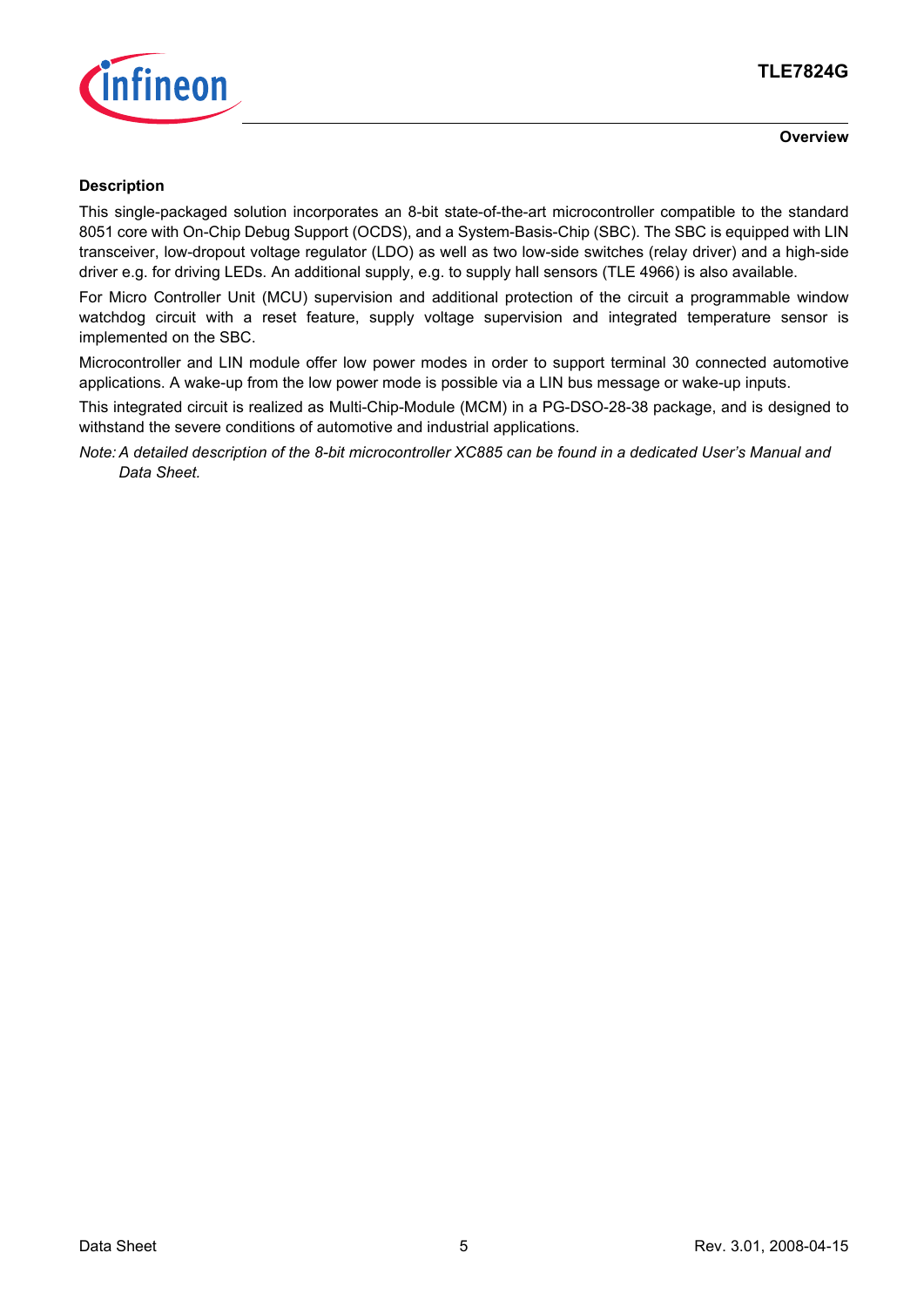

**Block Diagram**

# <span id="page-5-0"></span>**2 Block Diagram**

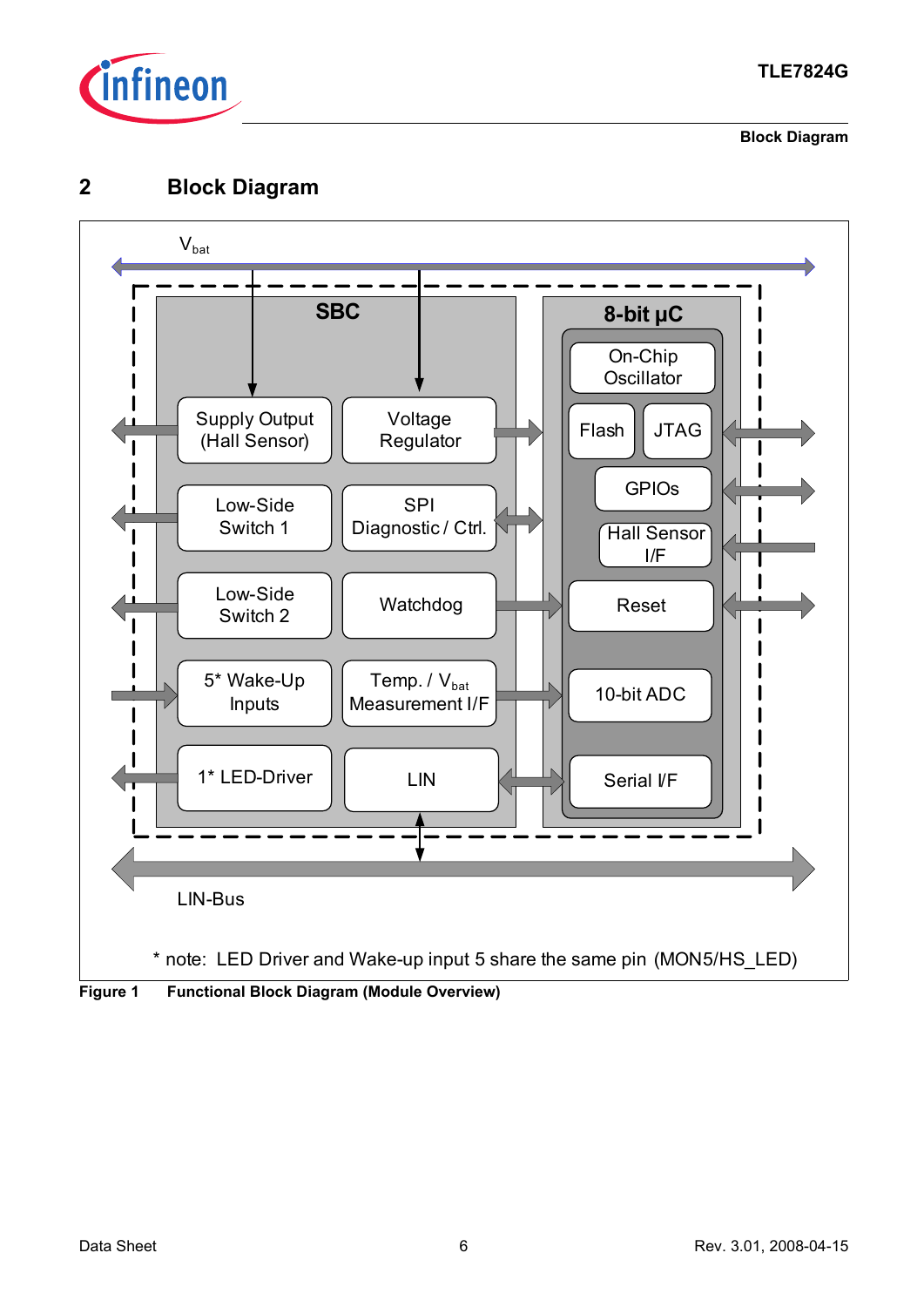

**Pin Definitions and Functions**



# <span id="page-6-0"></span>**3 Pin Definitions and Functions**

**Figure 2 Pin Configuration**

| Pin No.        | Symbol                    | <b>Function</b>                                                                                    |
|----------------|---------------------------|----------------------------------------------------------------------------------------------------|
| 27             | MON <sub>1</sub>          | <b>Monitoring / Wake-Up Inputs;</b> bi-level sensitive inputs used to monitor signals for          |
| 28             | MON <sub>2</sub>          | example coming from an external switch panel                                                       |
| 1              | MON <sub>3</sub>          |                                                                                                    |
| $\overline{2}$ | MON4,                     |                                                                                                    |
| 3              | MON5/HS LED               | MON5 is combined with an LED Driver output                                                         |
| 25             | $V_{\rm s}$               | <b>Power Supply Input; recommendation to block to GND directly at the IC with</b>                  |
|                |                           | ceramic capacitor (ferrite bead for better EMC behavior)                                           |
| 26             | $V_{\mathsf{BAT\_SENSE}}$ | <b>Battery Voltage Sense Input; for connection to terminal 30 with external serial</b><br>resistor |
| 23             | $V_{\rm CC}$              | Voltage Regulator Output; for internal supply (5 V); to stabilize block to GND with                |
|                |                           | an external capacitor; for external loads up to the specified value (see Table 13                  |
|                |                           | "Operating Range" on Page 35)                                                                      |
| 8              | <b>RESET</b>              | <b>Reset;</b> output of SBC; "low active"; input for $\mu$ Controller                              |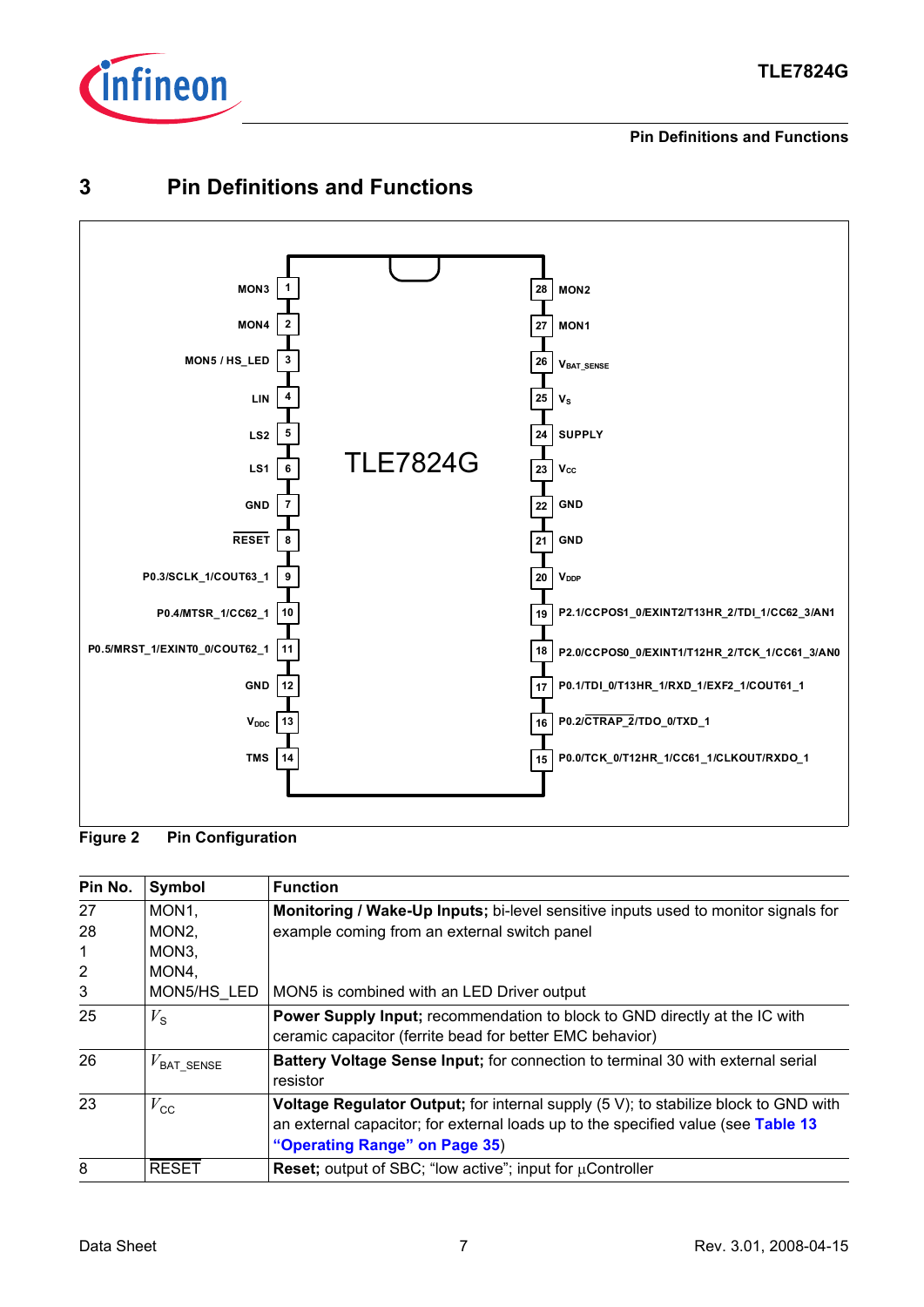

### **Pin Definitions and Functions**

| Pin No. | Symbol            | <b>Function</b>                                                                                                                                                                                                                                                                                                                                         |
|---------|-------------------|---------------------------------------------------------------------------------------------------------------------------------------------------------------------------------------------------------------------------------------------------------------------------------------------------------------------------------------------------------|
| 4       | LIN               | LIN Bus; Bus Line for the LIN interface, according to ISO 9141 and LIN specification<br>1.3 and 2.0                                                                                                                                                                                                                                                     |
| 24      | <b>SUPPLY</b>     | Supply Output; e.g. for Hall Sensor; controlled via SPI                                                                                                                                                                                                                                                                                                 |
| 5       | LS <sub>2</sub>   | Low Side Switch 2 Output; controlled via SPI                                                                                                                                                                                                                                                                                                            |
| 6       | LS1               | Low Side Switch 1 Output; controlled via SPI                                                                                                                                                                                                                                                                                                            |
| 9       | P <sub>0.3</sub>  | <b>General Purpose I/O with PWM Functionality</b>                                                                                                                                                                                                                                                                                                       |
|         |                   | (alternate function: SCK, see XC885 data sheet)                                                                                                                                                                                                                                                                                                         |
| 10      | P <sub>0.4</sub>  | General Purpose I/O with Capture and PWM Functionality                                                                                                                                                                                                                                                                                                  |
|         |                   | (alternate function: MTSR, see XC885 data sheet)                                                                                                                                                                                                                                                                                                        |
| 11      | P0.5              | <b>General Purpose I/O with PWM Functionality</b>                                                                                                                                                                                                                                                                                                       |
|         |                   | (alternate function: MRST and EXINT0, see XC885 data sheet)                                                                                                                                                                                                                                                                                             |
| 13      | $V_{\text{DDC}}$  | Voltage Regulator Output for µController Core (2.5 V); for connection of block<br>capacitor to GND; not to be used for external loads                                                                                                                                                                                                                   |
| 14      | <b>TMS</b>        | Test Mode Select (JTAG)                                                                                                                                                                                                                                                                                                                                 |
| 15      | P <sub>0.0</sub>  | General Purpose I/O; see XC885 data sheet                                                                                                                                                                                                                                                                                                               |
|         | $[TCK_0]$         | (alternate function: JTAG Clock Input)                                                                                                                                                                                                                                                                                                                  |
| 16      | P <sub>0.2</sub>  | General Purpose I/O; see XC885 data sheet                                                                                                                                                                                                                                                                                                               |
|         | $[TDO_0]$         | (alternate function: JTAG Serial Data Output; RxD1)                                                                                                                                                                                                                                                                                                     |
| 17      | P0.1              | General Purpose I/O; see XC885 data sheet                                                                                                                                                                                                                                                                                                               |
|         | $[TDI_0]$         | (alternate function: JTAG Serial Data Input; TxD1)                                                                                                                                                                                                                                                                                                      |
| 18      | P2.0              | General Purpose Input (digital/analog) with Capture Functionality; e.g. for Hall<br>Sensor (alternate function: EXINT1)                                                                                                                                                                                                                                 |
| 19      | P2.1              | General Purpose Input (digital/analog) with Capture Functionality; e.g. for Hall<br>Sensor (alternate function: EXINT2)                                                                                                                                                                                                                                 |
| 20      | $V_{\text{DDP}}$  | Voltage Supply Input for $\mu$ Controller I/Os (5 V); to be connected with $V_{\text{CC}}$ pin                                                                                                                                                                                                                                                          |
|         | <b>RxD</b>        | LIN Transceiver Data Output; according to the ISO 9141 and LIN specification 1.3<br>and 2.0; LOW in dominant state; connected to µC General Purpose Input P1.0                                                                                                                                                                                          |
|         | <b>TxD</b>        | LIN Transceiver Data Input; according to ISO 9141 and LIN specification 1.3 and<br>2.0; TxD has an internal pull-up; connected to µC General Purpose Input P1.1                                                                                                                                                                                         |
|         | DI                | SPI Data Input; receives serial data from the control device; serial data transmitted<br>to DI is a 16-bit control word with the Least Significant Bit (LSB) transferred first: the<br>input has a pull-down and requires CMOS logic level inputs; DI will accept data on<br>the falling edge of CLK-signal; connected to µC General Purpose Input P1.3 |
|         | DO                | SPI Data Output; this tri-state output transfers diagnosis data to the control device;<br>the output will remain in the high-impedance state unless the device is selected by a<br>low on Chip-Select-Not (CSN); connected to µC General Purpose Input P1.4<br>(EXTINTO_1)                                                                              |
|         | <b>CLK</b>        | SPI Clock Input; clock input for shift register; CLK has an internal pull-down and<br>requires CMOS logic level inputs; connected to µC General Purpose Input P1.2                                                                                                                                                                                      |
|         | <b>CSN</b>        | SPI Chip Select Not Input; CSN is an active low input; serial communication is<br>enabled by pulling the CSN terminal low; CSN input should only be transitioned when<br>CLK is low; CSN has an internal pull-up and requires CMOS logic level inputs;<br>connected to µC General Purpose Input P1.5                                                    |
|         | $V_\mathrm{AREF}$ | <b>Voltage Reference for ADC</b>                                                                                                                                                                                                                                                                                                                        |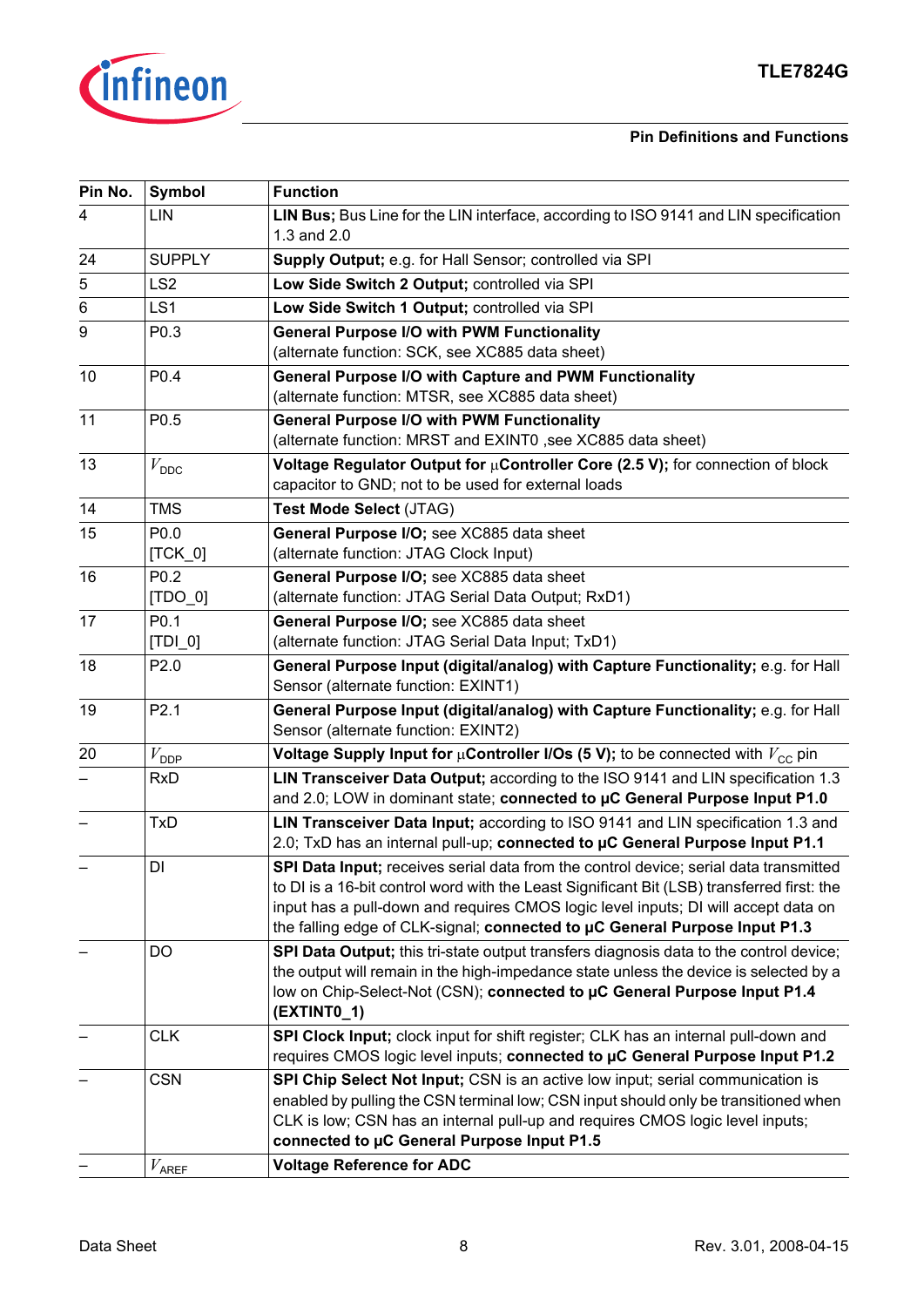

### **Pin Definitions and Functions**

| Pin No. | Symbol      | <b>Function</b>                                                                                                                   |  |  |
|---------|-------------|-----------------------------------------------------------------------------------------------------------------------------------|--|--|
|         | $V_{\rm A}$ | ADC Measurement Output (analog); for chip temperature and battery voltage<br>measurement                                          |  |  |
|         | <b>ERR</b>  | Error Pin; bi-directional signal; ERR has an internal pull-up; low-active;<br>connected to µC General Purpose Input P3.6 (RSTOUT) |  |  |
|         | <b>GND</b>  | Ground; including GND for LSx and LIN                                                                                             |  |  |
| 12      |             | <b>Ground;</b> corresponding GND to $V_{\text{DDC}}$                                                                              |  |  |
| 21      |             | <b>Ground;</b> $V_{\text{AGND}}$ (ADC) & corresponding GND to $V_{\text{DDP}}$                                                    |  |  |
| 22      |             | <b>Ground;</b> $V_{\text{AGND}}$ (ADC); also GND for LDO and Measurement Interface                                                |  |  |



**Figure 3 Pinout and Module Interconnects**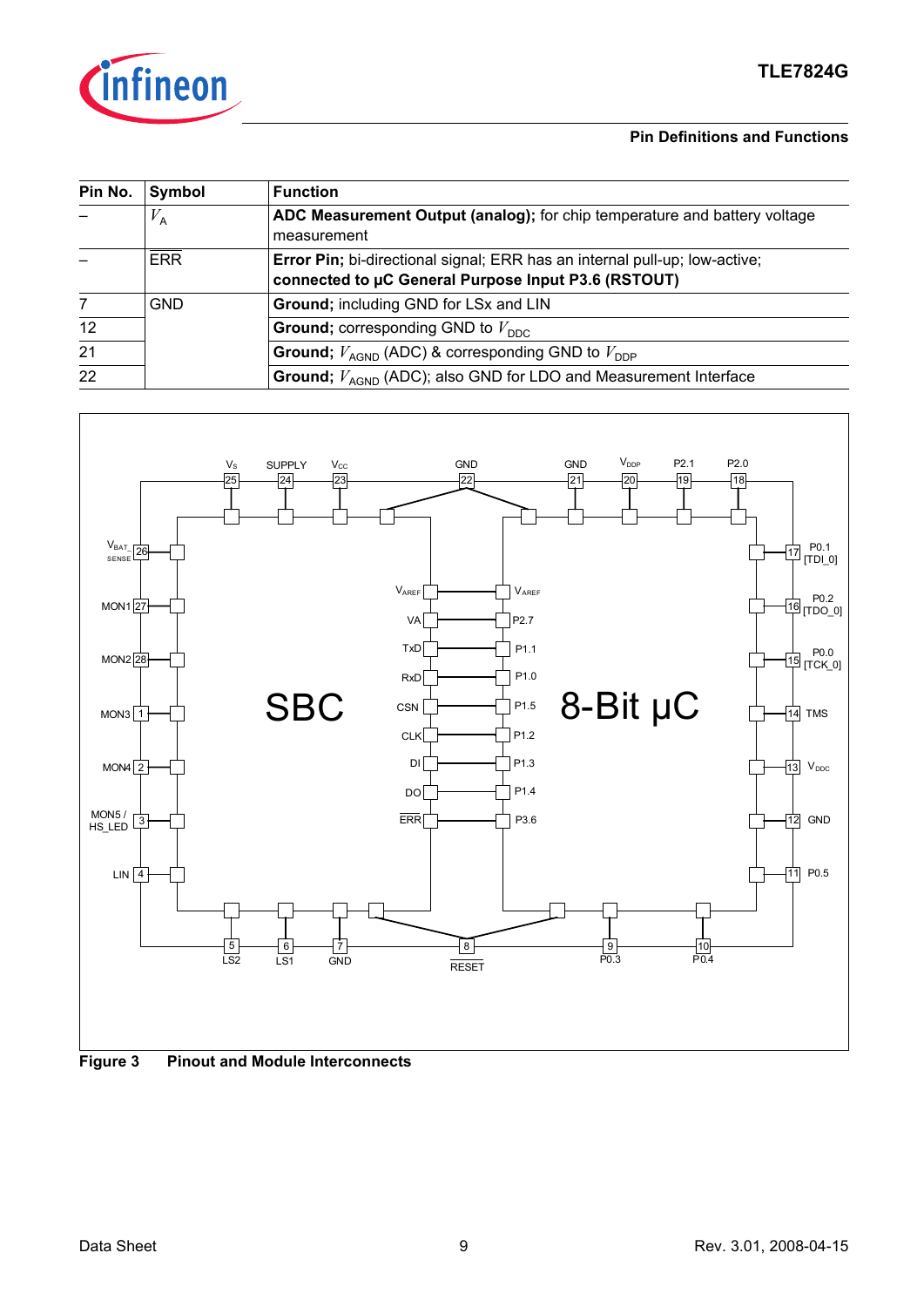

# <span id="page-9-4"></span><span id="page-9-0"></span>**4 Operating Modes**

The TLE7824G incorporates several SBC operating modes, that are listed in **[Table 1](#page-9-2)**.

| <b>Functional Block</b>                             | <b>SBC Standby</b><br><b>Mode</b> | <b>SBC Active Mode</b> | <b>SBC Stop Mode</b>            | <b>SBC Sleep Mode</b>           |
|-----------------------------------------------------|-----------------------------------|------------------------|---------------------------------|---------------------------------|
| $V_{\text{CC}}$ , 5 V, LDO                          | ON                                | ON                     | ON                              | <b>OFF</b>                      |
| <b>Window Watchdog</b>                              | ON                                | ON                     | OFF / $ON^{1/2}$                | OFF $/$ ON <sup>2)</sup>        |
| Monitoring / wake-up pins                           | ON / $OFF3$                       | SPI-controlled         | ON / $OFF3$                     | ON / $OFF3$                     |
| LS1, LS2 - switch                                   | <b>OFF</b>                        | SPI-controlled         | <b>OFF</b>                      | <b>OFF</b>                      |
| <b>Supply Output</b>                                | ON / $OFF3$                       | SPI-controlled         | ON / OFF3)                      | <b>OFF</b>                      |
| HS-LED                                              | <b>OFF</b>                        | SPI-controlled         | <b>OFF</b>                      | <b>OFF</b>                      |
| 16-bit SPI                                          | ON                                | ON                     | ON                              | <b>OFF</b>                      |
| LIN wake-up via bus<br>message                      | ON                                | <b>OFF</b>             | ON                              | ON                              |
| <b>LIN Transmit</b>                                 | <b>OFF</b>                        | ON                     | <b>OFF</b>                      | <b>OFF</b>                      |
| <b>LIN Receive</b>                                  | <b>OFF</b>                        | ON                     | <b>OFF</b>                      | <b>OFF</b>                      |
| <b>RxD</b>                                          | Active low wake-up<br>interrupt   | L/H                    | Active low wake-up<br>interrupt | Active low wake-up<br>interrupt |
| Measurement I/F                                     | OFF                               | SPI-controlled         | <b>OFF</b>                      | <b>OFF</b>                      |
| <b>VAREF</b>                                        | <b>OFF</b>                        | ON (2.5V)              | <b>OFF</b>                      | <b>OFF</b>                      |
| Voltage Monitoring at $V_s$<br>and $V_{\text{BAT}}$ | <b>OFF</b>                        | <b>ON</b>              | <b>OFF</b>                      | <b>OFF</b>                      |

### <span id="page-9-2"></span>**Table 1 SBC Operating Modes**

1) WD "off" when voltage-regulator output current below "watchdog disable current threshold"

<span id="page-9-1"></span>2) WD default "off" in SBC Stop / Sleep Mode; WD can be active in order to generate period wake-ups of SBC

<span id="page-9-3"></span>3) "ON / OFF" state is inherited from previous operating mode ("OFF" after POR and RESET)

The System-Basis-Chip (SBC) offers several operation modes that are controlled via three mode select bits MS0, MS1 and MS2 within the SPI: SBC Active, Sleep and Stop mode, as well as LIN Receive-Only mode.

An overview of the operating modes and the operating mode transitions is indicated in **[Figure 4](#page-10-2)** below.

*Note: It is possible to directly change from Stand-By to Stop or Sleep mode, however this might result in a higher current consumption (~200µA). The higher current consumption will occur in case of a power up and in case of a LIN wake-up from Stop and Sleep mode. To avoid this conditions its recommended to prior set Active mode before changing to Stop or Sleep mode.*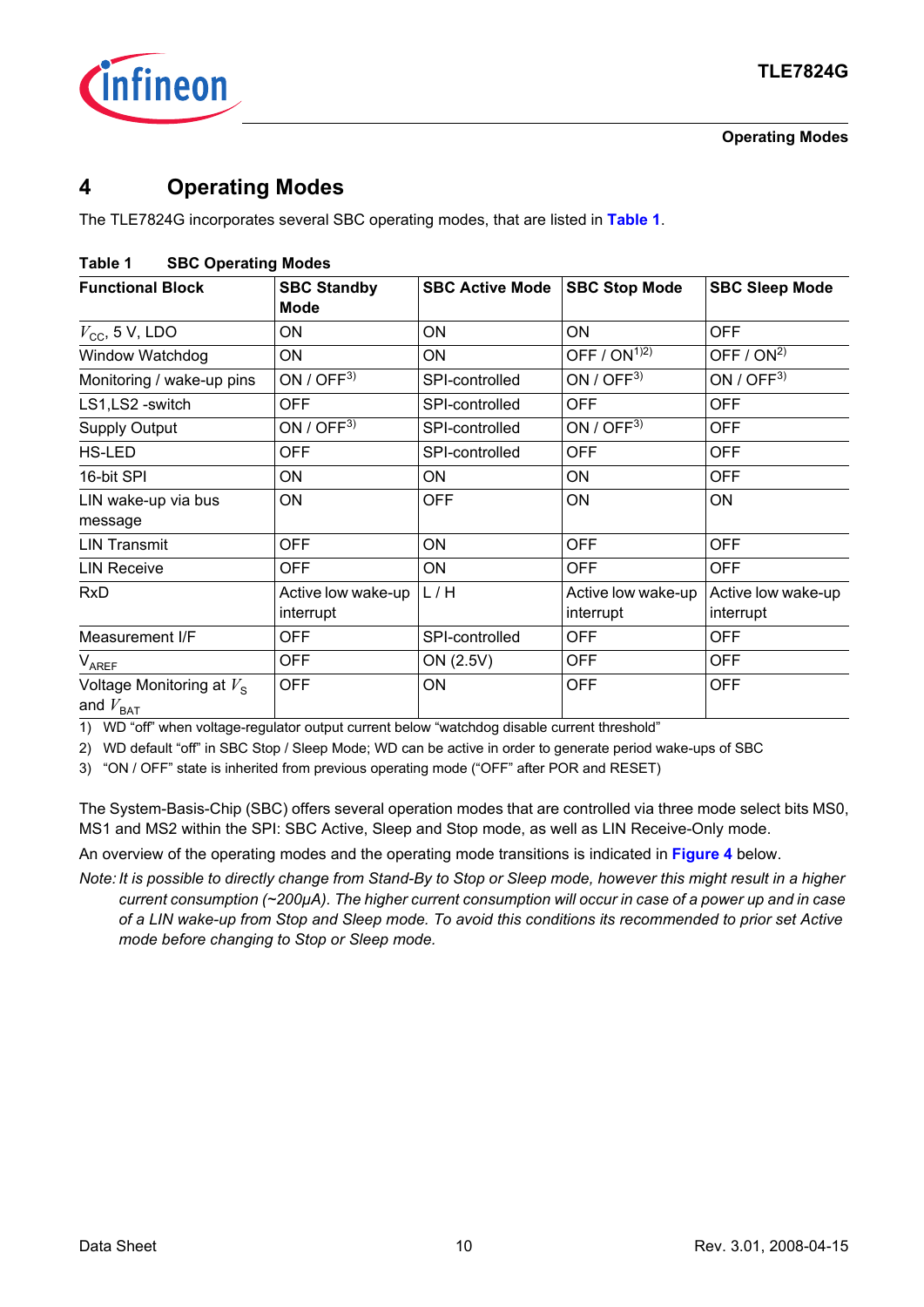

**Operating Modes**



<span id="page-10-2"></span>**Figure 4 State Diagram "SBC Operation Modes"**

# <span id="page-10-0"></span>**4.1 SBC Standby Mode**

After powering-up the SBC or wake-up from power-saving, it automatically starts-up in **SBC Standby Mode**, waiting for the microcontroller to finish its startup and initialization sequences. However, this mode cannot be selected via SPI command. From this transition mode the SBC can be switched via SPI command into the desired operating mode. All modes are selected via SPI bits or certain operation conditions, e.g. external wake-up events.

# <span id="page-10-1"></span>**4.2 SBC Active Mode**

The **SBC Active Mode** is used to transmit and receive LIN messages and provides the sub-mode "LIN Sleep".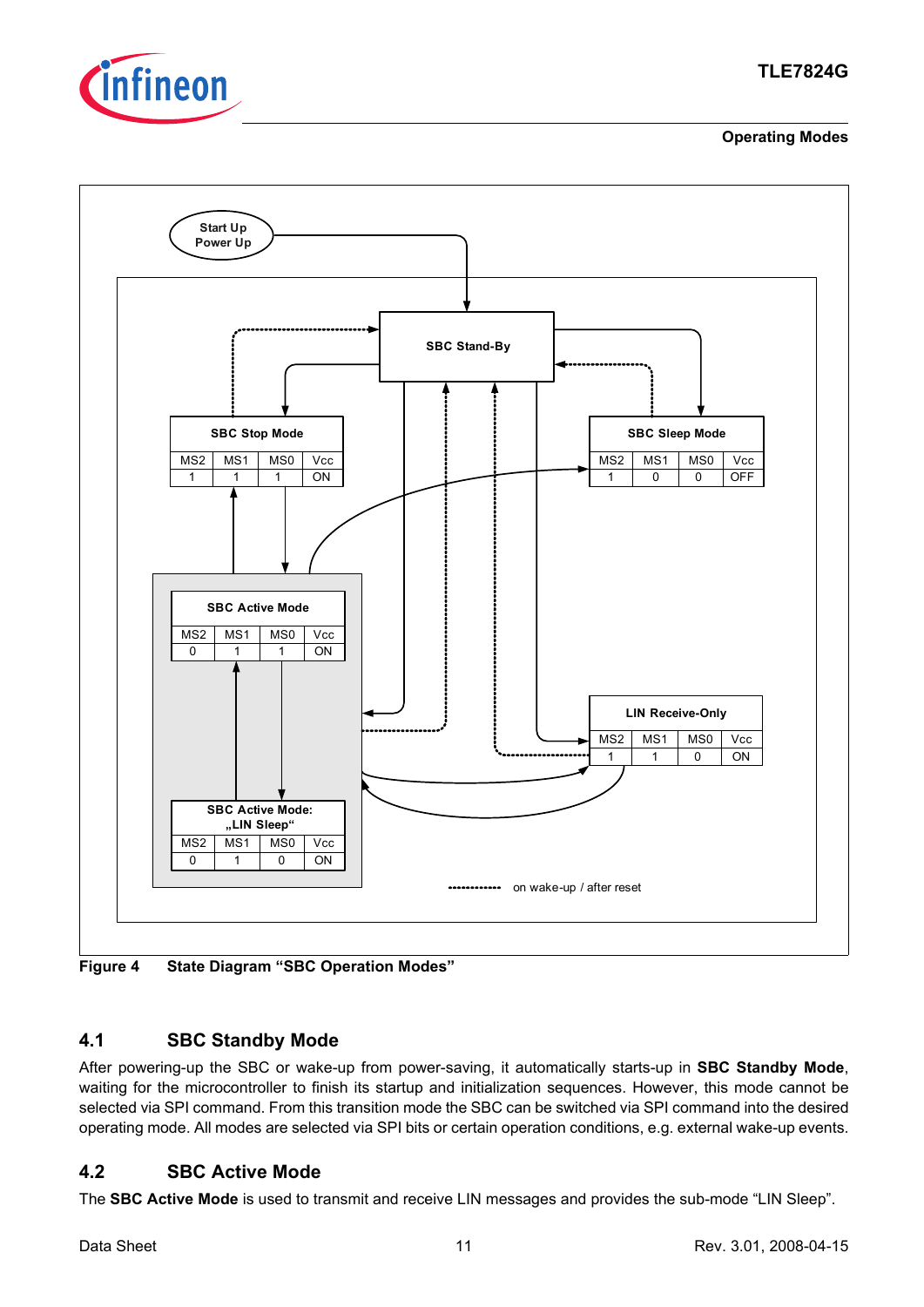

# <span id="page-11-0"></span>**4.3 SBC Active Mode "LIN Sleep"**

In **SBC Active Mode "LIN Sleep"** the SBC's current consumption is reduced by disabling the LIN transceiver. This also means that the internal pull-up resistor of the LIN transceiver is turned off in SBC Active Mode "LIN Sleep". During this mode the LIN transceiver remains its wake-up capability in order to react on a remote frame or wake-up pulse (specified in LIN Specification V2.0) from the master node or other slave nodes. In case of a wakeup event via LIN message the (internal) RxD is pulled "low" and the "bus wake-up bit" within the SPI status word is set. However, the LIN transceiver needs to be activated by switching to "SBC Active Mode".

# <span id="page-11-1"></span>**4.4 LIN Receive-Only Mode ("LIN RxD-Only")**

The **LIN Receive-Only Mode ("LIN RxD-Only")** is designed for a special test procedure to check the bus connections. **[Figure 5](#page-11-2)** shows a network consisting of 5 nodes. Node 1 is the LIN master node, the others are LIN slave nodes. If the connection between node 1 and node 3 shall be tested, the nodes 2, 4 and 5 are switched into LIN Receive-Only Mode. Node 1 and node 3 are in Active Mode. If node 1 sends a message ("remote frame"), node 3 is the only node which is physically able to reply to the remote frame. The other nodes have their outputs drivers disabled.

The main difference between the **SBC Active Mode** and the **LIN Receive-Only Mode** is that the LIN transmit stage is automatically turned-off in LIN Receive-Only-Mode. However, the LIN receiver is still active in both modes.



<span id="page-11-2"></span>**Figure 5 Network Diagram "LIN Receive-Only Mode"**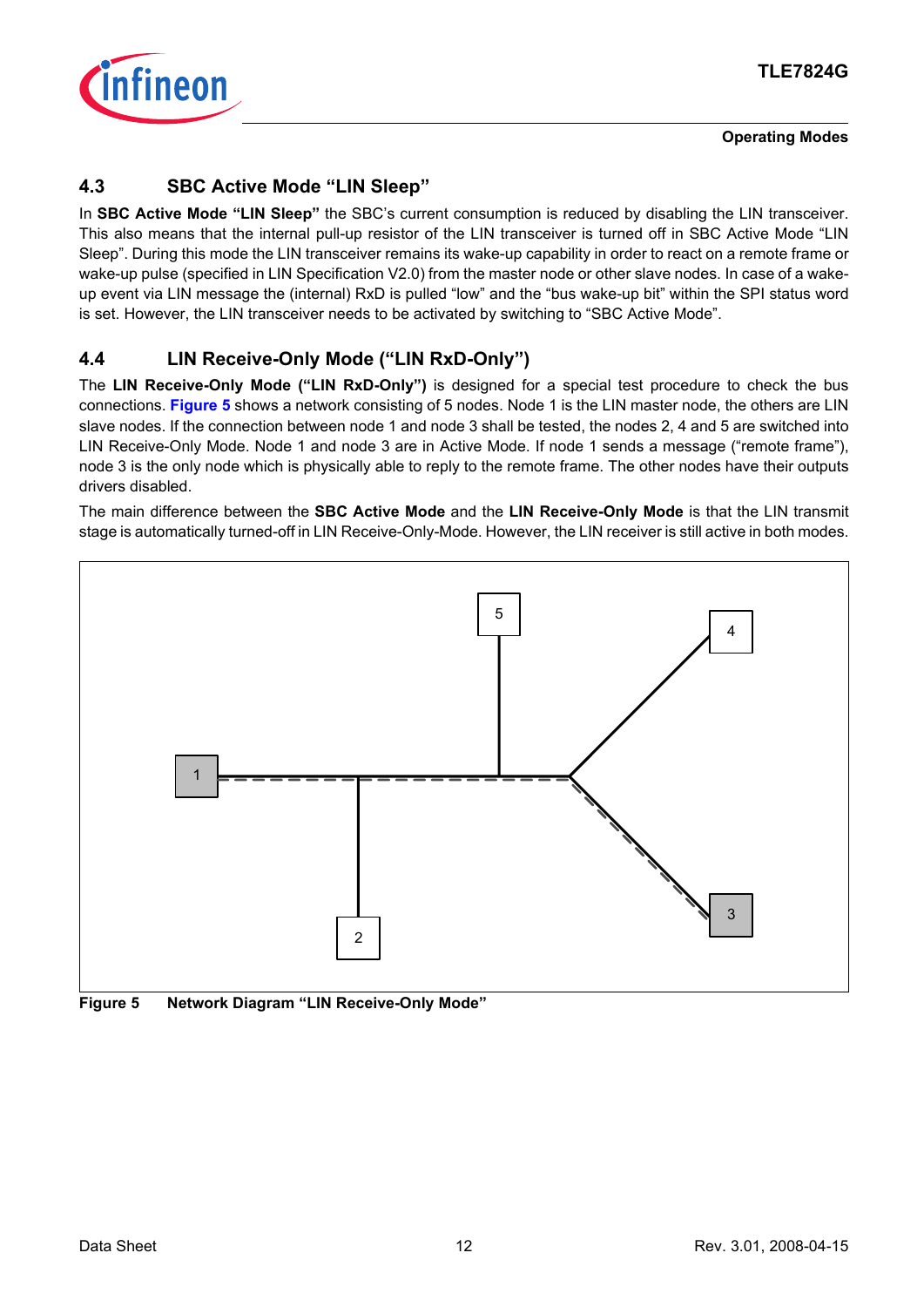

### <span id="page-12-0"></span>**4.5 Power Saving Modes**

### <span id="page-12-1"></span>**4.5.1 SBC Sleep Mode**

During **SBC Sleep Mode** (see **[Figure 6](#page-12-2)**), the lowest power consumption is achieved, by having its main voltage regulator switched-off. As the microcontroller cannot be supplied, the integrated window watchdog can be disabled in Sleep Mode via a dedicated SPI control bit. However, it can be turned-on for periodically waking-up the system, e.g. ECU, by generating a reset and automatically switching to SBC Standby Mode.

This mode is entered via SPI command, and turns-off the integrated LIN bus transceiver, main voltage regulator as well as all switches. Upon a voltage level change at the monitoring / wake-up pins or by LIN message the SBC Sleep Mode will be terminated and the SBC Standby Mode will automatically be entered (turning-on the LDO).

*Note: Upon a wake-up via LIN message the (internal) RxD signal stays "low" until mode switch.* 

- *Note: If the Window Watchdog was not enabled in Sleep Mode the Window Watchdog starts after wake-up with a "long open window" in SBC Standby Mode.*
- *Note: In Sleep Mode with activated watchdog (see [Table 2 "SPI Input Data Bits" on Page 21](#page-20-0)) the oscillator remains turned on.*



<span id="page-12-2"></span>**Figure 6 State Diagram "SBC Sleep Mode"**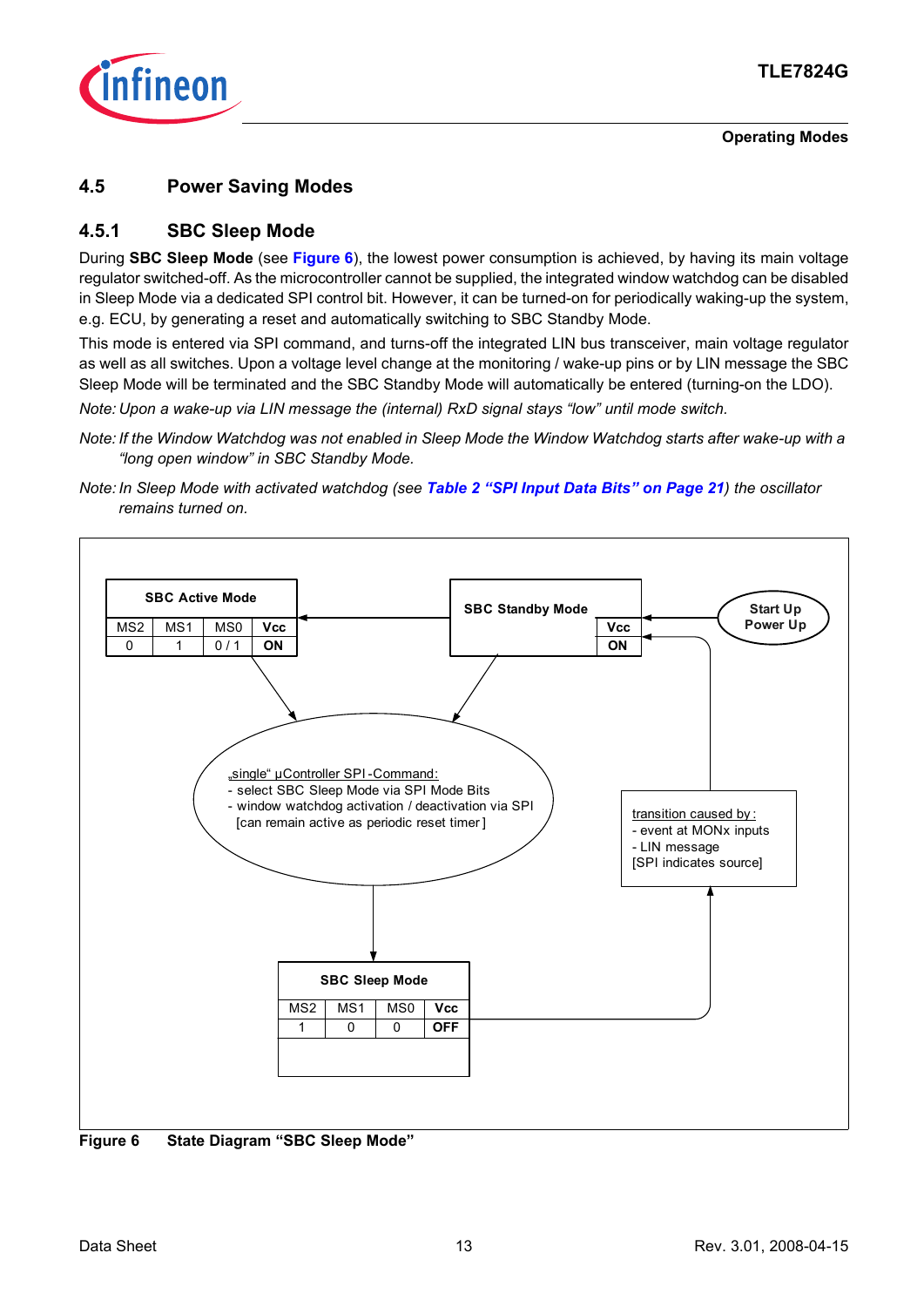

# <span id="page-13-0"></span>**4.5.2 SBC Stop Mode**

The **SBC Stop Mode** has the advantage of reducing the current consumption to a minimum, while supplying the microcontroller with its quiescent current during its power saving mode ("Stop"). This mode is entered via SPI command, and turns-off the integrated bus transceivers and respective termination, but the voltage regulator for the microcontroller supply remains active. A microcontroller in a power saving mode has the advantage over a turned-off microcontroller to have a reduced reaction time upon a wake-up event.

A voltage level change at the monitoring/wake-up pins will, in contrast to the behavior in Sleep Mode, generate a signal that indicates the wake-up event at the microcontroller in Power-Down Mode. This is realized via an interconnect from the SPI of the SBC [DO] to the microcontroller [P1.4]. In case the wake-up event was a LIN message, the respective RxD pin of the SBC **and** the SPI Data Out [DO] will be pulled "low". RxD is pulled "low" until mode switch, while DO stays "low" for **two** internal SBC cycles. (The microcontroller itself has to take care of switching SBC modes after a wake-up event notification (see **[Figure 7](#page-13-1)**).)

*Note: The window watchdog is automatically disabled once the LDO output current goes below a specified "watchdog current threshold", unless the SPI setting "WD On/Off" prevents this (see* **[Figure 10](#page-19-1)***,* **[Watchdog](#page-37-0)  [disable current threshold](#page-37-0)**, **[Table 14](#page-35-1)** and **["Window Watchdog Reset Period Settings" on Page 23](#page-22-0)**).





<span id="page-13-1"></span>**Figure 7 State Diagram "SBC Stop Mode"**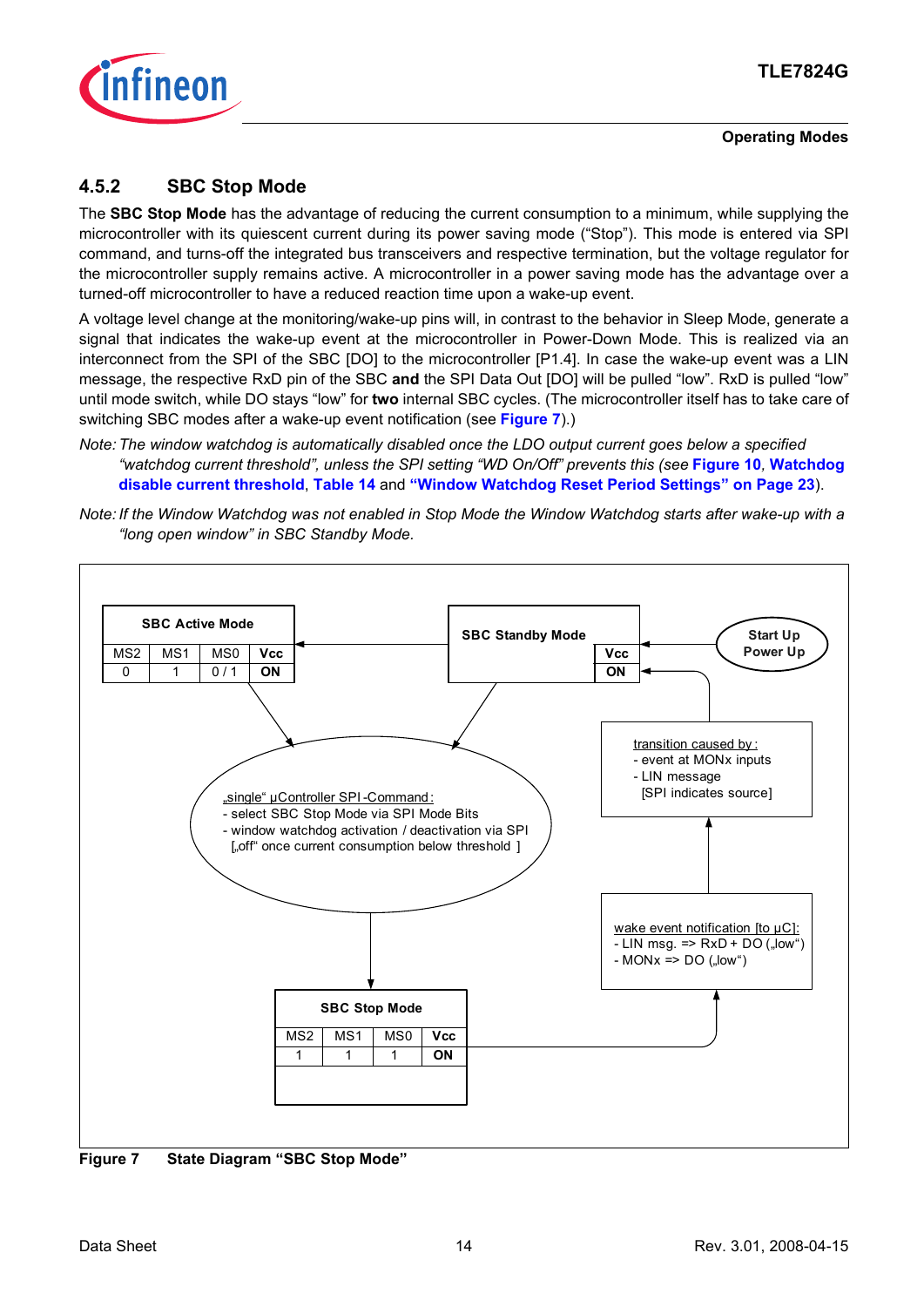

# <span id="page-14-0"></span>**4.5.3 SBC Stop Mode with Cyclic Wake**

The SBC Stop Mode has the advantage of reducing the current consumption to a minimum, while supplying the microcontroller with its quiescent current during its power saving mode ("Stop"). This mode is entered via SPI command, and turns-off the integrated LIN bus transceiver, but the voltage regulator remains active.

The SBC periodically generates a wake-up "low" pulse at DO ("interconnect signal") that is connected to an interrupt input [P1.4] of the microcontroller. This period can be defined via the "cyclic wake period" bit field within the SPI register. This pulse at DO has a length of **two** internal SBC cycles.

In case of a detected wake-up event via LIN message or any of the MONx pins, DO stays "low" until the first valid SPI command.

*Note: The window watchdog is automatically disabled once the LDO output current goes below a specified "watchdog current threshold", unless the SPI setting "WD On/Off" prevents this (see* **[Figure 10](#page-19-1)***).*

*Note: A wake-up event via LIN message or via MONx inputs can happen independently of the cyclic wake phase.*

*Note: The Window Watchdog starts with a "long open window" after a mode switch, e.g. to SBC Active Mode.*



**Figure 8 State Diagram "SBC Stop Mode with Cyclic Wake"**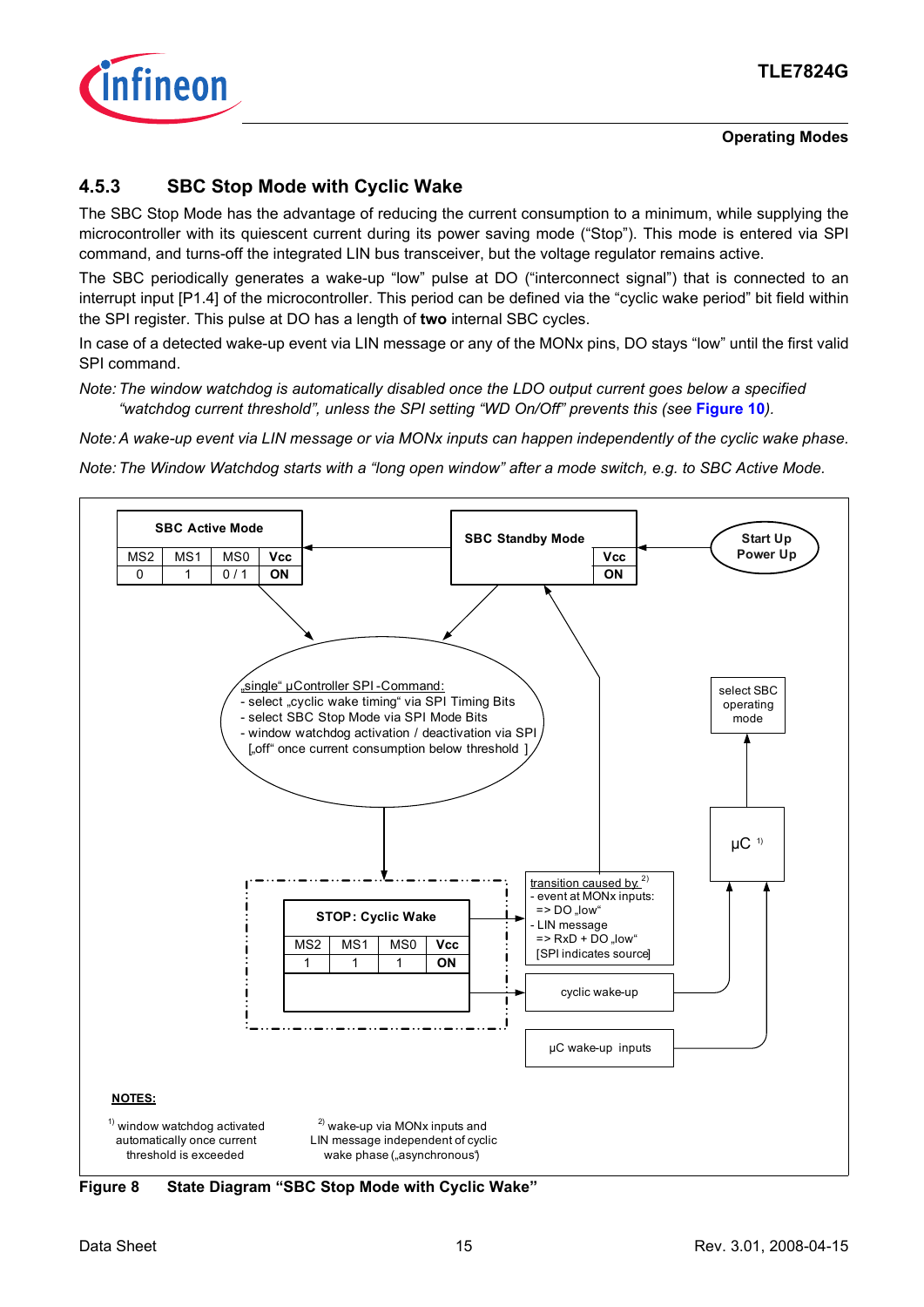

**LIN Transceiver**

# <span id="page-15-0"></span>**5 LIN Transceiver**

The TLE7824G offers a LIN transceiver, which is compatible to ISO9141 and certified according to LIN Specification 1.3 and 2.0 "Physical Layer". The transceiver has a pull-up resistor of 30 kΩ implemented and is protected against short to battery and short to GND.

The LIN transceiver has an implemented wake-up capability during operation in power saving modes. In Stop Mode a wake-up event is indicated via (internal) RxD and DO signals, that are pulled "low". Out of Sleep Mode a wake-up event causes an automatic transition into Standby Mode and the (internal) RxD and DO signals are pulled "low". If the TxD input is pulled low for longer than the TxD dominant timeout the TxD input is ignored and the LIN bus goes back to recessive state. This fail-safe feature in case of a permanent low TxD signal recovers if the TxD pin is high for TxD dominant timeout recovery time.

For LIN automotive applications in the United States a dedicated mode by the name "Low Slope Mode" can be used. This mode reduces the maximum data transmission rate of 20 kBaud to 10.4 kBaud by switching to a different slew rate. By using this mode the EM noise emission can be reduced.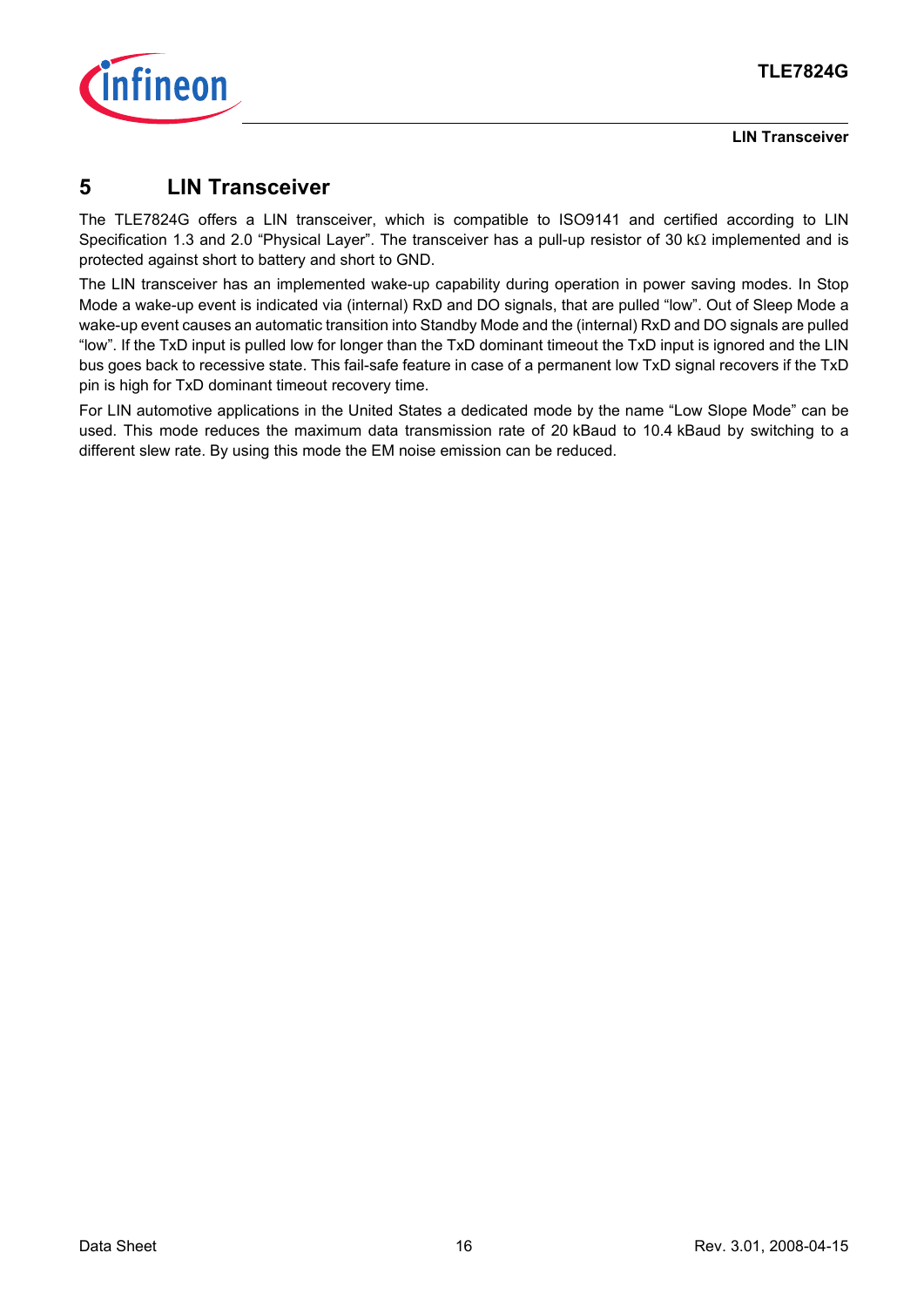

#### **ADC Measurement Interface**

# <span id="page-16-0"></span>**6 ADC Measurement Interface**

The SBC measurement interface comprises a battery measurement unit (high voltage input  $V_{\text{bat-sense}}$ ) and an onchip temperature sensor. A multiplexer is used to select the desired input channel that is connected to the ADC of the  $\mu$ C. This multiplexer is controlled via the SPI interface. Also, the reference voltage  $V_{ARFF}$  is provided by the SBC. The  $V_{\text{bat sense}}$  input must be protected against voltage transients, like ISO pulses by a resistor in series to terminal 30.



**Figure 9 Simplified Block Diagram of ADC Measurement Interface**

### <span id="page-16-1"></span>**6.1 Voltage Measurement**

The input voltage is filtered and scaled down to the input voltage range of the ADC converter. The voltage measurement output code of the ADC can be calculated using the following equation, where  $V_{\text{SENS}}$  is the voltage at the pin  $V_{\text{BAT} \text{ SENSE}}$  and N the resolution of the ADC:

$$
C_{\text{VSENS}} = \text{round}\left[\frac{V_{\text{SENS}}}{V_{\text{AREF}}}\frac{1}{8}(2^N - 1)\right], \quad 0 \le V_{\text{SENS}} \le V_{\text{bat-fs}} \tag{1}
$$

The input voltage corresponding to the ADC output code C<sub>VSENS</sub> can be calculated with the following equation:

$$
V_{\text{SENS}} = \frac{8 \times V_{\text{AREF}}}{2^{N} - 1} \times C
$$
 (2)

### <span id="page-16-2"></span>**6.1.1 Voltage Measurement Calibration Concept**

Best measurement accuracy can be obtained by applying the calibration function:

$$
C_{\text{VSENSCAL}} = \text{round}[c_1(C_{\text{VSENS}} - c_0)] \tag{3}
$$

 $C_{\text{VSENS}}$  represents the ADC output code for the analog input voltage at the pin  $V_{\text{BAT} SENSE}$ . The correction coefficients  $c_1$  and  $c_0$  correct for slope variations and offset errors of the measurement transfer function.

During the production test these calibration figures are calculated and stored in the flash memory of the microcontroller.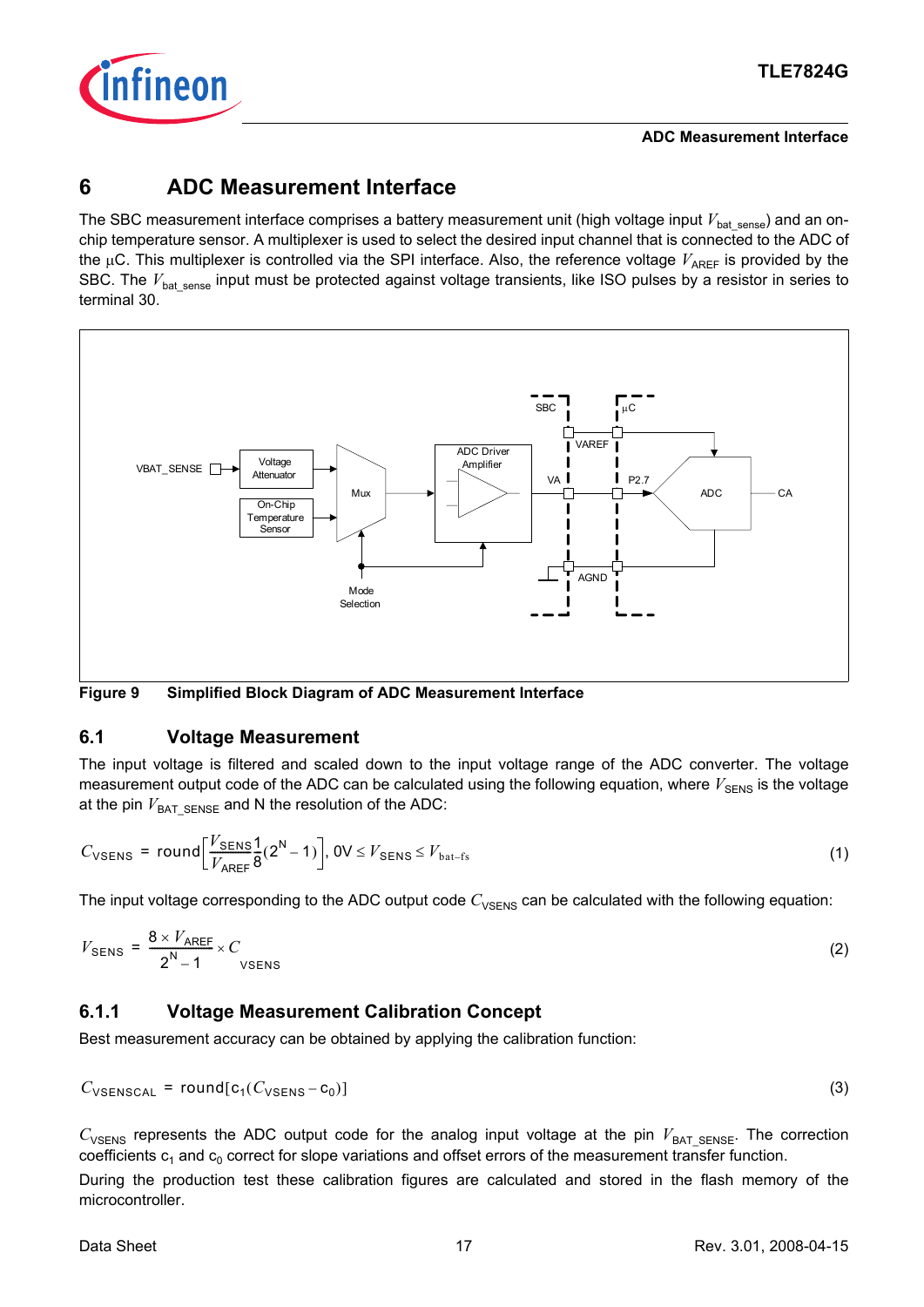

#### **ADC Measurement Interface**

Further details on the implementation of the calibration function and location of the calibration figures in Flash memory can be found in a dedicated application note. The voltage measurement target parameters can be found in **["ADC Battery Voltage Measurement Interface, VBAT\\_SENSE" on Page 44](#page-43-0)**.

### <span id="page-17-0"></span>**6.2 Temperature Measurement**

In the temperature measurement mode the typical internal analog output voltage of the on-chip temperature sensor can be described with the first order approximation:

$$
V_A \approx m_0 - m_1 \times T_j \tag{4}
$$

Where:

- $\bullet$   $T_{\rm j}$  is the junction temperature in Kelvin
- $m_0$ and  $m_1$  are typical linear fitting parameters (see **[Table "ADC Temperature Measurement Interface" on Page 44](#page-43-1)**)

The output code of the ADC is given by the following equation, where  $V_{\text{AREF}}$  and N denote the ADC reference voltage and the resolution of the ADC:

$$
C_{\mathsf{A}} = \text{round}\bigg[V_{\mathsf{A}}(T_{\mathsf{j}}) \times \frac{(2^{\mathsf{N}} - 1)}{V_{\mathsf{AREF}}}\bigg], \ V_{\mathsf{A}} \le V_{\mathsf{AREF}} \tag{5}
$$

The junction temperature  $T_A$  corresponding to the output code  $C_A$  is given by:

$$
T_{\rm j} = \frac{1}{m_1} \left[ m_0 - \frac{C_{\rm A}(T_{\rm j}) \times V_{\rm AREF}}{2^{\rm N} - 1} \right] \tag{6}
$$

273.15 °C need to be subtracted to convert  $T_{\rm j}$  [K] into Centigrade Scale [°C].

The temperature measurement target parameters can be found in**["ADC Temperature Measurement Interface"](#page-43-1) [on Page 44](#page-43-1)**.

### <span id="page-17-1"></span>**6.2.1 Temperature Measurement Calibration Concept**

Best measurement accuracy can be obtained by applying the calibration function:

$$
T_{\text{CAL}} = 586 + f_0 \cdot 2^{-1} - [2^{-2} + f_1 \cdot 2^{-10}] C_A(T_j)
$$
\n(7)

The calibration coefficients  $f_{0/1}$  are computed during the production test and stored in the flash memory of the microcontroller.

The selection between battery voltage and temperature measurement is done via SPI bit (see **["SPI \(Serial](#page-19-0) [Peripheral Interface\)" on Page 20](#page-19-0)**).

Further details on the implementation of the calibration function and location of the calibration figures can be found in a dedicated application note.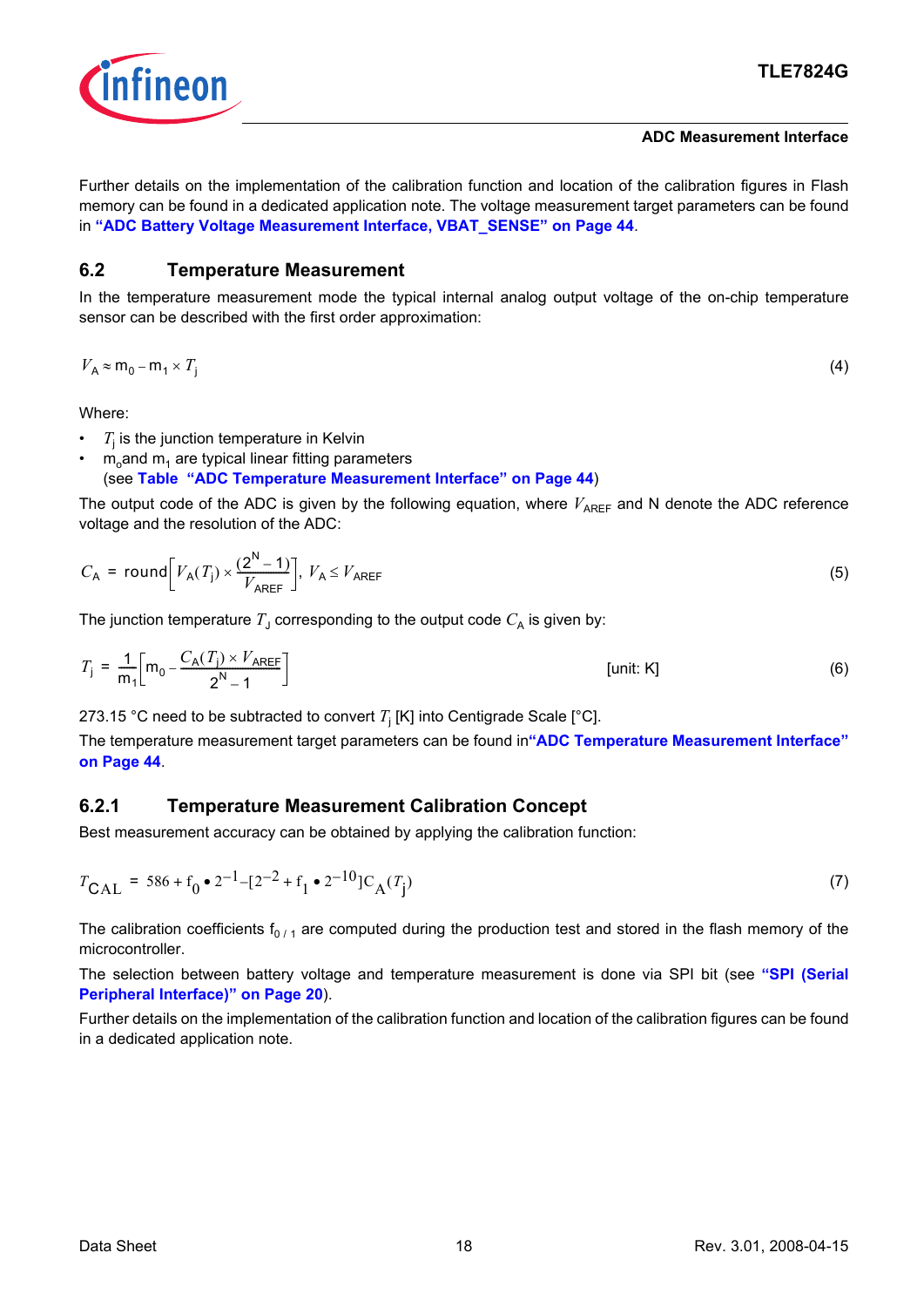

### **Low Dropout Voltage Regulator**

# <span id="page-18-0"></span>**7 Low Dropout Voltage Regulator**

The Low Drop-Out Voltage Regulator (LDO) has mainly been integrated in the TLE7824G in order to supply the integrated microcontroller and several modules of the SBC.

*Note: The LDO is not intended to be used as supply for external loads. However, it might be used as supply for small external loads (see [Table 13 "Operating Range" on Page 35](#page-34-3)).*

In the event of a short circuit condition at the  $V_{cc}$  pin, a shutdown/reset of the TLE7824G may occur due to overcurrent condition. This maximum output current for external loads is specified in the electrical characteristics. The voltage regulator output is protected against overload and overtemperature.

An external reverse current protection is required at the pin  $V_S$  to prevent the output capacitor at  $V_{CC}$  from being discharged by negative transients or low  $V<sub>S</sub>$  voltage.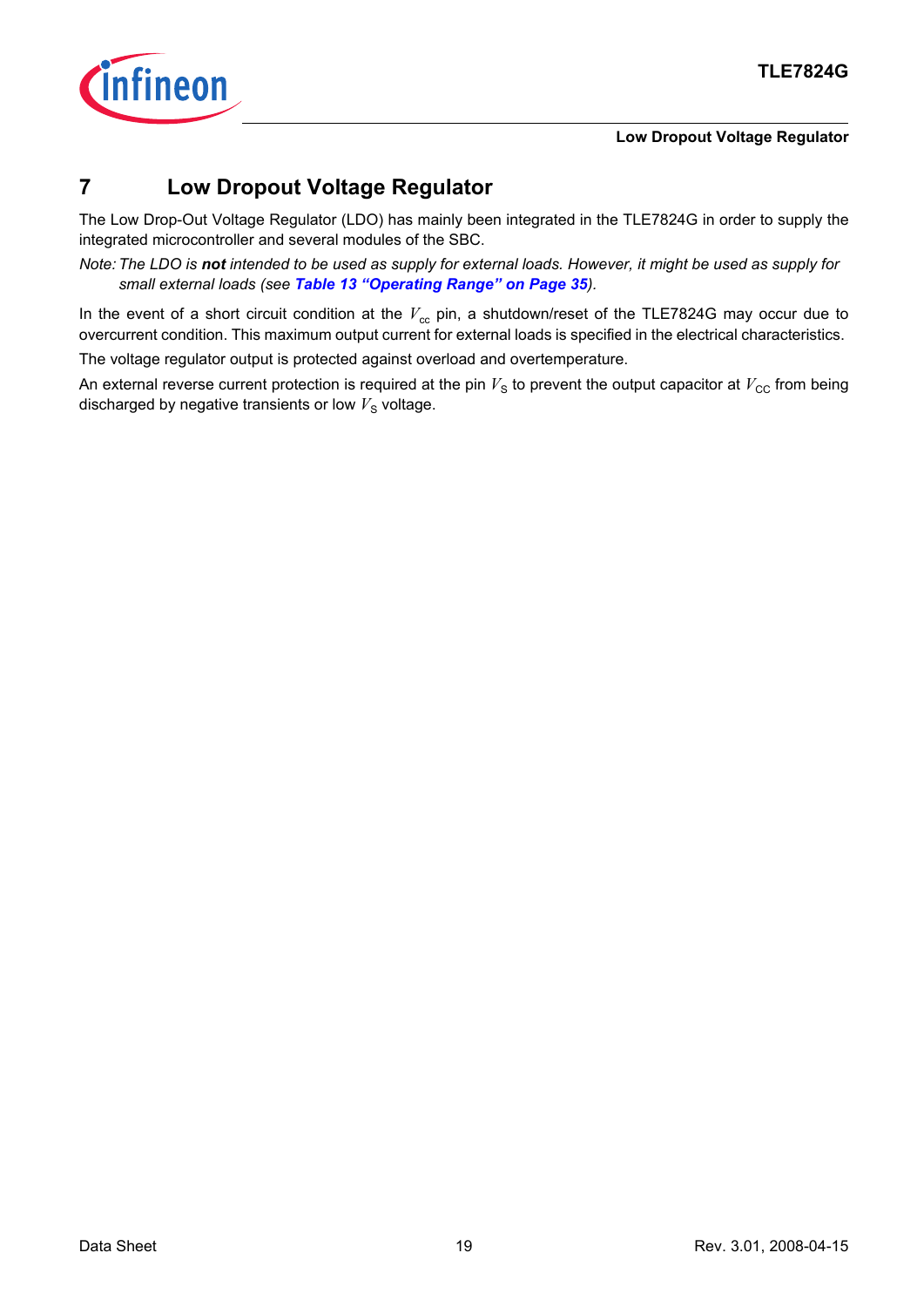

# <span id="page-19-0"></span>**8 SPI (Serial Peripheral Interface)**

Control and status information between SBC and μC is exchanged via a digital interface, that is called "serial peripheral interface" (SPI) on the SBC side, and "synchronous serial channel" (SSC) on the μC side. The 16-bit wide Programming or Input Word of the SBC (see **[Table 2](#page-20-0)** to **[Table 8](#page-22-0)**) is read in via the data input DI (with "LSB first"), which is synchronized with the clock input CLK supplied by the  $\mu$ C. The Diagnosis or Output Word appears synchronously at the data output DO (see **[Table 9](#page-22-1)**).

The transmission cycle begins when the chip is selected by the Chip Select Not input CSN ("low" active). After the CSN input returns from L to H, the word that has been read in becomes the new control word. The DO output switches to tri-state status at this point, thereby releasing the DO bus for other usage.

The state of DI is shifted into the input register with every falling edge on CLK. The state of DO is shifted out of the output register after every rising edge on CLK. The number of received input clocks is supervised by a modulo-16 operation and the Input/Control Word is discarded in case of a mismatch.

This error is flagged by a "high" at the data output pin DO (interconnect to μC: P1.4) of the following SPI output word before the first rising edge of the clock is received. Additionally the logic level of DO will be "OR-ed" with the logic level of DI (P1.3).

*Note: After wake-up from low-power modes the device needs to be set to Active Mode first before switches like LS1, LS2, Supply Output and LED Driver can be turned on with the second SPI command.*



<span id="page-19-1"></span>**Figure 10 16-Bit SPI Input Data / Control Word**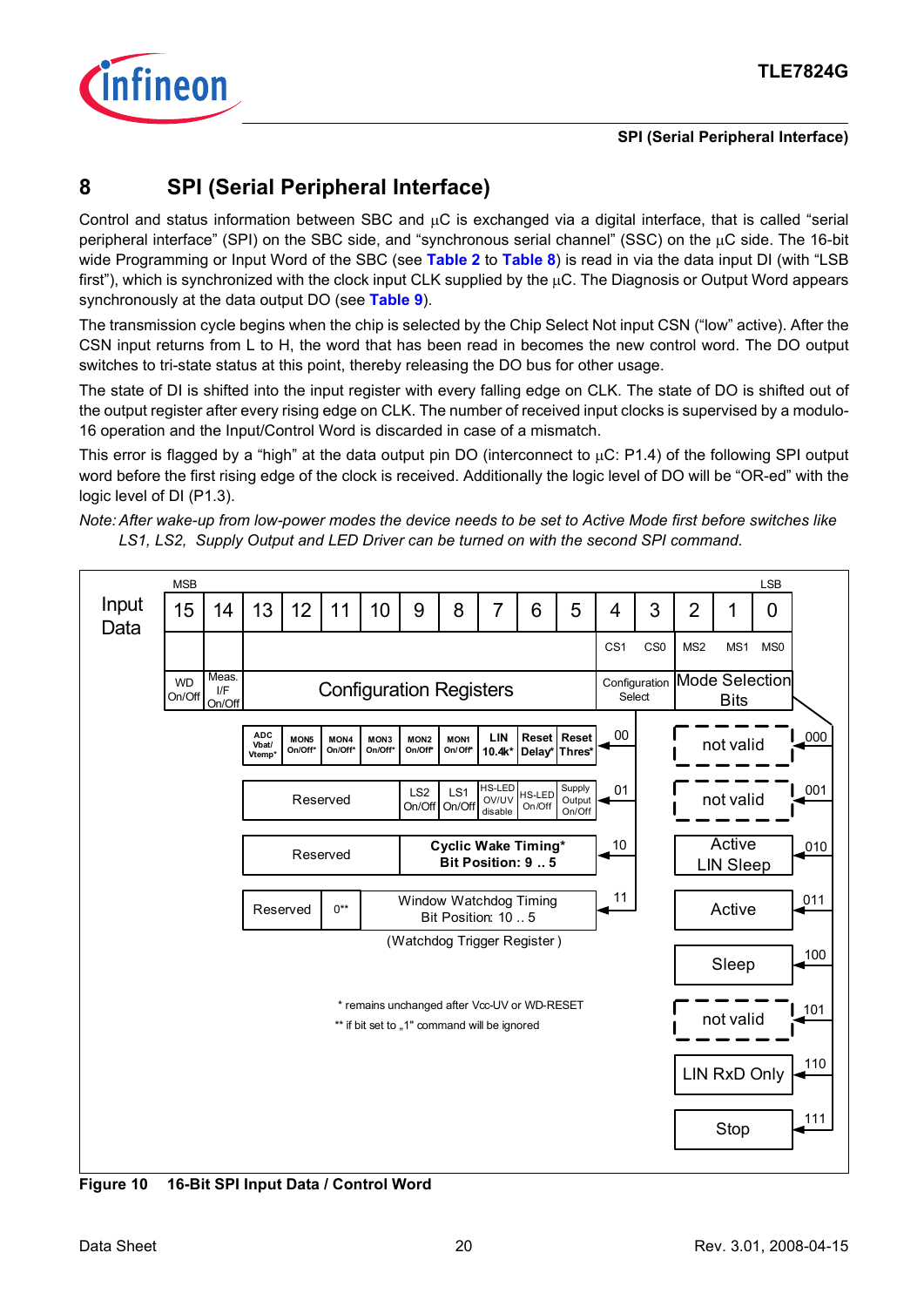<span id="page-20-0"></span>

| Table 2        | <b>SPI Input Data Bits</b>                                                                                                                                                                                                                                                                          |
|----------------|-----------------------------------------------------------------------------------------------------------------------------------------------------------------------------------------------------------------------------------------------------------------------------------------------------|
| <b>BIT</b>     | <b>Input Data</b>                                                                                                                                                                                                                                                                                   |
| $\mathbf{0}$   | Mode Selection Bit 0 (MS0)                                                                                                                                                                                                                                                                          |
| 1              | Mode Selection Bit 1 (MS1)                                                                                                                                                                                                                                                                          |
| $\overline{2}$ | Mode Selection Bit 2 (MS2)                                                                                                                                                                                                                                                                          |
| 3              | Configuration Selection Bit 0 (CS0)                                                                                                                                                                                                                                                                 |
| 4              | Configuration Selection Bit 1 (CS1)                                                                                                                                                                                                                                                                 |
| 513            | Configuration Register (meaning based on "Configuration Selection Bits")                                                                                                                                                                                                                            |
| 14             | Measurement Interface "on" / "off" (setting only valid in active mode, in power saving modes the<br>Measurement interface is turned off)                                                                                                                                                            |
| 15             | Window Watchdog Stop/Sleep mode configuration "on" / "off" (the configuration is only valid for<br>Stop/Sleep mode, in Active mode the Window Watchdog is always on);<br>if "on" is set before Stop Mode is entered, watchdog remains active regardless of "watchdog disable"<br>current threshold" |

### **Table 3 Mode Selection Bits**

| MS <sub>2</sub> | MS <sub>1</sub> | <b>MSO</b> | <b>Mode Selection: SBC Mode</b>   |
|-----------------|-----------------|------------|-----------------------------------|
| 0               |                 | 0          | "reserved" / not used             |
| 0               |                 |            | "reserved" / not used             |
| 0               |                 | 0          | SBC Active Mode: "LIN Sleep"      |
| $\mathbf{0}$    |                 |            | SBC Active Mode (LIN "on")        |
|                 |                 | 0          | SBC Sleep (LIN & VReg "off")      |
|                 |                 |            | "reserved" / not used             |
|                 |                 | 0          | LIN Transceiver: LIN Receive-Only |
|                 |                 |            | SBC Stop Mode (LIN "off")         |

### **Table 4 Configuration Selection Bits**

| CS <sub>1</sub> | C <sub>S0</sub> | <b>Configuration Selection</b>   |
|-----------------|-----------------|----------------------------------|
| 0               |                 | <b>General Configuration</b>     |
| 0               |                 | Integrated Switch Configuration  |
|                 |                 | <b>Cyclic Wake Configuration</b> |
|                 |                 | Window Watchdog Configuration    |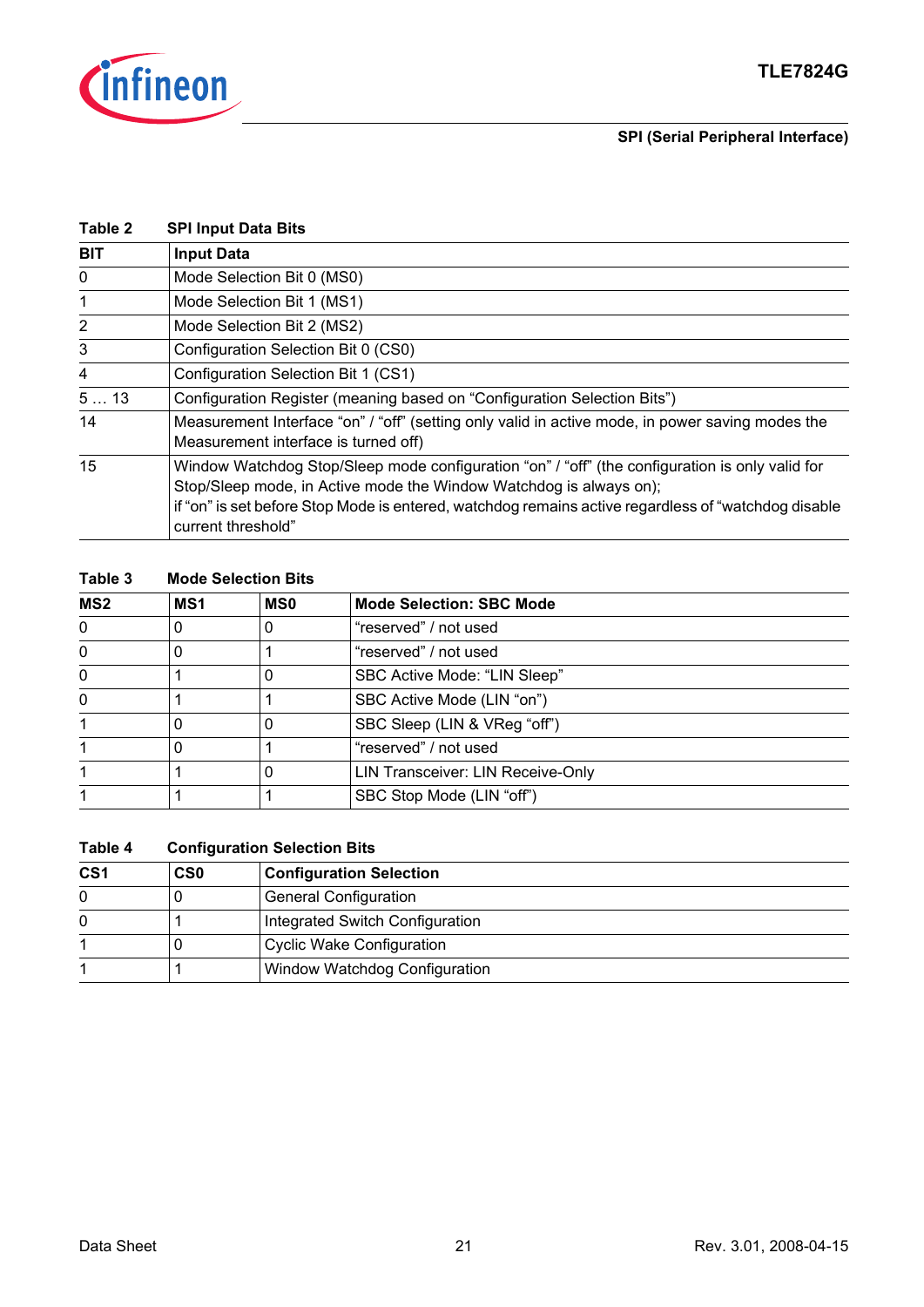

| ט טושו          | <u>UCHUNGI WANGGI GIGA UWILCH UCHINGHALIONI</u>                                                          |                                                                                                                                                                     |
|-----------------|----------------------------------------------------------------------------------------------------------|---------------------------------------------------------------------------------------------------------------------------------------------------------------------|
| Pos.            | General Configuration <sup>1)</sup>                                                                      | Integrated Switch Configuration <sup>2)</sup>                                                                                                                       |
| $5^{\circ}$     | Reset Threshold: "default" or "SPI option"<br>(see Table 14: Reset Generator; Pin RESET)                 | Supply Output "on" / "off"                                                                                                                                          |
| 6               | Reset Delay: "default" or "SPI option"<br>(see Table 14: Reset Generator; Pin RESET)                     | HS-LED "on" / "off"                                                                                                                                                 |
| $\overline{7}$  | LIN "Low Slope Mode" (10.4 kBaud)                                                                        | HS-LED OV/UV disable<br>"0": HS-LED will be turned off in case of V <sub>hat</sub> OV/UV<br>"1": HS-LED will not be turned off in case of V <sub>hat</sub><br>OV/UV |
| 8               | <b>MON1 Input Activation</b>                                                                             | LS1 "on" / "off"                                                                                                                                                    |
| 9               | <b>MON2 Input Activation</b>                                                                             | LS2 "on" / "off"                                                                                                                                                    |
| 10              | <b>MON3 Input Activation</b>                                                                             | "reserved" / not used                                                                                                                                               |
| 11              | <b>MON4 Input Activation</b>                                                                             | "reserved" / not used                                                                                                                                               |
| 12 <sup>°</sup> | <b>MON5 Input Activation</b>                                                                             | "reserved" / not used                                                                                                                                               |
| 13              | ADC Measurement: $V_{\text{bat}}/V_{\text{temp}}$<br>("0" = $V_{\text{bat}}$ ; "1" = $V_{\text{temp}}$ ) | "reserved" / not used                                                                                                                                               |

### <span id="page-21-0"></span>**Table 5 General & Integrated Switch Configuration**

1)  $47 = ON / enable$ ,  $40 = OFF / disable$ 

2)  $"1" = ON, "0" = OFF$ 

### **Table 6 Cyclic Wake & Window Watchdog Period Settings1)2)**

| Pos.           | <b>Cyclic Sense / Wake Config.</b> | <b>Window Watchdog Config.</b> |  |
|----------------|------------------------------------|--------------------------------|--|
| 5              | Cyclic Period Bit 0 (T0)           | Watchdog Period Bit 0 (T0)     |  |
| $\,6\,$        | Cyclic Period Bit 1 (T1)           | Watchdog Period Bit 1 (T1)     |  |
| $\overline{7}$ | Cyclic Period Bit 2 (T2)           | Watchdog Period Bit 2 (T2)     |  |
| 8              | Cyclic Period Bit 3 (T3)           | Watchdog Period Bit 3 (T3)     |  |
| 9              | Cyclic Period Bit 4 (T4)           | Watchdog Period Bit 4 (T4)     |  |
| 10             | "reserved" / not used              | Watchdog Period Bit 5 (T5)     |  |
| 11             | "reserved" / not used              | "0" (mandatory)                |  |
| 12             | "reserved" / not used              | "reserved" / not used          |  |
| 13             | "reserved" / not used              | "reserved" / not used          |  |
|                |                                    |                                |  |

1)  $"1" = ON$ ,  $"0" = OFF$ 

2) Cyclic wake and window watchdog period settings see **[Table 7 "Cyclic Wake Period Settings \(Stop Mode only\)" on](#page-22-2)  [Page 23](#page-22-2)**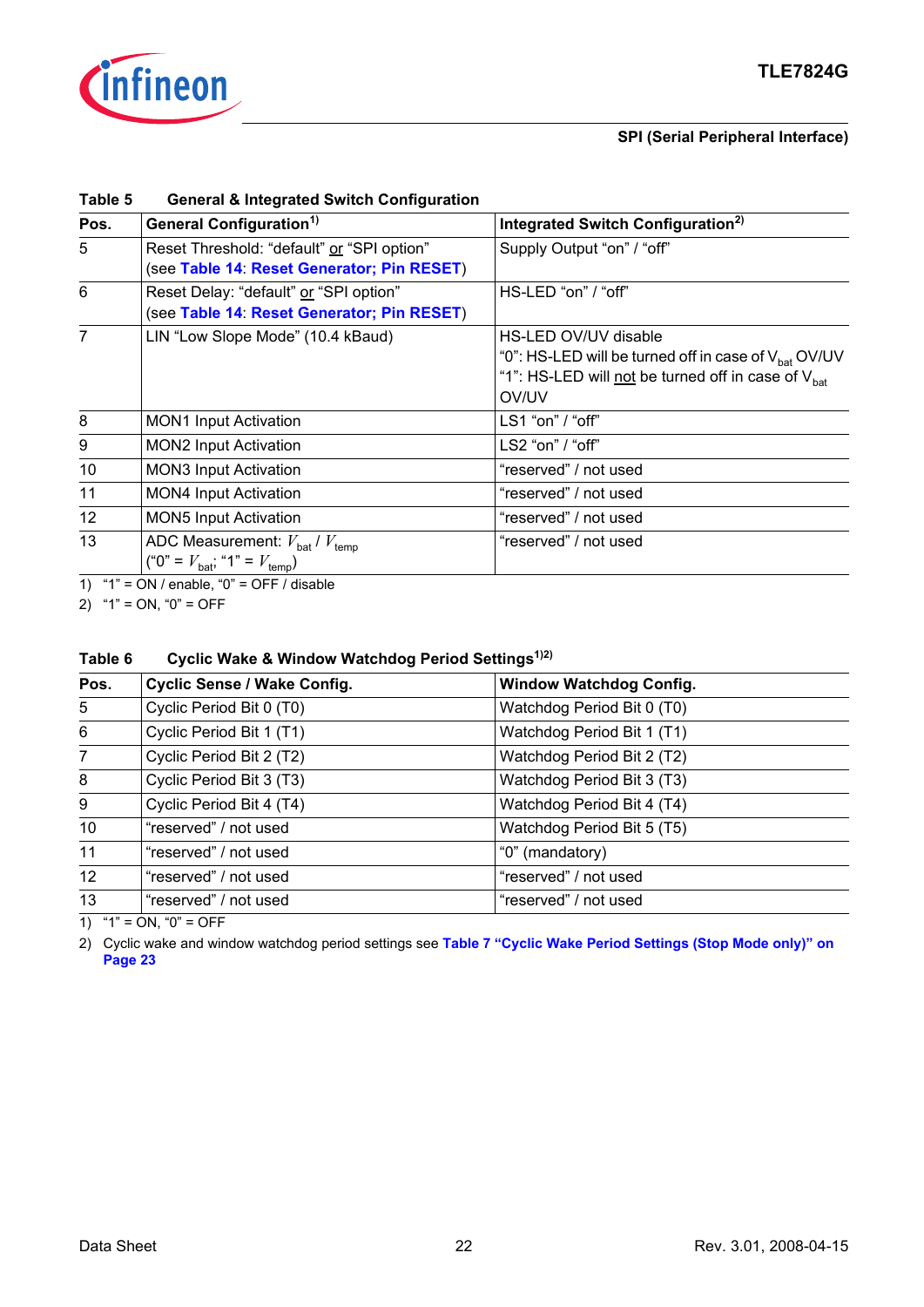

### **SPI (Serial Peripheral Interface)**

<span id="page-22-2"></span>

| Table 7  |                | <b>Cyclic Wake Period Settings (Stop Mode only)</b> |          |          |                           |  |  |  |  |  |
|----------|----------------|-----------------------------------------------------|----------|----------|---------------------------|--|--|--|--|--|
| T4       | T <sub>3</sub> | T <sub>2</sub>                                      |          | T0       | <b>Cyclic Wake Period</b> |  |  |  |  |  |
| 0        | 0              | 0                                                   | 0        | 0        | Cyclic Wake "off"         |  |  |  |  |  |
| 0        | 0              | 0                                                   | 0        |          | 16 <sub>ms</sub>          |  |  |  |  |  |
| 0        | 0              | 0                                                   |          | 0        | 32 ms                     |  |  |  |  |  |
| 0        | 0              | 0                                                   |          |          | 48 ms                     |  |  |  |  |  |
| 0        | 0              |                                                     | 0        | 0        | 64 ms                     |  |  |  |  |  |
| 0        | 0              |                                                     | 0        |          | 80 ms                     |  |  |  |  |  |
| 0        | 0              |                                                     |          | 0        | 96 ms                     |  |  |  |  |  |
| $\cdots$ | $\cdots$       | $\cdots$                                            | $\cdots$ | $\cdots$ | $\ldots$ ms               |  |  |  |  |  |
|          |                |                                                     |          |          | 496 ms                    |  |  |  |  |  |

### <span id="page-22-0"></span>**Table 8 Window Watchdog Reset Period Settings**

| T5       | <b>T4</b>   | T <sub>3</sub> | T <sub>2</sub> | T <sub>1</sub> | T <sub>0</sub> | <b>Window Watchdog</b><br><b>Reset Period</b> |
|----------|-------------|----------------|----------------|----------------|----------------|-----------------------------------------------|
| 0        | 0           | 0              | 0              | 0              | $\mathbf 0$    | "not a valid selection"                       |
| 0        |             | 0              | 0              | 0              |                | 16 <sub>ms</sub>                              |
| 0        | 0           | 0              | 0              |                | 0              | 32 ms                                         |
| 0        | 0           | 0              | $\Omega$       | и              |                | 48 ms                                         |
| 0        | $\mathbf 0$ | $\Omega$       |                | $\Omega$       | 0              | 64 ms                                         |
| 0        | 0           | 0              |                | 0              |                | 80 ms                                         |
| 0        | 0           | 0              |                |                | $\mathbf 0$    | 96 ms                                         |
| $\cdots$ | $\cdots$    | $\cdots$       | $\cdots$       | $\cdots$       | $\cdots$       | $\ldots$ ms                                   |
|          |             |                |                |                |                | 1008 ms                                       |

### <span id="page-22-1"></span>**Table 9 SPI Output Data**

| Pos.           | Output Data <sup>1)</sup>                                            | Output Data after Wake-up <sup>2)</sup> |
|----------------|----------------------------------------------------------------------|-----------------------------------------|
| 0              | $V_{\rm CC}$ Temperature Prewarning                                  | $V_{\text{cc}}$ Temperature Prewarning  |
| $\mathbf{1}$   | HS-LED fail (OC / OT)                                                | HS-LED fail (OC / OT)                   |
| $\overline{2}$ | $V_{INT}$ -Fail ("active low")                                       | $V_{INT}$ -Fail ("active low")          |
| 3              | LS1/2 (OC / OT)                                                      | LS1/2 (OC / OT)                         |
| 4              | <b>Window Watchdog Reset</b>                                         | <b>Window Watchdog Reset</b>            |
| 5              | MON1 Logic Input Level                                               | Wake-Up via MON1                        |
| 6              | MON2 Logic Input Level                                               | Wake-Up via MON2                        |
| $\overline{7}$ | MON3 Logic Input Level                                               | Wake-Up via MON3                        |
| 8              | MON4 Logic Input Level                                               | Wake-Up via MON4                        |
| 9              | MON5 Logic Input Level                                               | Wake-Up via MON5                        |
| 10             | "reserved" / not used                                                | "reserved" / not used                   |
| 11             | <b>LIN Failure</b>                                                   | Bus Wake-Up via LIN Msg.                |
| 12             | $V_{\text{bat}}$ Range 1 (UV) <sup>3)</sup> [only "SBC Active Mode"] | End of Cyclic Wake Period               |
| 13             | $V_{\text{bat}}$ Range 2 (OV) [only "SBC Active Mode"]               | " $low$ "4)                             |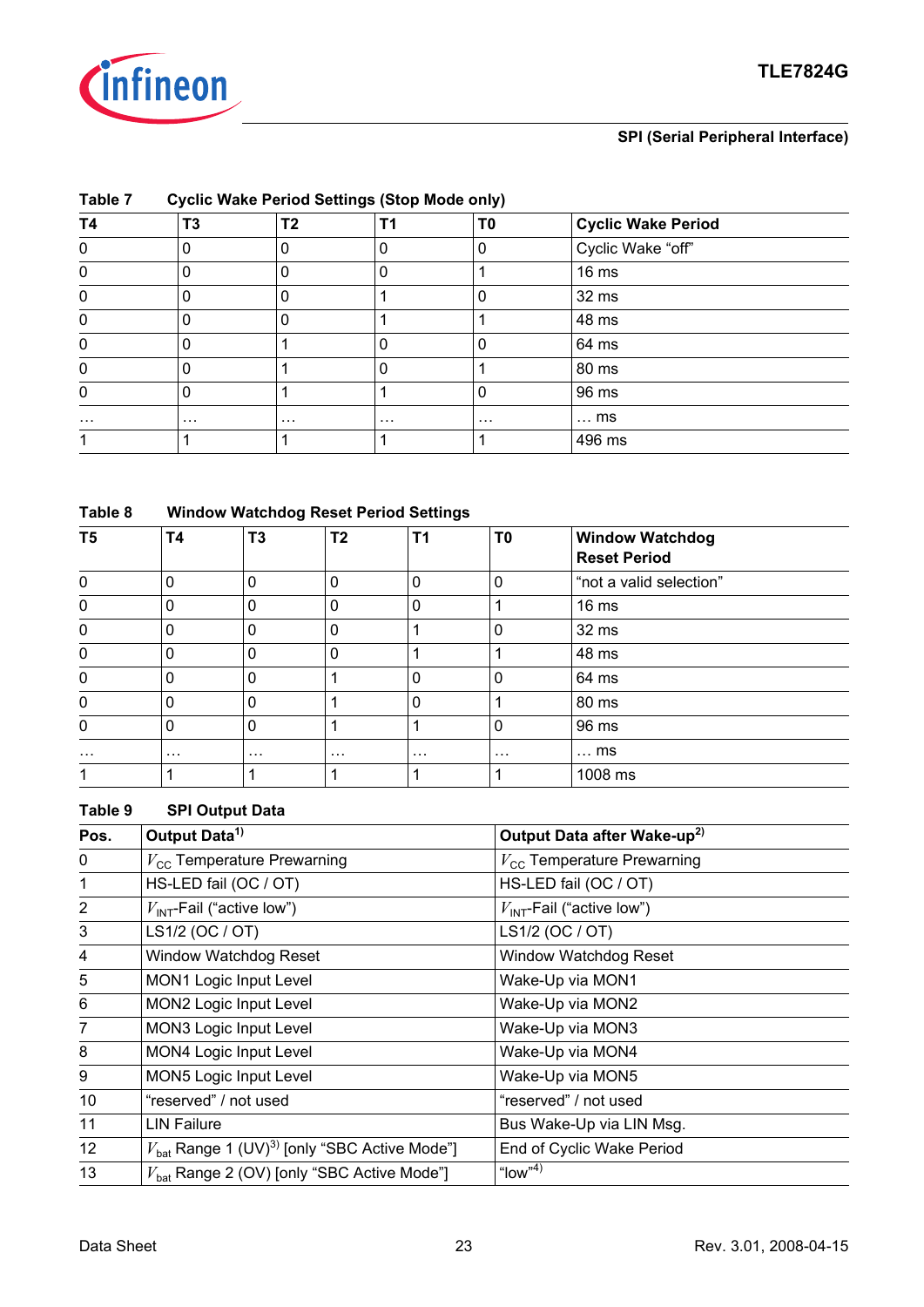

### **Table 9 SPI Output Data** (cont'd)

| Pos. | Output Data <sup>1)</sup>                                        | Output Data after Wake-up <sup>2)</sup> |  |
|------|------------------------------------------------------------------|-----------------------------------------|--|
| 14   | Supply Output (OC / OT)                                          | Supply Output (OC / OT)                 |  |
| 15   | $\frac{1}{2}V_{\rm S}$ UV <sup>5)</sup> [only "SBC Active Mode"] | "low"                                   |  |

1)  $41$  = ON / enable,  $0$  = OFF / disable, OC = overcurrent, UV = undervoltage,

OT = overtemperature (temp. shut-down)

2) "1" = ON, "0" = OFF, OC = overcurrent, UV = undervoltage, OT = overtemperature (temp. shut-down)

3) Becomes valid after start-up time for voltage monitoring

4) Voltage monitoring not active in SBC Standby Mode

5) This bit needs to be read twice to indicate an undervoltage condition (only for  $V_S$  ramping down - bit15 set to "1")

| <b>Module</b>                              | <b>Function</b>                              | <b>Effect</b>                                                                                                                                         | <b>Concept</b>                                                              |
|--------------------------------------------|----------------------------------------------|-------------------------------------------------------------------------------------------------------------------------------------------------------|-----------------------------------------------------------------------------|
| Window Watchdog                            | WD <sup>1)</sup> Failure                     | Reset; see Table 11 "Reset                                                                                                                            | SPI status latched until                                                    |
|                                            |                                              | <b>Behavior SBC" on Page 26</b>                                                                                                                       | next read-out                                                               |
| LDO (VReg)                                 | OC <sup>2)</sup> at $V_{\text{CC}}$          | current limitation                                                                                                                                    |                                                                             |
|                                            | voltage regulator<br>UV condition            | Reset, see Table 11 "Reset<br><b>Behavior SBC" on Page 26</b>                                                                                         | Condition occurs at $V_s$<br>below operating range                          |
|                                            | $(Vs$ related)                               |                                                                                                                                                       |                                                                             |
|                                            | $V_{\rm CC}$ -UV                             | Reset, see Table 11 "Reset<br><b>Behavior SBC" on Page 26</b>                                                                                         | —                                                                           |
|                                            | <b>WD current threshold</b><br>(Stop Mode)   | WD only disabled if<br>$V_{\text{cc}}$ -current < threshold and<br>WD not enabled via SPI                                                             | WD enabled if<br>$V_{\rm CC}$ -current > threshold                          |
|                                            | OT <sup>3</sup>                              | $V_{\text{CC}}$ -shutdown, Reset as soon as<br>$V_{\text{CC}}$ falls below reset threshold, see<br><b>Table 11 "Reset Behavior SBC"</b><br>on Page 26 | automatically enabled with<br>thermal hysteresis                            |
|                                            | OT prewarning                                | SPI status output                                                                                                                                     | SPI status latched until<br>next read-out                                   |
| internal supply<br>[SBC]<br>$(Vs$ related) | $V_{\text{INT}}$ -UV                         | (internal) Reset; register settings<br>cleared; SPI status output; see<br><b>Table 11 "Reset Behavior SBC"</b><br>on Page 26                          |                                                                             |
| <b>LS-Switches</b>                         | OC, OT                                       | LSx-shutdown; SPI status output;<br>signalization via ERR pin                                                                                         | re-activation via SPI<br>command; SPI status<br>latched until next read-out |
|                                            | microcontroller error<br>signalization (ERR) | LSx-shutdown; see "Error<br><b>Interconnect (ERR)" on Page 33</b>                                                                                     | re-activation via SPI<br>command                                            |
| <b>Supply Output</b>                       | OC, OT                                       | Supply-shutdown; SPI status<br>output                                                                                                                 | re-activation via SPI<br>command; SPI status<br>latched until next read-out |

### <span id="page-23-0"></span>**Table 10 Diagnostic, Protection and Safety Functions**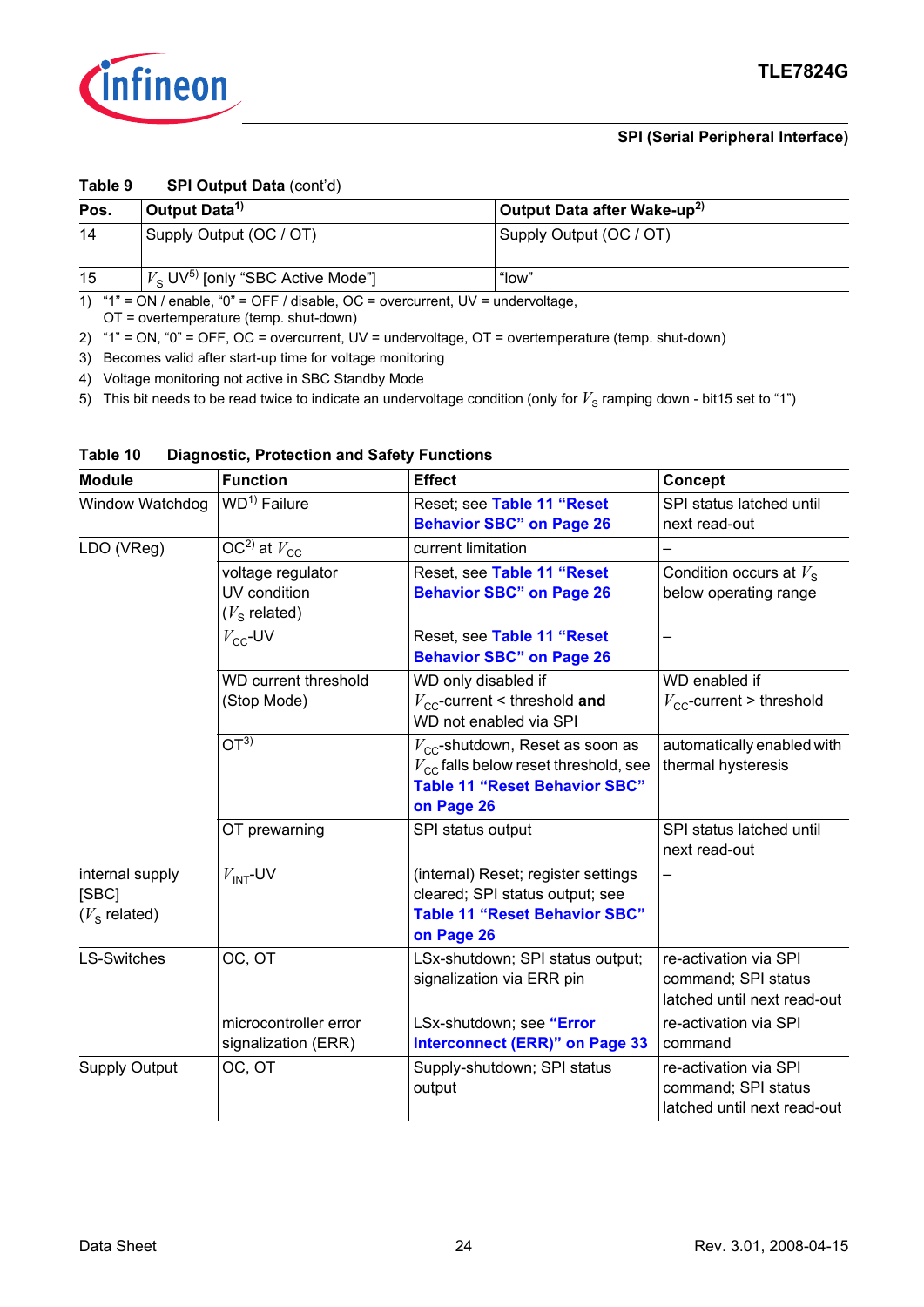

### **SPI (Serial Peripheral Interface)**

| <b>Module</b>                                                   | <b>Function</b>                       | <b>Effect</b>                                                                            | <b>Concept</b>                                                              |
|-----------------------------------------------------------------|---------------------------------------|------------------------------------------------------------------------------------------|-----------------------------------------------------------------------------|
| <b>HS-LED</b>                                                   | OC, OT                                | HS-LED-shutdown; SPI status<br>output                                                    | re-activation via SPI<br>command; SPI status<br>latched until next read-out |
|                                                                 | $V_{\text{BAT}}$ -UV                  | HS-LED-shutdown (optional), SPI<br>status output                                         | re-activation via SPI<br>command; SPI status<br>latched until next read-out |
|                                                                 | $V_{\text{BAT}}$ -OV                  | HS-LED-shutdown (optional), SPI<br>status output                                         | re-activation via SPI<br>command; SPI status<br>latched until next read-out |
| $V_{\text{BAT}}$ -Monitor<br>(at $V_{\mathsf{BAT\_SENSE}}$ pin) | $V_{\text{BAT}}$ -UV                  | HS-LED-shutdown (optional), SPI<br>status output                                         | SPI status latched until<br>next read-out                                   |
|                                                                 | $V_{\text{BAT}}$ -OV                  | HS-LED-shutdown (optional), SPI<br>status output                                         | SPI status latched until<br>next read-out                                   |
| $V_{\rm s}$ -Monitor                                            | $V_{\rm s}$ -UV                       | SPI status output                                                                        | SPI status latched until<br>next read-out                                   |
| LIN                                                             | LIN-Failure (OT, UV, TxD<br>time-out) | SPI status output                                                                        |                                                                             |
|                                                                 | Wake-up                               | signalization via interconnect to $\mu$ C<br>(RxD and DO "low") and SPI status<br>output |                                                                             |
| MONx-Inputs                                                     | Wake-up                               | signalization via interconnect to $\mu$ C<br>(DO "low") and SPI status output            |                                                                             |
| SPI                                                             | <b>Failure Indicator</b>              | signalled at interconnect (DO "high"<br>OR-ed with DI) once CSN is active                |                                                                             |

### **Table 10 Diagnostic, Protection and Safety Functions** (cont'd)

1) WD (Window) Watchdog

2) OC overcurrent detection

3) OT overtemperature detection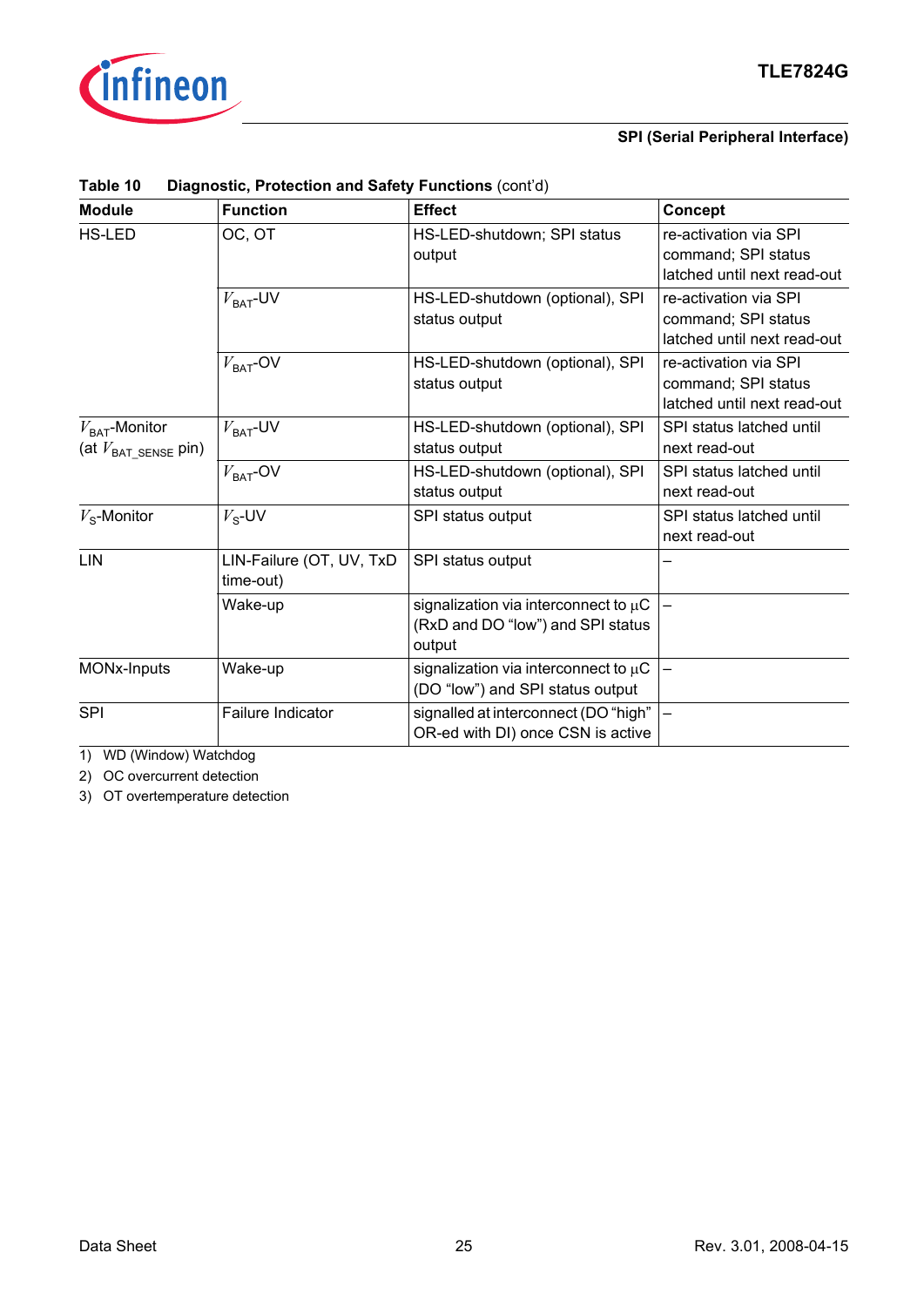

### **Reset Behavior and Window Watchdog**

# <span id="page-25-0"></span>**9 Reset Behavior and Window Watchdog**

The SBC provides three different resets:

- $V_{\text{INT}}$ -UV: reset of SBC upon undervoltage detection at *internal* supply voltage
- $V_{cc}$ -UV: reset of SBC upon undervoltage detection at supply voltage  $(V_{cc})$
- **Watchdog:** reset of SBC caused by integrated window watchdog

Should the internal supply voltage become lower than the internal threshold the  $V_{\text{INT}}$ -Fail SPI bit will be reset in order to indicate the undervoltage condition  $(V_{\text{INT}}-UV)$ . All other SPI settings are also reset by this condition. The  $V_{\text{INT}}$ -Fail feature can also be used to give an indication that the system supply was disconnected and therefore a pre-setting routine of the microcontroller has to be started.

When the  $V_{\rm CC}$  voltage falls below the reset threshold voltage  $V_{\rm RTX}$  for a time duration longer than the filter time  $t_{RR}$ the reset output is switched LOW and will be released after a programmable delay time (default setting for Power-On-Reset) when  $V_{cc}$  >  $V_{RTx}$ . This is necessary for a defined start of the microcontroller when the application is switched on after Power-On-Reset. As soon as an undervoltage condition of the output voltage ( $V_{\text{CC}}$  <  $V_{\text{RTx}}$ ) appears, the reset output is switched LOW again ( $V_{cc}$ -UV). The reset delay time can be shortened via SPI bit. Please refer to **[Figure 17](#page-46-0)**.

| <b>Affected by Reset</b>      | $V_{INT}$ -UV              | $V_{\text{cc}}$ -UV or Watchdog-Reset                                     |
|-------------------------------|----------------------------|---------------------------------------------------------------------------|
| Reset Pin                     | "low"                      | "low"                                                                     |
| <b>Watchdog Timer</b>         | long open window           | long open window                                                          |
| <b>Operating Mode</b>         | <b>SBC Standby</b>         | <b>SBC Standby</b>                                                        |
| <b>LS-Switches</b>            | "off"                      | "off"                                                                     |
| <b>Supply Output</b>          | "off"                      | "off"                                                                     |
| <b>HS-LED</b>                 | "off"                      | "off"                                                                     |
| <b>Configuration Settings</b> | Reset ("all bits cleared") | see Figure 10 "16-Bit SPI Input Data / Control<br><b>Word" on Page 20</b> |

### <span id="page-25-1"></span>**Table 11 Reset Behavior SBC**

After the above described delayed reset (LOW to HIGH transition at RESET pin) the **window watchdog** circuit is started by opening a long open window in SBC Standby Mode. The long open window allows the microcontroller to run its initialization sequences and then to trigger the watchdog via the SPI. Within the long open window period a watchdog trigger is detected as a write access to the "window watchdog period bit field" within the SPI control word. The trigger is accepted when the CSN input becomes HIGH after the transmission of the SPI word.

A correct watchdog trigger results in starting the window watchdog by opening a closed window with a width of 50% of the selected window watchdog period. This period, selected via the SPI window watchdog timing bit field, is programmable in a wide range. The closed window is followed by an open window with a width of 50% of the selected period. The microcontroller has to service the watchdog by periodically writing to the window watchdog timing bit field. This write access has to meet the open window. A correct watchdog service immediately results in starting the next closed window.

Should the trigger signal not meet the open window a watchdog reset is generated by setting the reset output low. Then the watchdog again starts by opening a long open window. In addition, a "window watchdog reset flag" is set within the SPI to monitor a watchdog reset. For fail safe reasons the TLE7824G is automatically switched to SBC Standby mode if a watchdog trigger failure occurs. This minimizes the power consumption in case of a permanent faulty microcontroller. This "window watchdog reset flag" will be cleared by any access to the SPI.

When entering a low power mode the watchdog can be requested to be enabled via an SPI bit. In SBC Stop Mode the watchdog is only turned off once the current consumption at  $V_{\text{CC}}$  falls below the "watchdog current threshold".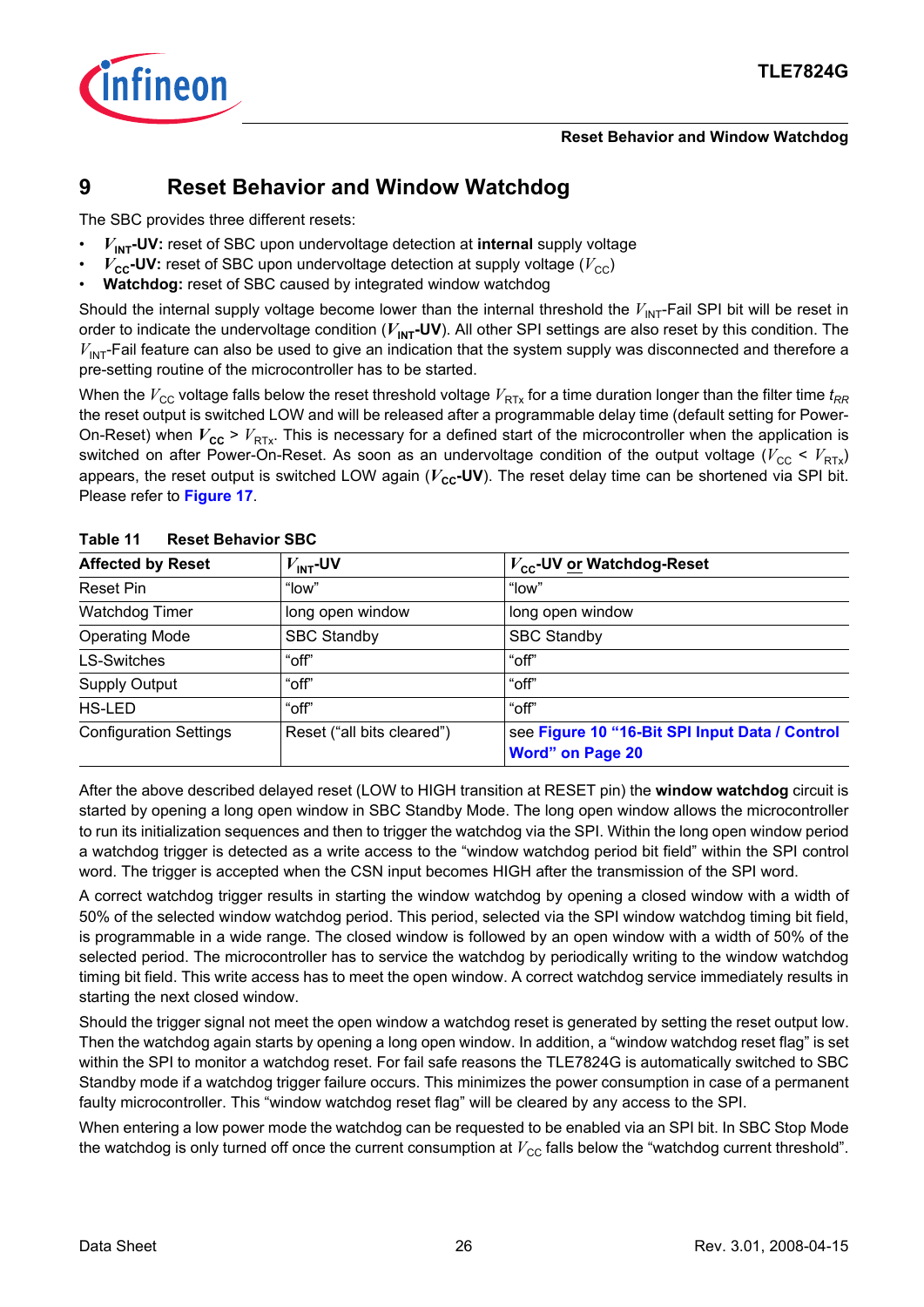

# <span id="page-26-0"></span>**10 Monitoring / Wake-Up Inputs MON1 … 5 and Wake-Up Event Signalling**

In addition to a wake-up from SBC Stop / Sleep Mode via the LIN bus line it is also possible to wake-up the TLE7824G from low power mode via the monitoring/wake-up inputs. These inputs are sensitive to a transition of the voltage level, either from high to low or vice versa. Monitoring is available in Active Mode and indicates the voltage level of the inputs via SPI status bits.

A positive or negative voltage edge at MONx in SBC Sleep or Stop Mode results in signalling a wake-up event (via SBC [DO] to μC [P1.4] interconnect). After a wake-up via MONx the first transmission of the SPI diagnosis word in SBC Standby mode indicates the wake-up source. Further SPI status word transmissions show the logic level at the monitoring input pins.

*Note: Immediately before switching the TLE7824G into a SBC power saving mode the activated MONx are initialized with the actual logic level detected at the MONx. In case a MONx is deactivated it can neither be used as wake-up source nor can it be used to detect logic levels.*

*However, there should be a minimum delay of three times "CSN high time" (see [Table "SPI Data Input](#page-42-0)  [Timing1\)" on Page 43](#page-42-0)) between activation of MONx and entering a power saving mode.*

The monitoring input module consists of an input circuit with pull-up and pull-down current sources to define a certain voltage level with open inputs and a filter function to avoid wake-up events caused by unwanted voltage transients at the module inputs.

At a voltage level at the monitoring pins of  $V_{MON\_th}$  <  $V_{MONx}$  < 5.5 V the pull-up current source becomes active, while at 1 V <  $V_{MONx}$  <  $V_{MON<sub>th</sub>}$  the pull-down sink is activated (see **[Figure 11](#page-26-1)**) guaranteeing stable levels at the monitoring/wake-up inputs. Below and above these voltage ranges the current is minimized to a leakage current (see **["Monitoring Inputs MONx" on Page 38](#page-37-2)**).



<span id="page-26-1"></span>**Figure 11 Monitoring Input Block Diagram**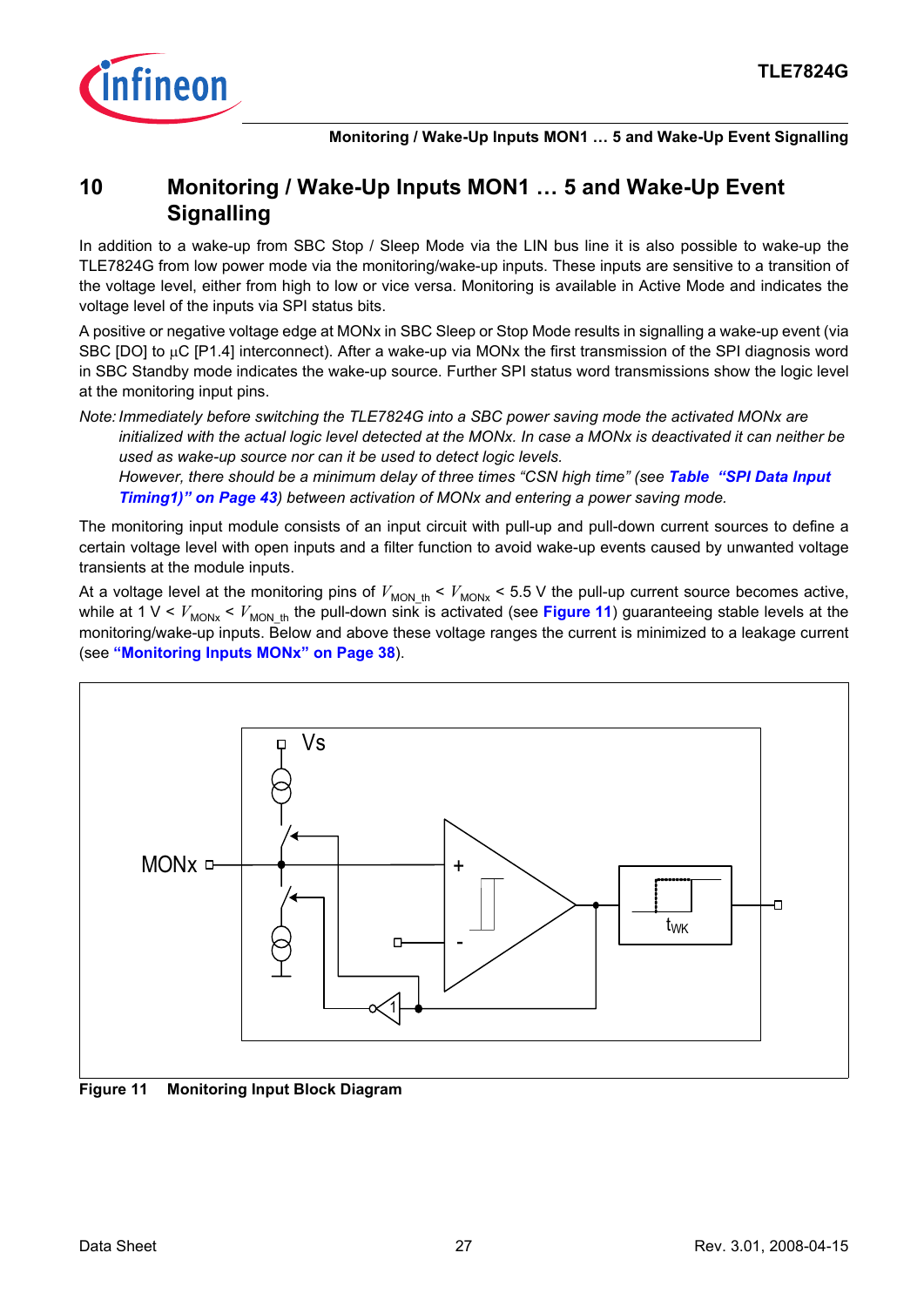





**Figure 12 Monitoring Input Characteristics**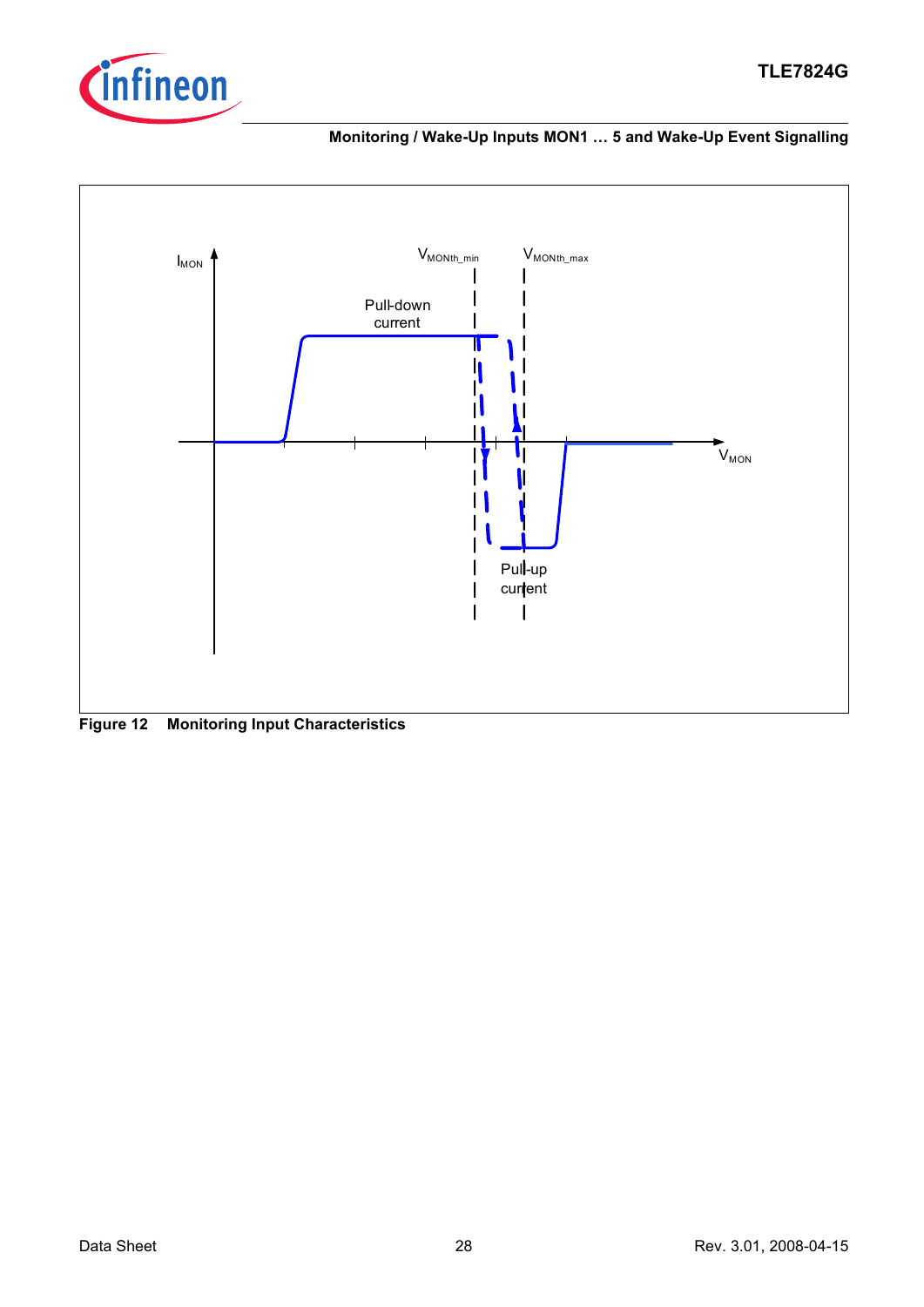

**Low Side Switches**

# <span id="page-28-0"></span>**11 Low Side Switches**

The low side switches LS1 and LS2 have been designed to drive relays, e.g. in window lift applications. The continuous output current is dimensioned for 300mA (each) maximum. In SBC Active and LIN Receive-Only mode the low side outputs can be switched on and off, respectively via an SPI input bit. Protection against overcurrent, overtemperature and overvoltage conditions is integrated in the low-side drivers.

In case of a load current that is exceeding the overcurrent threshold both drivers are switched-off after a filter time. A thermal protection circuit is included as well, and is switching-off the drivers in case the overtemperature threshold is reached. In both cases the SPI diagnostic information is updated accordingly and the ERR interconnect is pulled "low" for **one internal cycle** (see **["SBC Oscillator" on Page 37](#page-36-0)**). The drivers have to be re-activated via SPI command. An overvoltage protection has been implemented by active clamping for inductive loads preventing the occurrence of voltage peaks.

Moreover the switches are automatically disabled when a reset or watchdog reset occurs. However, the switches are not automatically switched off in case of an overvoltage condition, e.g. load dump. If a double-failure occurs at the same time causing an overcurrent (OC) or overtemperature (OT) condition, than the LSx are turned off in order to protect the IC.

*Note: In case one LSx is turned off due to an OC / OT condition the second LSx is turned off automatically (bidirectional ERR interconnect pulled "low").*

The LSx can also be switched off by the microcontroller by pulling the bi-directional ERR interconnect "low" for at least one internal cycle (see **["SBC Oscillator" on Page 37](#page-36-0)**).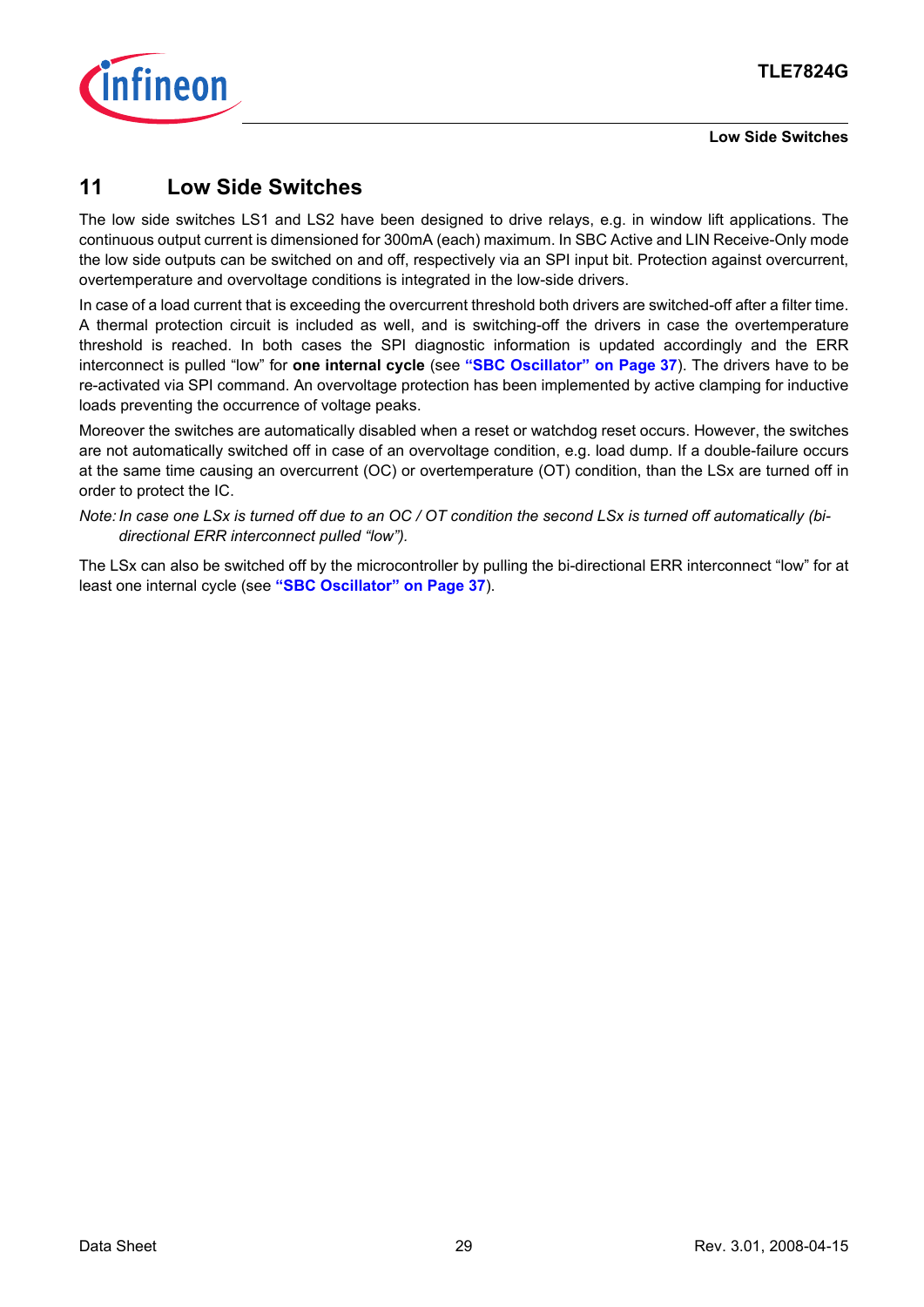

### **Supply Output for Hall Sensor Supply**

# <span id="page-29-0"></span>**12 Supply Output for Hall Sensor Supply**

The SUPPLY Output is intended to be used as Hall Sensor supply. In SBC Active and LIN Receive-Only mode this output can be switched on and off, respectively via an SPI input bit.

*Note: The SUPPLY Output needs to be turned-off prior to entering SBC Stop Mode via SPI command as it will inherit the "on or off state" from the previous operation mode. In case of entering SBC Sleep Mode it is turned-off automatically.*

This output provides an output voltage limitation and is protected against overcurrent and overtemperature. The protection mechanisms for the low-sides switches also apply for this high-side switch. In case of an overcurrent shutdown the supply output can be re-activated via SPI command. In order to prevent an unintended shut-down due to an overcurrent situation when a capacitive load is connected, a specified blanking time after switching-on has been implemented and is applied directly after activation of this output.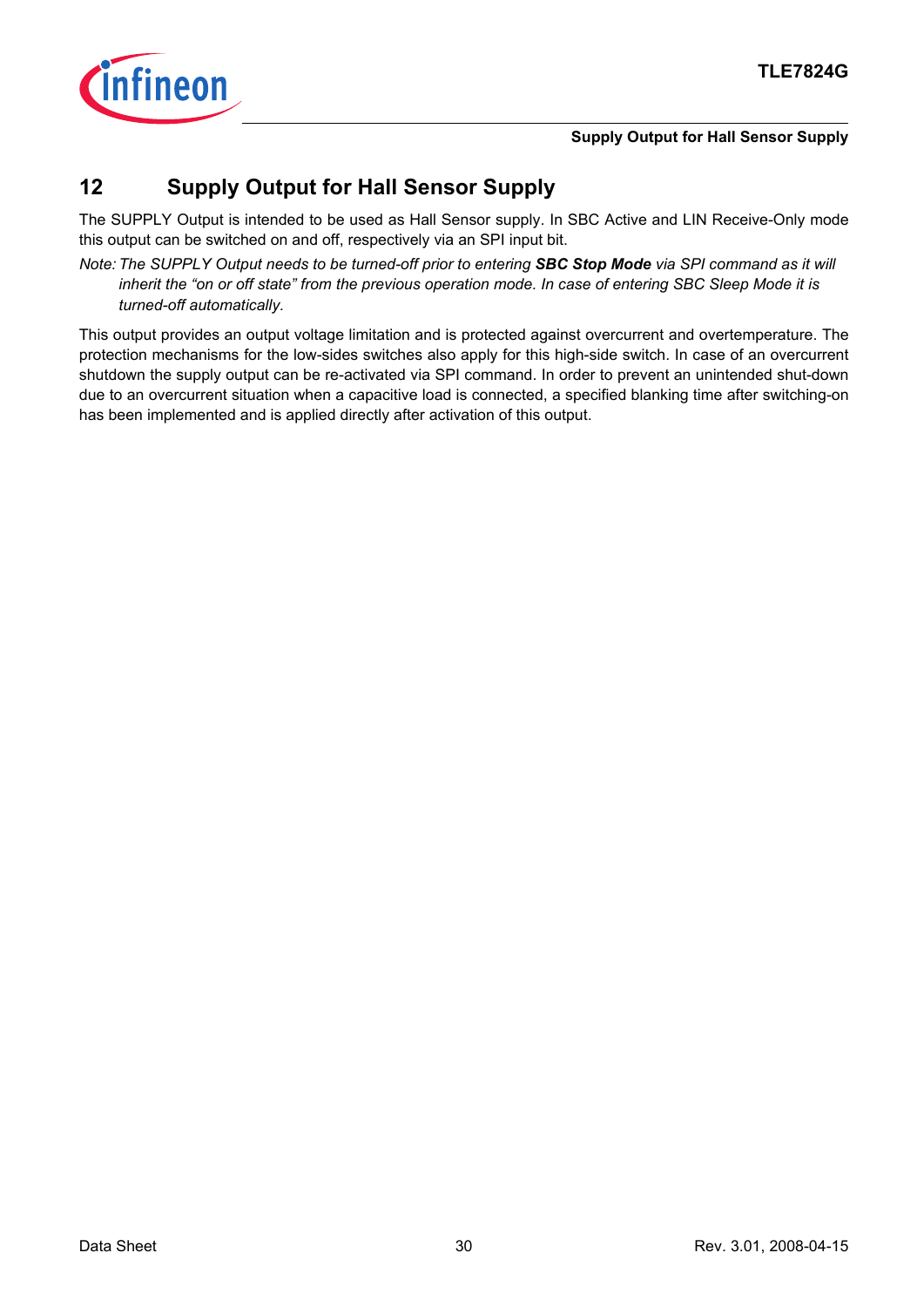

### **High-Side Switch as LED Driver (HS-LED)**

# <span id="page-30-0"></span>**13 High-Side Switch as LED Driver (HS-LED)**

The high side output HS\_LED is intended for driving LEDs or small lamps. This function and the wake-up function via MON5 input are realized on the same pin (MON5/HS\_LED). In SBC Active and LIN Receive-Only mode the high side output can be switched on and off, respectively via an SPI input bit (automatically "off" in SBC Stop Mode).

The high-side driver is protected against overcurrent and overtemperature. The HS-LED is automatically disabled in case of an undervoltage ( $V_{\text{bat}}$ -UV) and overvoltage condition ( $V_{\text{bat}}$ -OV) and can only be re-activated via SPI command. This HS-LED OV/UV feature can be disabled via SPI bit (see **[Table 5 "General & Integrated Switch](#page-21-0) [Configuration" on Page 22](#page-21-0)**).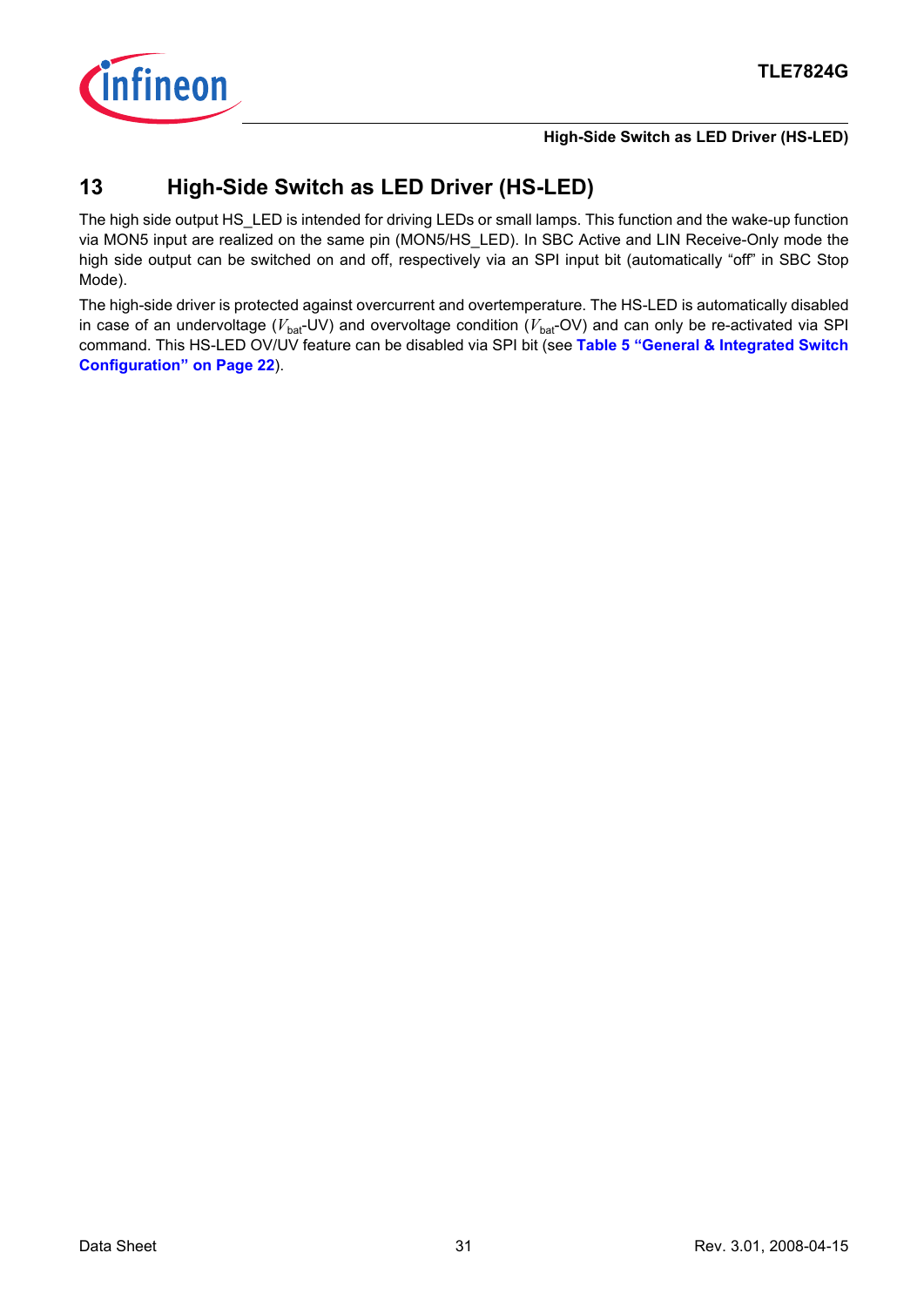

### **General Purpose I/Os (GPIO)**

# <span id="page-31-0"></span>**14 General Purpose I/Os (GPIO)**

The pins P0.3 / P0.4 / P0.5 and P2.0 / P2.1 provide general purpose functionality, like Hall Sensor inputs, PWM output and capture. GPIOs P0.0, P0.1 and P0.2 are available in user mode only (alternate JTAG functionality). For further information see dedicated XC885 User's Manual and/or Data Sheet.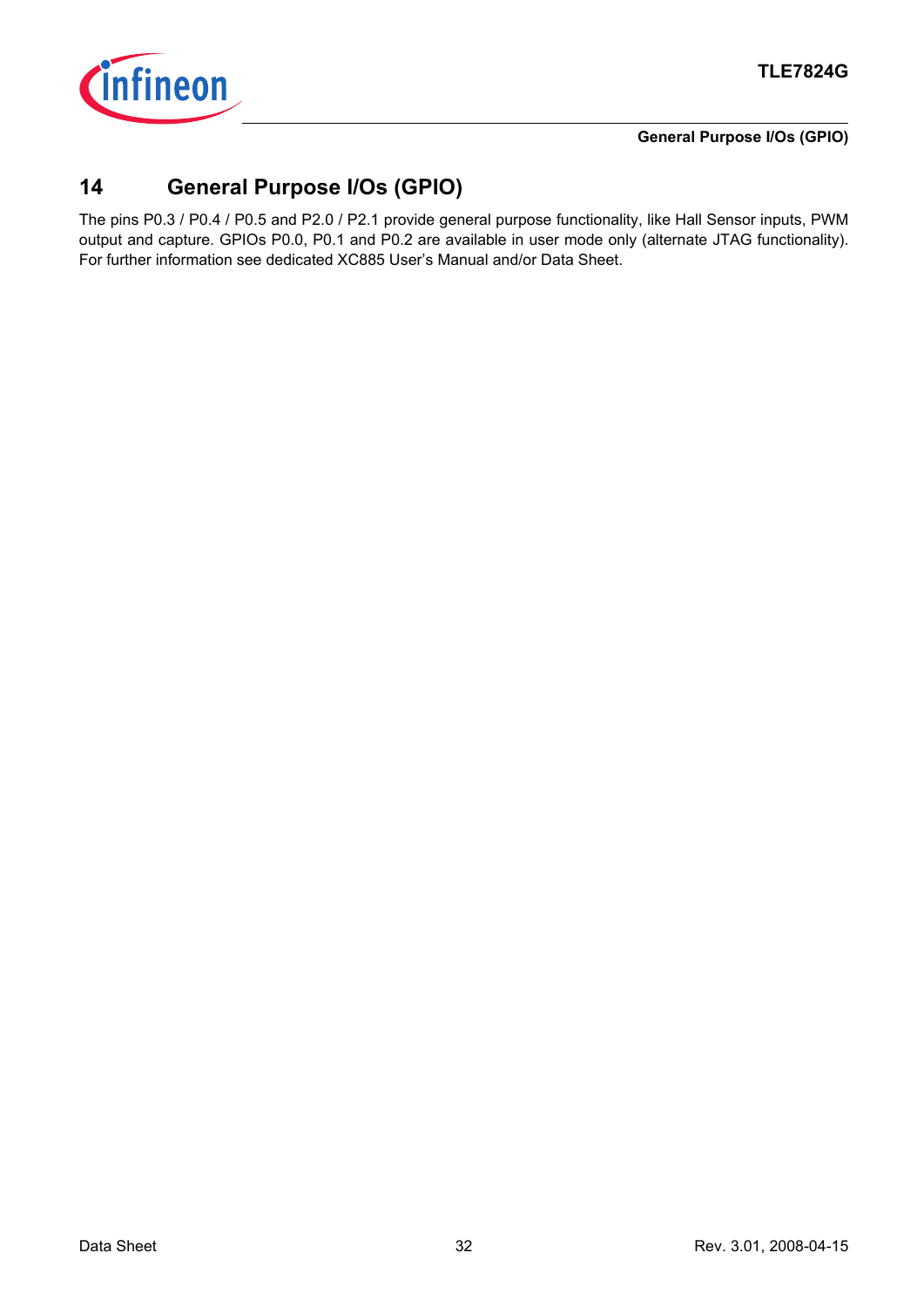

### **Error Interconnect (ERR)**

# <span id="page-32-0"></span>**15 Error Interconnect (ERR)**

The ERR interconnect provides a bi-directional error signalization. The ERR output (active low) immediately signals that a low side switch LSx has been shut down due to overcurrent or overtemperature condition. If the ERR signal is pulled "low" by the microcontroller for at least one internal cycle (see **["SBC Oscillator" on Page 37](#page-36-0)**), the low side switches LS1/LS2 are turned off (see **[Table 10 "Diagnostic, Protection and Safety Functions" on](#page-23-0) [Page 24](#page-23-0)**).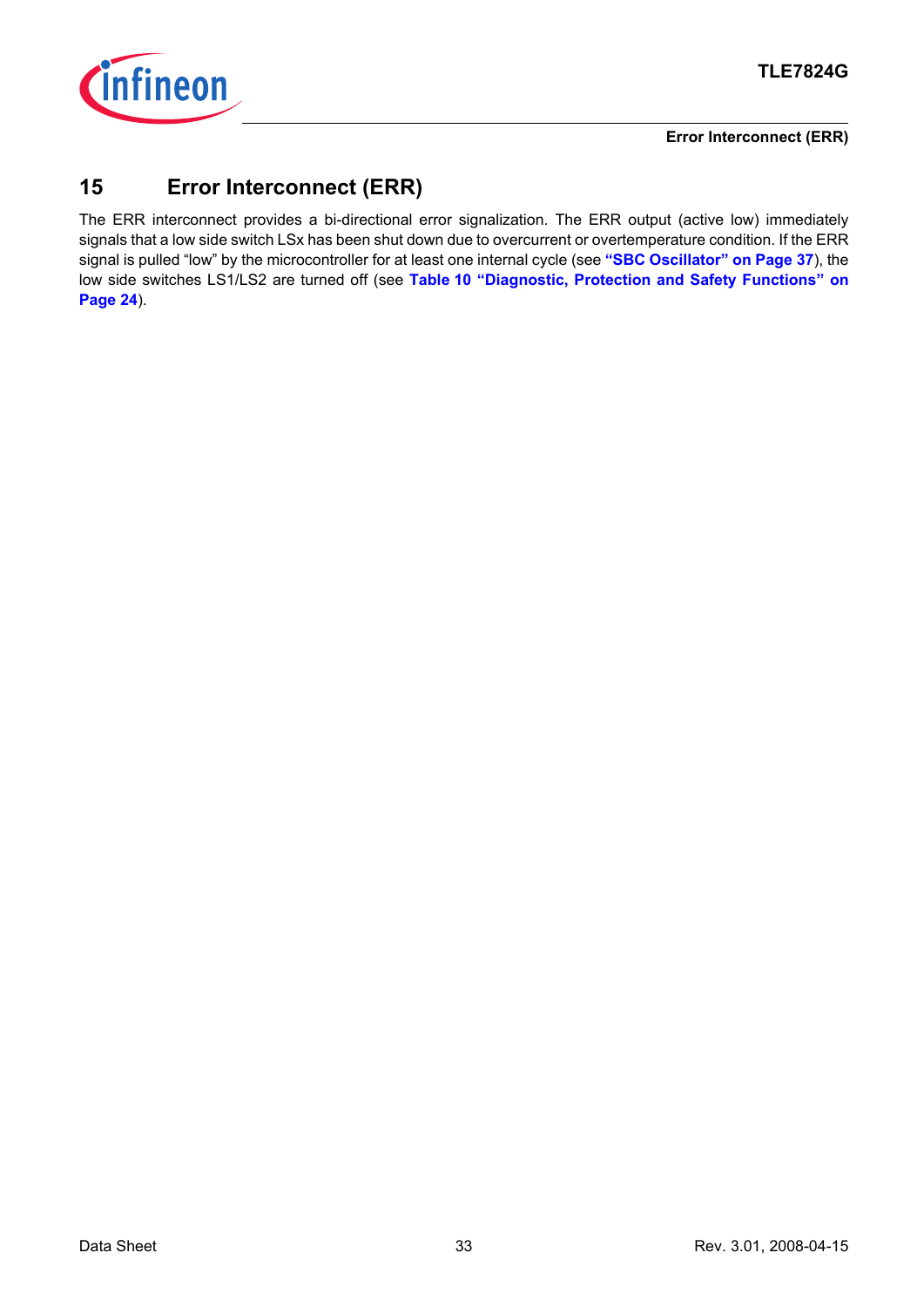

# <span id="page-33-1"></span><span id="page-33-0"></span>**16.1 Absolute Maximum Ratings**

### **Table 12 Absolute Maximum Ratings1)**

 $T_{\rm j}$  = -40 °C to +150 °C; all voltages with respect to ground, positive current flowing into pin (unless otherwise specified)

| Pos.                | <b>Parameter</b>                                                                                | Symbol              | <b>Limit Values</b> |                          | <b>Unit</b> | <b>Conditions</b>                                                                                       |  |
|---------------------|-------------------------------------------------------------------------------------------------|---------------------|---------------------|--------------------------|-------------|---------------------------------------------------------------------------------------------------------|--|
|                     |                                                                                                 |                     | Min.                | Max.                     |             |                                                                                                         |  |
| <b>Voltages</b>     |                                                                                                 |                     |                     |                          |             |                                                                                                         |  |
| 16.1.1              | Supply voltage                                                                                  | $V_{\rm S}$         | $-0.3$              | 40                       | V           |                                                                                                         |  |
| 16.1.2              | Regulator output voltage                                                                        | $V_{\rm CC}$        | $-0.3$              | 5.5                      | $\vee$      |                                                                                                         |  |
| 16.1.3              | Input voltage at MON1-4                                                                         | $V_{\text{MONx}}$   | $V_{\rm s}$ - 40    | 40                       | $\vee$      | also for pulses according to<br>ISO 7637; external series<br>resistor $R > 1.0$ k $\Omega$ required     |  |
| 16.1.4              | Input voltage at MON5/HS_LED<br>(output)                                                        | $V_{\text{MON5}}$   | $V_{\rm s}$ - 40    | $V_{\rm S}$ + 0.3        | $\vee$      | MON5 input voltage limited<br>due to LED driver<br>functionality.<br>$R > 1.0 \text{ k}\Omega$ required |  |
| 16.1.5              | Input voltage at $V_{\sf BAT\_SENSE}$                                                           | $V_{\rm BATSENSE}$  | $V_{\rm S}$ - 40    | 40                       | $\vee$      | also for pulses according to<br>ISO 7637; external series<br>resistor $R > 1.0$ k $\Omega$ required     |  |
| 16.1.6              | Low-Side Switches LSx                                                                           | $V_{\mathsf{LSx}}$  | $-0.3$              | $V_{\rm LSx\_CL}$        | $\vee$      | limited by output clamping<br>voltage & clamping energy                                                 |  |
| 16.1.7              | <b>SUPPLY Output</b>                                                                            | $V_{\text{Supply}}$ | $-0.3$              | $V_{\rm S}$ + 0.3        | V           |                                                                                                         |  |
| 16.1.8              | Logic input voltages (TMS, TCK,<br>TDI, CLKIN)                                                  | $V_1$               | $-0.3$              | $V_{\text{CC}}$ +<br>0.3 | $\vee$      | 0 V < V <sub>s</sub> < 27 V<br>0 V < $V_{\rm CC}$ < 5.5 V                                               |  |
| 16.1.9              | Logic output voltage (TDO,<br>RESET)                                                            | $V_{\rm DRI, RD}$   | $-0.3$              | $V_{\rm CC}$ +<br>0.3    | V           | 0 V < V <sub>s</sub> < 27 V<br>0 V < $V_{\rm CC}$ < 5.5 V                                               |  |
| 16.1.10             | LIN line bus input voltages                                                                     | $V_{\text{bus}}$    | $V_{\rm S}$ - 40    | 40                       | V           |                                                                                                         |  |
| 16.1.11             | Electrostatic discharge voltage<br>"HBM" at pin LIN, MONx,<br>$V_{\mathsf{BAT\_SENSE}}$ vs. GND | $V_{\mathsf{ESD}}$  | -4                  | $\overline{4}$           | kV          | EIA/JESD22-A114-B<br>$C = 100$ pF,<br>$R = 1.5 \text{ k}\Omega$                                         |  |
| 16.1.12             | Electrostatic discharge voltage<br>"HBM" at pin $V_{DDC}$ vs. GND                               | $V_{\mathsf{ESD}}$  | $-600$              | 600                      | V           | EIA/JESD22-A114-B<br>$C = 100 \text{ pF}; R = 1.5 \text{ k}\Omega$                                      |  |
| 16.1.13             | Electrostatic discharge voltage<br>"HBM" at any other pin                                       | $V_{ESD}$           | $-2$                | $\overline{2}$           | kV          | EIA/JESD22-A114-B<br>$C = 100 \text{ pF}; R = 1.5 \text{ k}\Omega$                                      |  |
| 16.1.14             | Electrostatic discharge voltage<br>"CDM" at any pin                                             | $V_{\mathsf{ESD}}$  | $-500$              | 500                      | $\vee$      | Charged device model;<br>according to AEC Q100-011<br>Rev-B                                             |  |
| <b>Temperatures</b> |                                                                                                 |                     |                     |                          |             |                                                                                                         |  |
| 16.1.15             | Junction temperature                                                                            | $T_{\rm i}$         | -40                 | 150                      | $\circ$ C   |                                                                                                         |  |
| 16.1.16             | Storage temperature                                                                             | $T_{\text{stg}}$    | $-50$               | 150                      | $\circ$ C   |                                                                                                         |  |

<span id="page-33-2"></span>1) Not subject to production test, specified by design.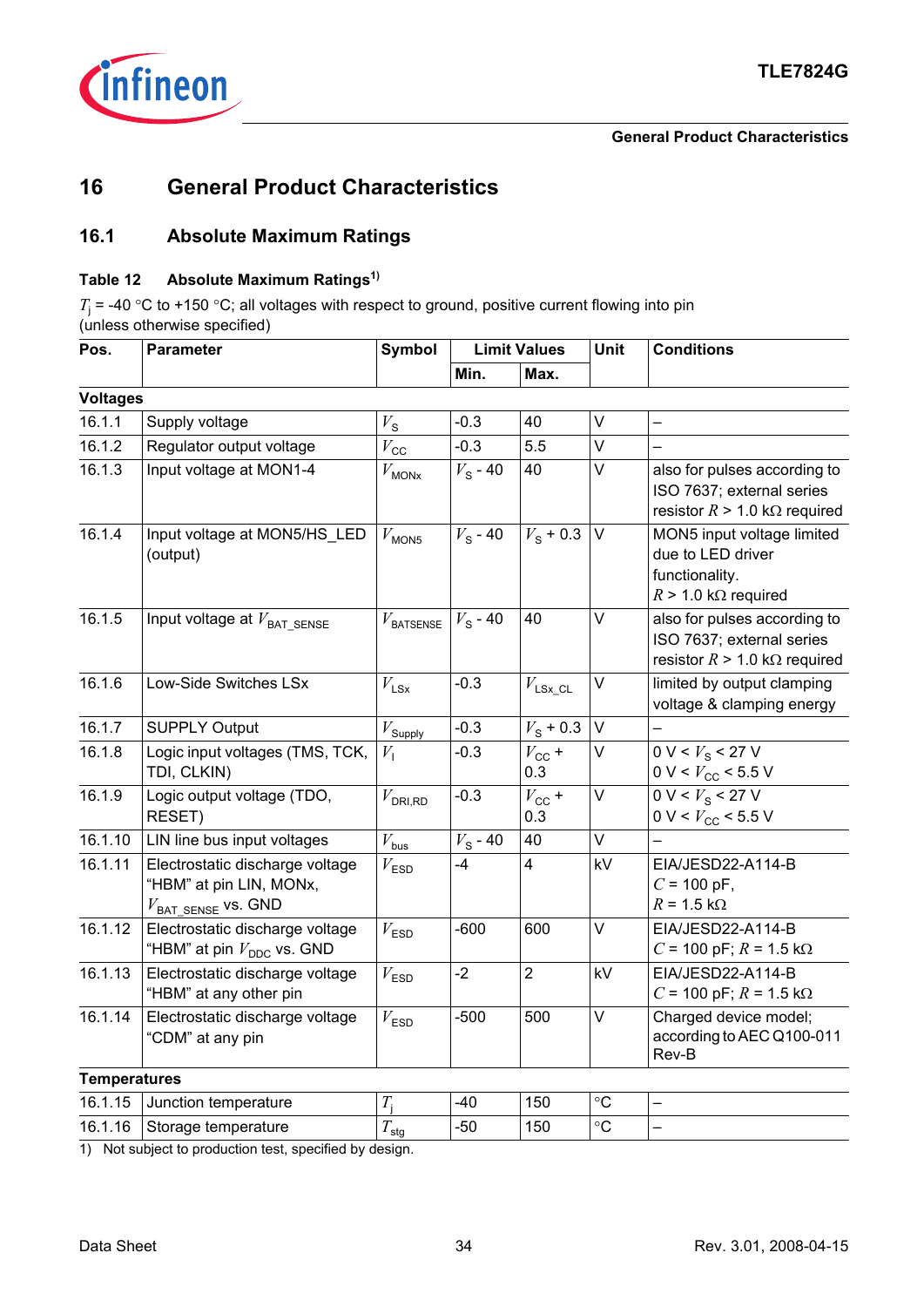

- *Note: Stresses above the ones listed here may cause permanent damage to the device. Exposure to absolute maximum rating conditions for extended periods may affect device reliability.*
- *Note: Integrated protection functions are designed to prevent IC destruction under fault conditions described in the data sheet. Fault conditions are considered as "outside" normal operating range. Protection functions are not designed for continuous repetitive operation.*

# <span id="page-34-2"></span><span id="page-34-0"></span>**16.2 Functional Range**

### <span id="page-34-3"></span>**Table 13 Operating Range**

| Pos.   | <b>Parameter</b>                                  | Symbol               | <b>Limit Values</b> |                        | <b>Unit</b>     | <b>Conditions</b>                                                                                         |  |
|--------|---------------------------------------------------|----------------------|---------------------|------------------------|-----------------|-----------------------------------------------------------------------------------------------------------|--|
|        |                                                   |                      | Min.                | Max.                   |                 |                                                                                                           |  |
| 16.2.1 | Supply voltage                                    | $V_{\rm S}$          | 3.9                 | 27                     | $\vee$          | 40 V load dump; $t \le 0.4$ s;<br>27V jump start; $t \le 60$ s;<br>$V_{\rm S\ (min)}$ valid for ramp-down |  |
| 16.2.2 | Voltage range at LSx pins                         | $V_{LSx}$            | $-0.3$              | 27                     | $\vee$          | 40 V load dump; $t \le 0.4$ s;<br>can withstand short circuit<br>to $V_{\rm S} \leq 20V$                  |  |
| 16.2.3 | External output current at pin $V_{\text{cc}}$    | $I_{\text{CC\_ext}}$ |                     | 5                      | mA              | external loads                                                                                            |  |
| 16.2.4 | Supply voltage slew rate                          | $dV_{\rm s}/dt$      | $-0.5$              | 5                      | $V/\mu s$       |                                                                                                           |  |
| 16.2.5 | Logic input voltage (TMS, TCK,<br>TDI, CLKIN)     | $V_1$                | $-0.3$              | $V_{\rm CC}$ +<br>0.3V | $\vee$          |                                                                                                           |  |
| 16.2.6 | Output capacitor connected to<br>$V_{\rm CC}$ pin | $C_{\text{CC}}$      | 1                   |                        | $\mu$ F         | ESR < 6 $\Omega$<br>@ $f = 10$ kHz;<br>100 nF in parallel<br>recommended                                  |  |
| 16.2.7 | SPI clock frequency                               | $f_{\sf{clk}}$       |                     | $\overline{4}$         | <b>MHz</b>      |                                                                                                           |  |
| 16.2.8 | Junction temperature                              | $T_{\rm i}$          | -40                 | 150                    | $\rm ^{\circ}C$ |                                                                                                           |  |
| 16.2.9 | Delay time for operating mode<br>change           | $t_{\text{chmode}}$  | 10                  |                        | $\mu$ S         | min. time between 2 SPI<br>commands; CSN "high"                                                           |  |

# <span id="page-34-5"></span><span id="page-34-1"></span>**16.3 Thermal Resistance**

<span id="page-34-6"></span>

| Pos.   | <b>Parameter</b>                          | Symbol               | <b>Limit Values</b> |      |      | <b>Unit</b> | <b>Conditions</b>         |
|--------|-------------------------------------------|----------------------|---------------------|------|------|-------------|---------------------------|
|        |                                           |                      | Min.                | Typ. | Max. |             |                           |
| 16.3.1 | Junction to Soldering Point <sup>1)</sup> | $R_{\mathsf{thJSP}}$ |                     | -    |      | K/W         | measured to pin<br>7,8,22 |
| 16.3.2 | Junction to Ambient <sup>1)</sup>         | $R_{thJA}$           |                     | 43   | -    | K/W         | 2)                        |

<span id="page-34-4"></span>1) Not subject to production test, specified by design

2) Specified R<sub>thJA</sub> value is according to Jedec JESD51-2,-7 at natural convection on FR4 2s2p board; The Product (Chip+Package) was simulated on a 76.2 x 114.3 x 1.5 mm board with 2 inner copper layers (2 x 70µm Cu, 2 x 35µm Cu).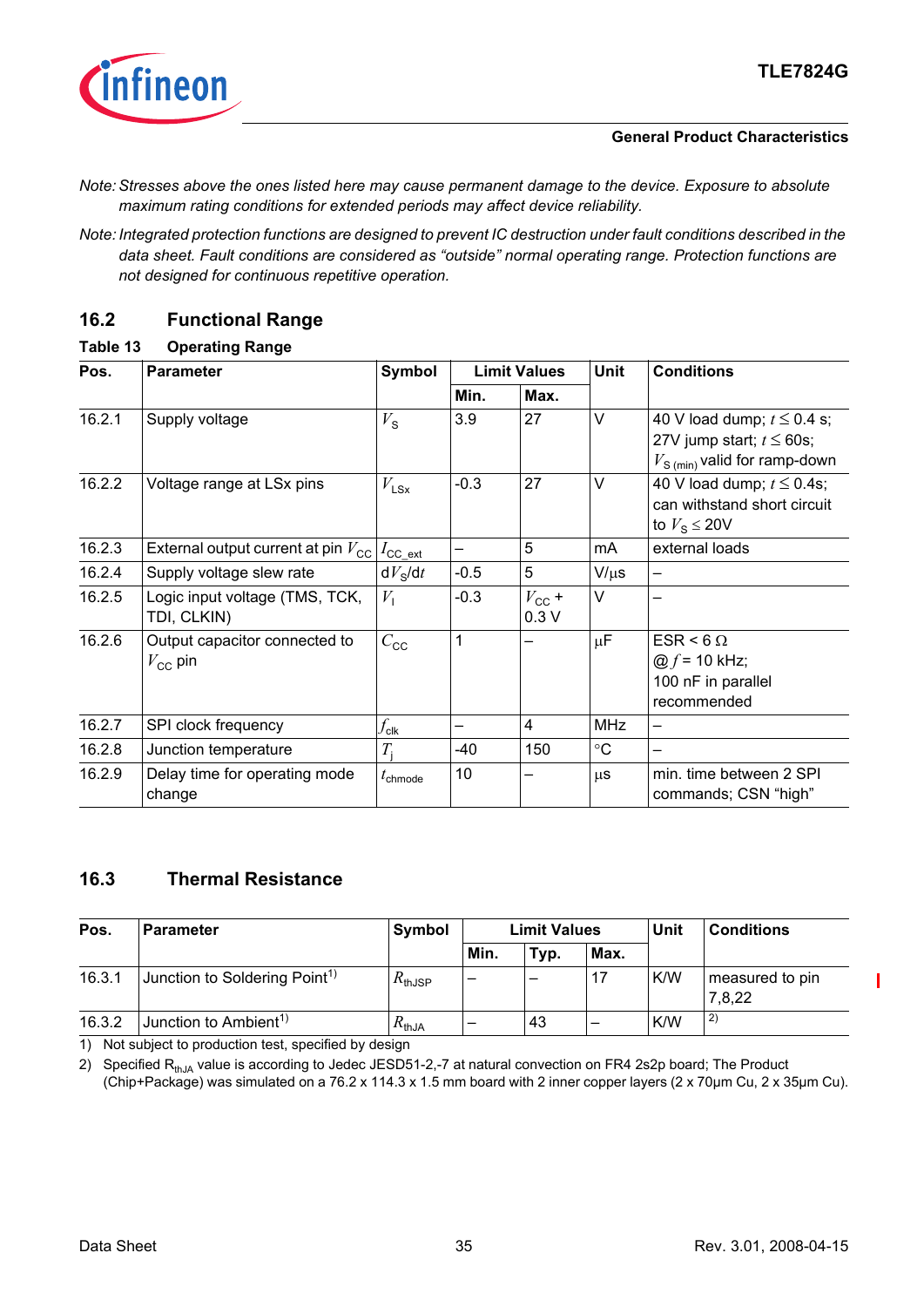

### <span id="page-35-0"></span>**16.4 Electrical Characteristics**

### <span id="page-35-1"></span>**Table 14 Electrical Characteristics**

 $V_s$  = 13.5 V,  $T_i$  = -40 °C to +150 °C, all voltages with respect to ground, positive current flowing into pin (unless otherwise specified)

| Pos.    | <b>Parameter</b>                                                                                     | <b>Symbol</b>           | <b>Limit Values</b>      |      |                   | Unit    | <b>Conditions</b>                                                                                                     |
|---------|------------------------------------------------------------------------------------------------------|-------------------------|--------------------------|------|-------------------|---------|-----------------------------------------------------------------------------------------------------------------------|
|         |                                                                                                      |                         | Min.                     | Typ. | Max.              |         |                                                                                                                       |
|         | Current Consumption @ Pin $V_s$                                                                      |                         |                          |      |                   |         |                                                                                                                       |
| 16.4.1  | <b>Current Consumption</b><br>(MCM): $I_{\text{MCM}}$ norm = $I_{\text{SBC AM}}$<br>$+ I_{\mu C_NM}$ | $I_{\text{MCM\_norm}}$  |                          | 24   | 30                | mA      | $T_i = -40$ 85 °C;<br>SBC: active mode<br>$\mu$ C: normal mode                                                        |
| 16.4.2  | <b>Current Consumption</b><br>(SBC): SBC Active Mode                                                 | $I_{\sf SBC\_AM}$       |                          | 3    | 5                 | mA      | $T_i = -40$ 85 °C;<br>w/o data transmission;<br>only SBC; all switches "off"                                          |
| 16.4.3  | <b>Current Consumption</b><br>$(\mu C)$ : Normal Mode                                                | $I_{\mu C\_NM}$         |                          | 21   | 25                | mA      | $T_1 = -40$ 85 °C;<br>only $\mu$ C                                                                                    |
| 16.4.4  | Quiescent Current<br>(MCM): STOP Mode                                                                | $I_{\text{MCM\_Stop}}$  |                          | 60   | 95                | $\mu$ A | $T_i = -40$ 85 °C;<br>$I_{\text{MCM}} = I_{\text{SBC}} + I_{\text{uC}}$                                               |
| 16.4.5  | <b>SBC STOP Mode</b><br>with "cyclic wake"                                                           | $I_{\text{SBC\_Stop}}$  |                          |      | 80                |         |                                                                                                                       |
| 16.4.6  | SBC STOP Mode<br>without "cyclic wake"                                                               | $I_{\text{SBC\_Stop}}$  | $\overline{\phantom{0}}$ | 50   | 65                |         |                                                                                                                       |
| 16.4.7  | μC Power Down Mode                                                                                   | $I_{\mu C\_Stop}$       |                          | 10   | 30                |         |                                                                                                                       |
| 16.4.8  | Quiescent Current<br>(MCM): STANDBY                                                                  | $I_{\text{MCM\_Stby}}$  |                          |      | 95                | μA      | $T_i = -40$ 85 °C;<br>$I_{\text{MCM}} = I_{\text{SBC}} + I_{\mu\text{C}}$                                             |
| 16.4.9  | µC Power Down Mode                                                                                   | $I_{\mu C_PWR_DWN}$     |                          | 10   | 30                |         | Supply Output (Hall                                                                                                   |
| 16.4.10 | <b>SBC STANDBY Mode</b>                                                                              | $I_{\text{SBC\_Stby}}$  |                          | 50   | 65                |         | Supply) turned-off                                                                                                    |
| 16.4.11 | <b>SBC STANDBY Mode</b>                                                                              | $I_{\text{SBC\_Stby}}$  |                          | 250  | 800               | μA      | Quiescent Current @<br>$T_i = -40$ 85 °C; Supply<br>Output (Hall Supply)<br>turned-off; after LIN<br>wake-up/power-up |
| 16.4.12 | Quiescent Current (MCM):<br>Sleep Mode                                                               | $I_{\text{MCM\_Sleep}}$ |                          | 25   | 40                | $\mu$ A | $T_i = -40$ 85 °C;<br>$I_{\text{MCM}} = I_{\text{SBC}} + I_{\mu\text{C}}$ ;<br>µC "turned-off"                        |
|         | Voltage Regulator; Pin V <sub>cc</sub>                                                               |                         |                          |      |                   |         |                                                                                                                       |
| 16.4.13 | Output voltage                                                                                       | $V_{\rm CC}$            | 4.9                      | 5.0  | 5.1               | V       | 1 mA < $I_{\rm CC}$ < 45 mA;<br>5.5 V < $V_S$ < 27 V;<br>$C_{\rm L} \geq 1$ µF; ESR < 6 $\Omega$                      |
| 16.4.14 | Line regulation                                                                                      | $\Delta V_{\rm CC}$     | $\overline{\phantom{0}}$ |      | 20                | mV      | 5.5 V < $V_S$ < 27 V;<br>$I_{\text{CC}}$ = 1 mA                                                                       |
| 16.4.15 | Load regulation                                                                                      | $\Delta V_{\rm CC}$     | -                        | -    | 50                | mV      | 1 mA < $I_{\rm CC}$ < 45 mA;<br>5.5 V < $V_{\rm s}$ < 27 V                                                            |
| 16.4.16 | Power supply ripple                                                                                  | <b>PSRR</b>             | $\overline{\phantom{0}}$ | 40   | $\qquad \qquad -$ | dB      | $V_r$ = 1 Vpp; $f_r$ = 100 Hz;                                                                                        |

 $rejection<sup>1</sup>$ 

 $C_{\text{VCC}}$  = 1  $\mu$ F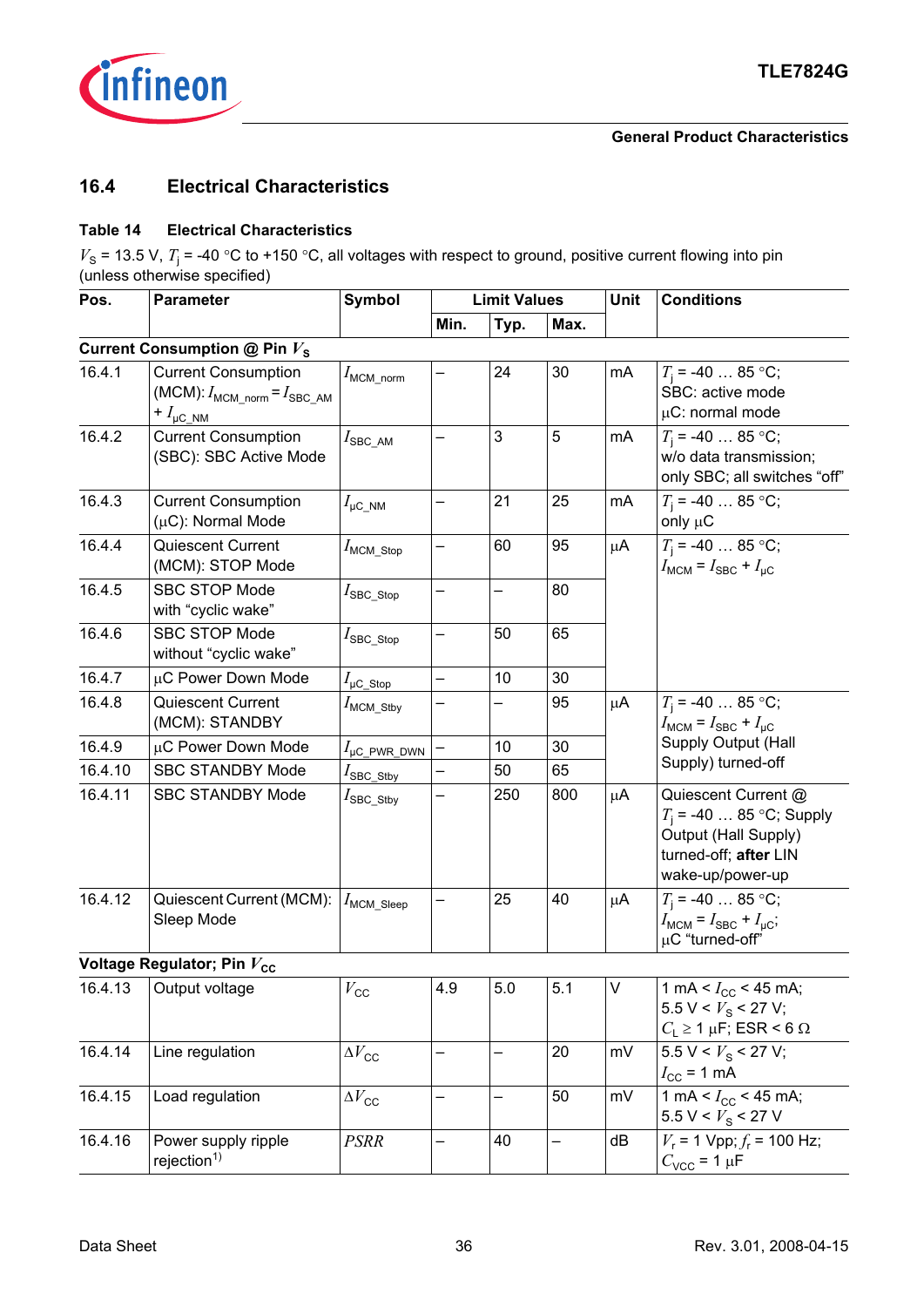

### **Table 14 Electrical Characteristics** (cont'd)

<span id="page-36-0"></span>

| Pos.                  | <b>Parameter</b>                                                   | <b>Symbol</b>                            | <b>Limit Values</b> |      |                          | Unit      | <b>Conditions</b>                                                |
|-----------------------|--------------------------------------------------------------------|------------------------------------------|---------------------|------|--------------------------|-----------|------------------------------------------------------------------|
|                       |                                                                    |                                          | Min.                | Typ. | Max.                     |           |                                                                  |
| 16.4.17               | Output current limit                                               | $I_{\text{CCmax}}$                       | 45                  |      | 200                      | mA        | $V_{\rm CC}$ = 4.5 V;<br>power transistor thermally<br>monitored |
| 16.4.18               | Drop voltage<br>$V_{\text{DR}}$ = $V_{\text{S}}$ - $V_{\text{CC}}$ | $V_{\text{DR}}$                          | $\equiv$            |      | 0.3                      | V         | 1 mA < $I_{\rm CC}$ < 45 mA;<br>3.9 V < $V_{\rm s}$ < 5.1 V      |
| 16.4.19               | $V_{\text{cc}}$ thermal prewarning<br>ON temperature               | $T_{\rm jPW}$                            | 120                 | 145  | 170                      | $\circ$ C | 1)                                                               |
| 16.4.20               | $V_{\text{cc}}$ thermal prewarning<br>hysteresis                   | $T_{\rm jPW\_hys}$                       |                     | 10   |                          | K         | 1)                                                               |
| 16.4.21               | $V_{\text{CC}}$ thermal shutdown<br>temperature                    | $T_{\text{JSD}}$                         | 155                 | 185  | 200                      | $\circ$ C | 1)                                                               |
| 16.4.22               | $V_{\text{CC}}$ thermal shutdown<br>hysteresis                     | $T_{\sf jSD\_hys}$                       | 20                  | 35   | -                        | K         | 1)                                                               |
| 16.4.23               | $V_{\text{CC}}$ ratio of SD to PW<br>temp.                         | $T_{\text{ISD}}/T_{\text{IPW}}$          |                     | 1.25 | $\overline{\phantom{0}}$ |           | 1)                                                               |
|                       | Under-/Overvoltage Detection @ $V_{\text{bat\_sense}}$ Pin         |                                          |                     |      |                          |           |                                                                  |
| 16.4.24               | Undervoltage Threshold<br>"ramp-up"                                | $V_{\text{UVT\_Vbat}}$                   | 7.1                 | 7.65 | 8.2                      | V         | indicated within SPI output<br>word; LED Driver turned<br>off    |
| 16.4.25               | Undervoltage Threshold<br>"ramp-down"                              | $V_{\text{UVT\_Vbat}}$                   | 6.8                 | 7.25 | 7.65                     | V         | indicated within SPI output<br>word; LED Driver turned<br>off    |
| 16.4.26               | Undervoltage Threshold<br>hysteresis                               | $V$ UVT_Vbat_hys                         |                     | 400  | $\overline{\phantom{0}}$ | mV        | 1)                                                               |
| 16.4.27               | Overvoltage Threshold<br>"ramp-up"                                 | $V_{\text{OVT\_Vbat}}$                   | 17.6                | 18.5 | 19.4                     | V         | indicated within SPI output<br>word; LED Driver turned<br>off    |
| 16.4.28               | Overvoltage Threshold<br>"ramp-down"                               | $V_{\text{OVT\_Vbat}}$                   | 16.6                | 17.4 | 18.2                     | V         | indicated within SPI output<br>word; LED Driver turned<br>off    |
| 16.4.29               | Overvoltage threshold<br>hysteresis                                | $V_{\rm OVT\_Vbat\_hys}$                 |                     | 1.1  |                          | V         | $\overline{1}$                                                   |
|                       | Undervoltage Detection $@Vs$ Pin                                   |                                          |                     |      |                          |           |                                                                  |
| 16.4.30               | Undervoltage threshold<br>"ramp-down"                              | $V_{\text{UVT}\_}\text{Vs}}$             | 5.8                 | 6.5  | 7.2                      | V         | indicated within SPI output<br>word                              |
| 16.4.31               | Undervoltage threshold<br>hysteresis                               | $V_{\ensuremath{\mathsf{UVT\_Vs\_hys}}}$ |                     | 250  | -                        | mV        | $\overline{1}$                                                   |
| <b>SBC Oscillator</b> |                                                                    |                                          |                     |      |                          |           |                                                                  |
| 16.4.32               | Internal cycling time                                              | $t_{\sf{CYL}}$                           | 3.2                 | 3.9  | 4.8                      | $\mu$ s   | internal oscillator<br>$f_{\rm OSC}$ = 256 kHz (typ.)            |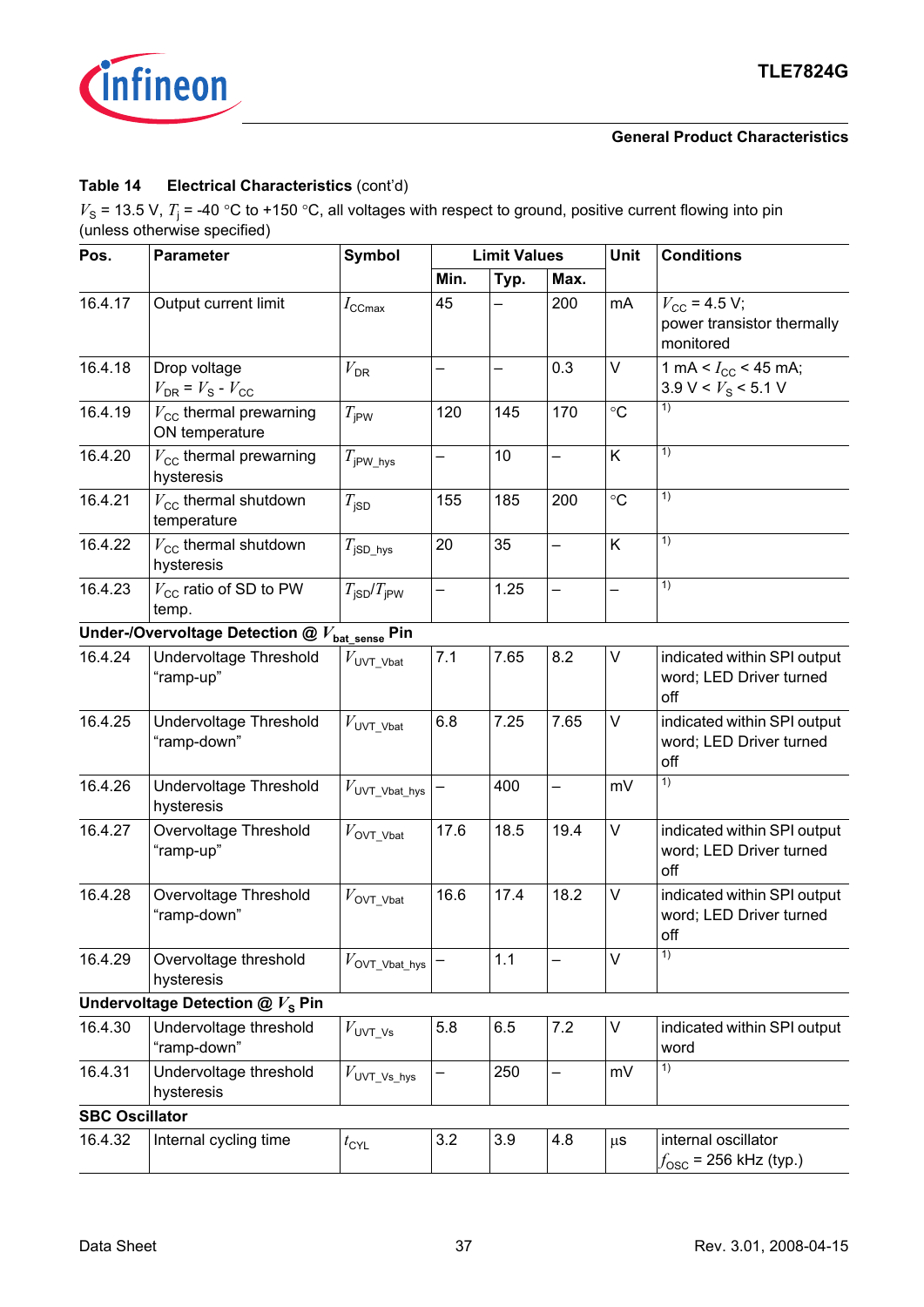

### **Table 14 Electrical Characteristics** (cont'd)

<span id="page-37-2"></span><span id="page-37-1"></span><span id="page-37-0"></span>

| Pos.    | <b>Parameter</b>                                             | <b>Symbol</b>               |                              | <b>Limit Values</b>     |                         | Unit    | <b>Conditions</b>                                                                                                                                                                    |  |  |
|---------|--------------------------------------------------------------|-----------------------------|------------------------------|-------------------------|-------------------------|---------|--------------------------------------------------------------------------------------------------------------------------------------------------------------------------------------|--|--|
|         |                                                              |                             | Min.                         | Typ.                    | Max.                    |         |                                                                                                                                                                                      |  |  |
|         | <b>Reset Generator; Pin RESET</b>                            |                             |                              |                         |                         |         |                                                                                                                                                                                      |  |  |
| 16.4.33 | Reset threshold voltage<br>(for $V_{\text{cc}}$ UV condition | $V_{\text{RT1}}$            | 4.5                          | 4.65                    | 4.8                     | V       | at pin $V_{\text{cc}}$ , default SPI<br>setting                                                                                                                                      |  |  |
|         | indication)                                                  | $V_{\rm RT2}$               | 3.0                          | 3.15                    | 3.3                     | V       | at pin $V_{\text{CC}}$ , SPI option                                                                                                                                                  |  |  |
| 16.4.34 | Reset threshold voltage                                      | $V_{\mathsf{RT1\_hys}}$     | 20                           | 90                      | -                       | mV      | 1)                                                                                                                                                                                   |  |  |
|         | hysteresis                                                   | $V_{\rm RT2\_{hys}}$        | 20                           | 90                      |                         | mV      |                                                                                                                                                                                      |  |  |
| 16.4.35 | Reset low output voltage                                     | $V_{\text{RESET}}$          |                              | 0.2                     | 0.4                     | V       | $I_{\text{RESET}}$ = 1 mA for<br>$V_{\text{CC}} = V_{\text{RTx}}$ ;<br>$I_{\text{RESET}}$ = 200 µA for<br>$V_{\text{RTx}}$ > $V_{\text{CC}}$ $\geq$ 1 V                              |  |  |
| 16.4.36 | Reset high output voltage                                    | $V_{\text{RESET}}$          | $0.7 \times$<br>$V_{\rm CC}$ |                         | $V_{\rm CC}$ +<br>0.1   | V       |                                                                                                                                                                                      |  |  |
| 16.4.37 | Reset pull-up current                                        | $I_{\text{RESET}}$          | $-20$                        | $-150$                  | $-500$                  | μA      | $V_{\text{RESET}} = 0 \text{ V}$                                                                                                                                                     |  |  |
| 16.4.38 | Reset reaction time                                          | $t_{\mathsf{RR}}$           | 4                            | 10                      | 26                      | $\mu$ s | $V_{\text{CC}}$ < $V_{\text{RT}}$ to<br>RESET = "low"                                                                                                                                |  |  |
| 16.4.39 | Reset delay time                                             | $t_{\sf RD1}$               | 4.0                          | 5.0                     | 6.0                     | ms      | default SPI setting;<br>after Power-On-Reset                                                                                                                                         |  |  |
|         |                                                              | $t_{\text{RD2}}$            | 0.4                          | 0.5                     | 0.6                     | ms      | SPI setting option                                                                                                                                                                   |  |  |
|         | <b>Watchdog Generator</b>                                    |                             |                              |                         |                         |         |                                                                                                                                                                                      |  |  |
| 16.4.40 | Long open window                                             | $t_{\text{LW}}$             | 51                           | 64                      | 77                      | ms      | $\overline{\phantom{0}}$                                                                                                                                                             |  |  |
| 16.4.41 | Watchdog disable current<br>threshold                        | $I_{WDI,th}$                | 0.2                          | $\mathbf{1}$            | $\overline{\mathbf{4}}$ | mA      | only SBC Stop Mode                                                                                                                                                                   |  |  |
|         | <b>Monitoring Inputs MONx</b>                                |                             |                              |                         |                         |         |                                                                                                                                                                                      |  |  |
| 16.4.42 | Wake-up/monitoring<br>threshold voltage                      | $V_{\text{MONth}}$          | 3.7                          | $\overline{\mathbf{4}}$ | 4.3                     | V       | in all SBC modes; without<br>serial resistor<br>(with $R_{\rm S}$ : $\Delta V = I_{\rm PD/PU} \times R_{\rm S}$ )<br>$V_{\rm s}$ > 6.0 V (drops linearly<br>for $V_{\rm S}$ < 6.0 V) |  |  |
| 16.4.43 | Threshold hysteresis                                         | $V_{\text{MONth, hys}}$     | 20                           | 50                      | 600                     | mV      | without serial resistor $R_{\rm s}$<br>(with $R_{\rm S}$ : $\Delta V = I_{\rm PD/PU} \times R_{\rm S}$ )                                                                             |  |  |
| 16.4.44 | Wake-up/monitoring filter<br>time                            | $t_{\text{MON}}$            | 10                           | 15                      | 25                      | $\mu$ s |                                                                                                                                                                                      |  |  |
| 16.4.45 | Pull-up current                                              | $I_{\text{PU},\text{MONx}}$ | $-10$                        | $-5$                    | $-1$                    | μA      | $V_{\text{MON\_th}}$ < $V_{\text{MONx}}$ < 5.5 V                                                                                                                                     |  |  |
| 16.4.46 | Pull-down current                                            | $I_{\text{PD, MONx}}$       | 1                            | 5                       | 10                      | μA      | 1 V < $V_{\text{MONx}}$ < $V_{\text{MON\_th}}$                                                                                                                                       |  |  |
| 16.4.47 | Input leakage current<br>(except MON5 due to                 | $I_{LK,1}$                  | $-2$                         | 0                       | $\overline{2}$          | μA      | $0 V < V_{MONx} < 1 V$ ;<br>$5.5~\mathrm{V} < V_\mathrm{MONx} < 40~\mathrm{V}$                                                                                                       |  |  |
|         | alternative LED supply<br>voltage functionality)             | $I_{LK,1}$                  | $-2$                         | 0                       | $\boldsymbol{2}$        | μA      | $V_{\text{MON}}$ = 40 V; $V_{\text{S}}$ = 0 V;<br>general: $V_{\text{MONx}}$ > $V_{\text{S}}$                                                                                        |  |  |
| 16.4.48 | Input leakage current<br>MON <sub>5</sub>                    | $I_{LK\_MON5,I}$            | $-5$                         | 0                       | $\overline{2}$          | μA      | $0 V < V_{MON5}$ < 1 V;<br>$5.5 V < V_{MON5} < V_{S} + 0.3 V$                                                                                                                        |  |  |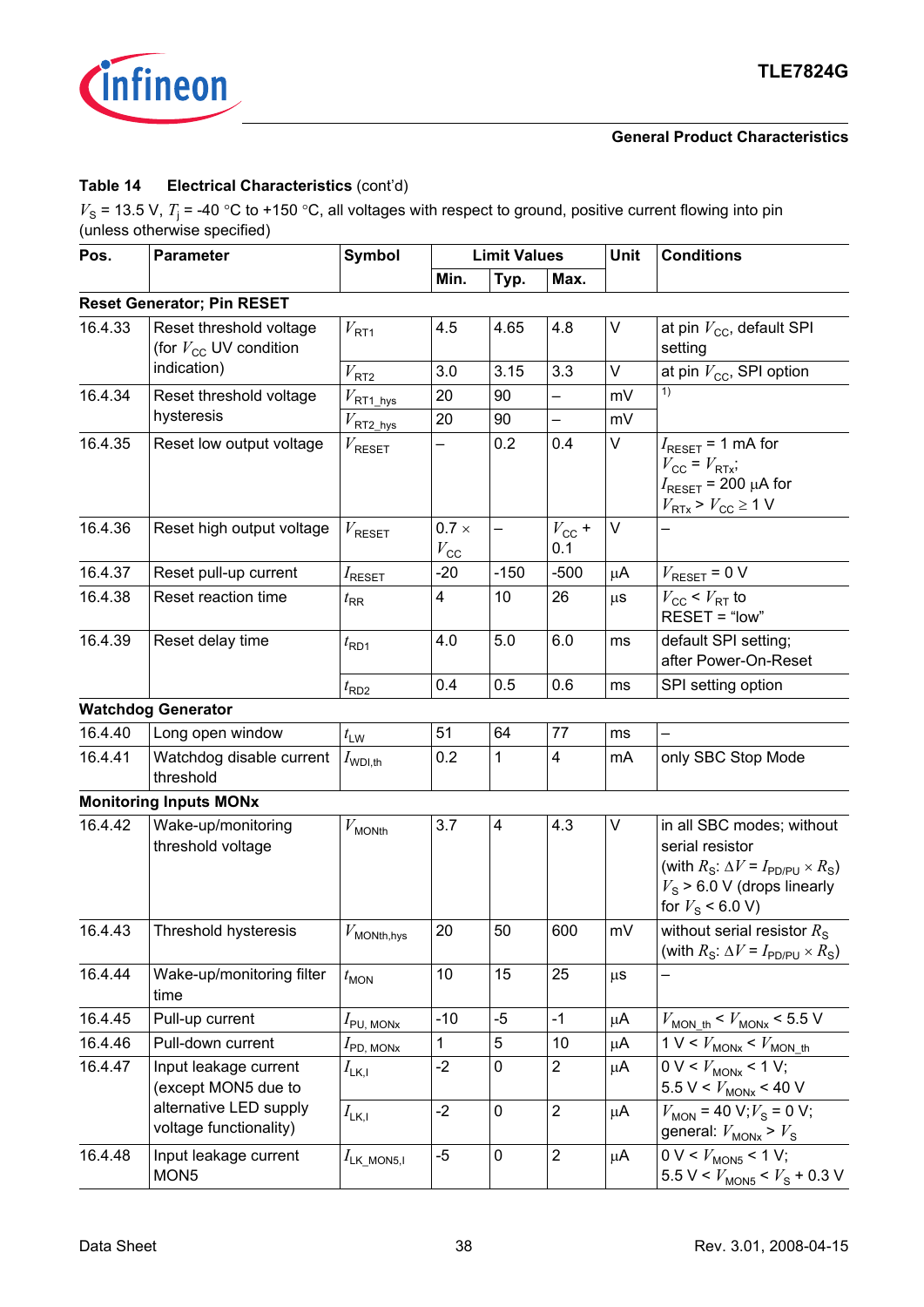

### **Table 14 Electrical Characteristics** (cont'd)

| Pos.    | <b>Parameter</b>                                   |                                    | <b>Limit Values</b> |                   | Unit                     | <b>Conditions</b> |                                                                                                                                                                     |  |
|---------|----------------------------------------------------|------------------------------------|---------------------|-------------------|--------------------------|-------------------|---------------------------------------------------------------------------------------------------------------------------------------------------------------------|--|
|         |                                                    |                                    | Min.                | Typ.              | Max.                     |                   |                                                                                                                                                                     |  |
|         | Low Side Output LS1 / LS2                          |                                    |                     |                   |                          |                   |                                                                                                                                                                     |  |
| 16.4.49 | <b>Static Drain-Source</b><br><b>ON-Resistance</b> | $R_{\text{DSON LSx}}$              |                     |                   | 3.0                      | $\Omega$          | $T_{\rm J}$ = 150 °C; $V_{\rm S}$ > 4.5 V; $I_{\rm LS}$<br>$= 200$ mA                                                                                               |  |
|         |                                                    |                                    |                     | 1.0               | $\overline{\phantom{0}}$ | $\Omega$          | $T_{\rm J}$ = 25°C; $V_{\rm S}$ > 4.5 V; $I_{\rm LS}$<br>$= 200$ mA                                                                                                 |  |
| 16.4.50 | Output clamping voltage                            | $V_{LSx\_CL}$                      | 40                  | 45                | 50                       | $\vee$            | output "off"; current pulse:<br>$I_{LS1/2}$ = 100 mA; condition<br>during production test                                                                           |  |
| 16.4.51 | Leakage current                                    | $I_{\sf QLLSx}$                    |                     |                   | 5                        | μA                | $V_{LSx} = V_{S}$<br>-40 °C < $T_{\rm J}$ < 85 °C                                                                                                                   |  |
| 16.4.52 | Switch ON time                                     | $t_{\text{ONLSx}}$                 |                     | 15                | 40                       | $\mu$ S           | CSN high to LSx on;<br>resistive load 120 $\Omega$                                                                                                                  |  |
| 16.4.53 | Switch OFF time                                    | $t_{\text{OFFLSx}}$                |                     |                   | 40                       | $\mu$ S           | CSN high to LSx off;<br>resistive load 120 $\Omega$                                                                                                                 |  |
| 16.4.54 | Overcurrent shutdown<br>threshold                  | $I_{\text{SDLSx}}$                 | 600                 | 800               | 1000                     | mA                | to prevent shutdown at<br>overvoltage conditions<br>@-40 °C higher limits<br>have been chosen <sup>2)</sup>                                                         |  |
| 16.4.55 | Overcurrent shutdown<br>filter time                | $t_{dSDLSx}$                       | 10                  | 18                | 26                       | $\mu$ S           | after continuos overcurrent<br>detection $t > t_{dSDLSx}$<br>affected LSx will be<br>shutdown and overcurrent<br>condition will be indicated<br>via SPI output word |  |
| 16.4.56 | LS1/2 thermal shutdown<br>temp.                    | $T_{\mathsf{jSD}}$                 | 155                 | $\equiv$          | 200                      | $\rm ^{\circ}C$   | 1)                                                                                                                                                                  |  |
| 16.4.57 | LS1/2 thermal shutdown<br>temp. hysteresis         | $T_{\sf jSD\_hys}$                 | 10                  | 15                | $\overline{\phantom{0}}$ | Κ                 | $\overline{1}$                                                                                                                                                      |  |
| 16.4.58 | <b>Output Clamping Energy</b><br>at pins LSx       | $E_{CL}$                           |                     |                   | 4                        | mJ                | based on 250.000<br>switching cycles                                                                                                                                |  |
|         | <b>Supply Output (Hall Sensor Supply)</b>          |                                    |                     |                   |                          |                   |                                                                                                                                                                     |  |
| 16.4.59 | Drop voltage<br>$V_{\rm S}$ - $V_{\rm Supply}$     | $V_{\mathsf{DROP\_Supply}}$        |                     |                   | 300                      | mV                | $I_{\text{Supply}} = -18 \text{ mA}$ ;<br>$3.9 \text{ V} < V_{\text{S}} < 13.5 \text{ V}$                                                                           |  |
| 16.4.60 | Output voltage range                               | $V_{\text{SUPPLY}}$                | 2.7                 |                   | 18.0                     | $\mathsf V$       | $3.9 V < Vs < 27.0 V$ ;<br>for $t < 0.4$ s:<br>27.0 V < $V_{\rm s}$ < 40.0 V;                                                                                       |  |
| 16.4.61 | Leakage current                                    | $I_{\mathsf{QL\_SUPPLY}}$          | $-5$                |                   | —                        | $\mu$ A           | $V_{\text{Supply}} = 0 \text{ V}$                                                                                                                                   |  |
| 16.4.62 | Switch ON time                                     | $t_{\mathsf{ON\_SUPPLY}}$          | -                   | $\qquad \qquad -$ | 200                      | $\mu$ s           | CSN high to SUPPLY                                                                                                                                                  |  |
| 16.4.63 | Switch OFF time                                    | $t_{\text{OFF}}$ supply            |                     |                   | 100                      | $\mu$ S           | CSN high to SUPPLY                                                                                                                                                  |  |
| 16.4.64 | Overcurrent shutdown<br>threshold                  | $I_{\mathsf{SD}\_\mathsf{SUPPLY}}$ | -80                 | $-40$             | $-20$                    | mA                |                                                                                                                                                                     |  |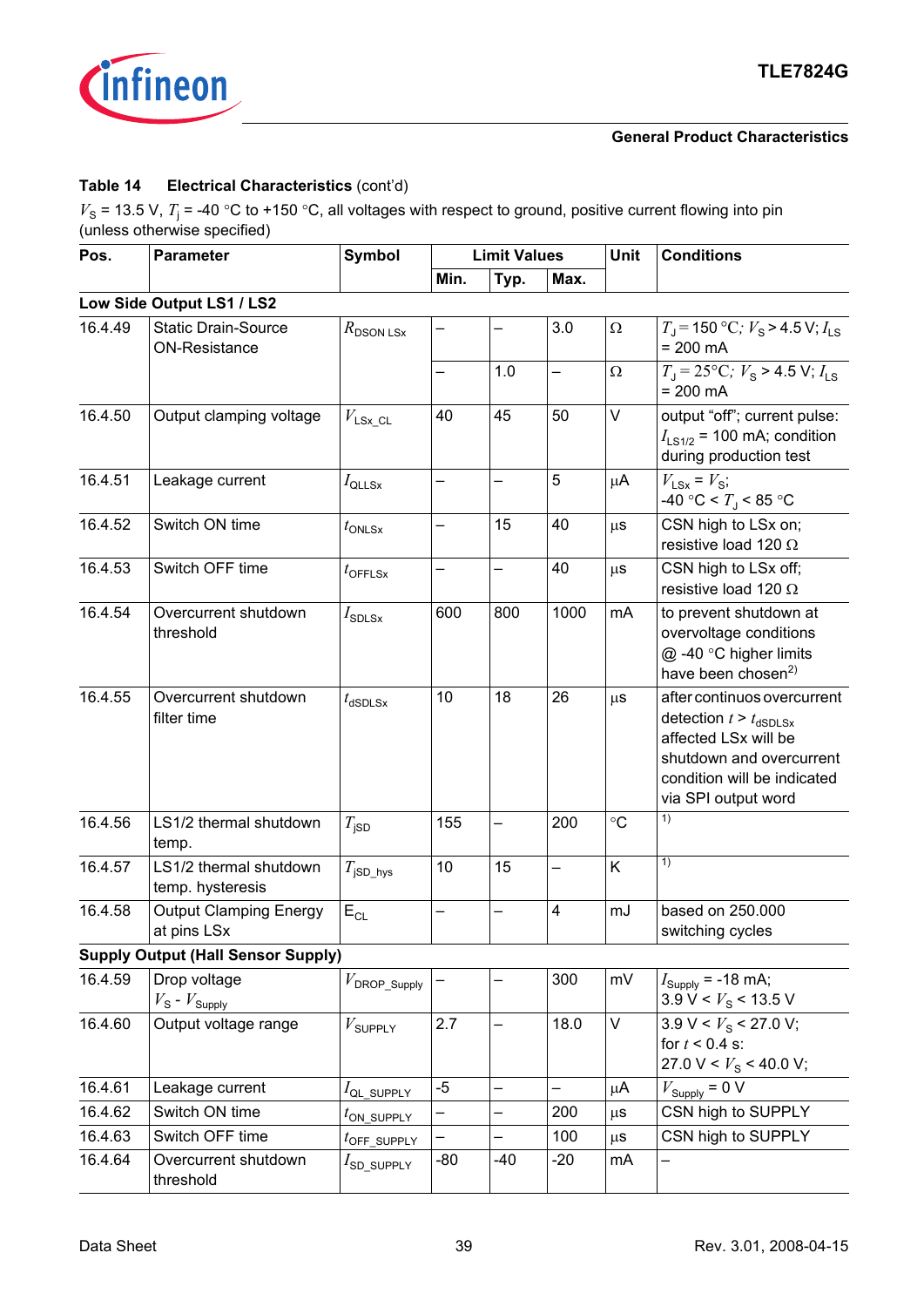

### **Table 14 Electrical Characteristics** (cont'd)

| Pos.                    | <b>Symbol</b><br><b>Limit Values</b><br><b>Parameter</b>     |                                   |                              |                              |                              | <b>Unit</b>     | <b>Conditions</b>                                                                                                        |  |  |  |
|-------------------------|--------------------------------------------------------------|-----------------------------------|------------------------------|------------------------------|------------------------------|-----------------|--------------------------------------------------------------------------------------------------------------------------|--|--|--|
|                         |                                                              |                                   | Min.                         | Typ.                         | Max.                         |                 |                                                                                                                          |  |  |  |
| 16.4.65                 | Switch ON overcurrent<br>shutdown blanking time              | $t_{\sf blank\_ON}$<br>SUPPLY     | 60                           |                              | 140                          | $\mu$ S         |                                                                                                                          |  |  |  |
| 16.4.66                 | Shutdown filter time                                         | $t_{dSDHSUPPLY}$                  | 10                           | 18                           | 26                           | $\mu$ s         | overcurrent will be<br>indicated/shutdown will be<br>initiated after continuous<br>detection of overcurrent<br>condition |  |  |  |
| 16.4.67                 | Thermal shutdown temp.                                       | $T_{\text{JSD\_SUPPLY}}$          | 155                          | 175                          | 200                          | $\rm ^{\circ}C$ | 1)                                                                                                                       |  |  |  |
| 16.4.68                 | Thermal shutdown temp.                                       | $T_{\mathsf{ISD}}$                | 10                           | 15                           | —                            | Κ               | 1)                                                                                                                       |  |  |  |
|                         | hysteresis                                                   | _SUPPLY_hys                       |                              |                              |                              |                 |                                                                                                                          |  |  |  |
|                         | <b>LED Driver (HS-LED)</b>                                   |                                   |                              |                              |                              |                 |                                                                                                                          |  |  |  |
| 16.4.69                 | <b>Static Drain-Source</b><br><b>ON-Resistance</b>           | $R_{\text{DSONHS}\_\text{LED}}$   |                              | —                            | 20.0                         | $\Omega$        | $T_{\rm J}$ = 150 °C;<br>$I_{\text{HS-LED}}$ = -45 mA                                                                    |  |  |  |
|                         |                                                              |                                   | —                            | 8.5                          | —                            | $\Omega$        | $T_1 = 25$ °C;<br>$I_{\text{HS-LED}}$ = -45 mA                                                                           |  |  |  |
| 16.4.70                 | Leakage current                                              | $I_{\rm HS\_LED}$                 | $-5$                         | —                            | —                            | $\mu$ A         | $V_{\text{HS}\_\text{LED}}$ = 0 V                                                                                        |  |  |  |
| 16.4.71                 | Switch ON time                                               | $t_{\text{ONHS\_LED}}$            |                              |                              | 100                          | $\mu$ S         | CSN high to HS_LED on                                                                                                    |  |  |  |
| 16.4.72                 | Switch OFF time                                              | $t$ OFFHS_LED                     | L,                           | $\overline{\phantom{0}}$     | 100                          | $\mu$ s         | CSN high to HS LED off                                                                                                   |  |  |  |
| 16.4.73                 | Overcurrent shutdown<br>threshold                            | $I_{\mathsf{SDHS}\_\mathsf{LED}}$ | $-120$                       | $-80$                        | $-50$                        | mA              |                                                                                                                          |  |  |  |
| 16.4.74                 | Overcurrent shutdown<br>filter time                          | $t_{\tt dSDHS\_LED}$              | 10                           | 18                           | 26                           | $\mu$ s         | overcurrent will be<br>indicated/shutdown will be<br>initiated after continuous<br>detection of overcurrent<br>condition |  |  |  |
| 16.4.75                 | Thermal shutdown temp.                                       | $T_{\sf jSDHS\_LED}$              | 155                          | 175                          | 200                          | $\rm ^{\circ}C$ | $\overline{1}$                                                                                                           |  |  |  |
| 16.4.76                 | Thermal shutdown temp.<br>hysteresis                         | $T_{\sf iSDHS\_hys}$              |                              | 10                           |                              | Κ               | 1)                                                                                                                       |  |  |  |
| <b>LIN Bus Receiver</b> |                                                              |                                   |                              |                              |                              |                 |                                                                                                                          |  |  |  |
| 16.4.77                 | Receiver threshold<br>voltage, recessive to<br>dominant edge | $V_{\text{bus,rd}}$               | $0.42 \times$<br>$V_{\rm S}$ | $0.48 \times$<br>$V_{\rm S}$ |                              | $\sf V$         |                                                                                                                          |  |  |  |
| 16.4.78                 | Receiver dominant state                                      | $V_{\rm busdom}$                  |                              |                              | $0.42 \times$<br>$V_{\rm S}$ | V               | (LIN Spec 1.3 (2.0);<br>Line 10.1.9 (3.1.9))                                                                             |  |  |  |
| 16.4.79                 | Receiver threshold<br>voltage, dominant to<br>recessive edge | $V_{\mathsf{bus,dr}}$             |                              | $0.52 \times$<br>$V_{\rm S}$ | $0.58 \times$<br>$V_{\rm S}$ | V               | $V_{\text{bus. rec}} < V_{\text{bus}} < 27$ V                                                                            |  |  |  |
| 16.4.80                 | Receiver recessive state                                     | $V_{\rm{busrec}}$                 | $0.58 \times$<br>$V_{\rm S}$ |                              |                              | V               | (LIN Spec 1.3 (2.0);<br>Line 10.1.10 (3.1.10))                                                                           |  |  |  |
| 16.4.81                 | Receiver center voltage                                      | $V_{\rm{buscent}}$                | 0.475<br>$\times V_{\rm s}$  | $0.5 \times$<br>$V_{\rm S}$  | 0.525<br>$\times V_{\rm S}$  | V               | (LIN Spec 1.3 (2.0);<br>Line 10.1.11 (3.1.11))                                                                           |  |  |  |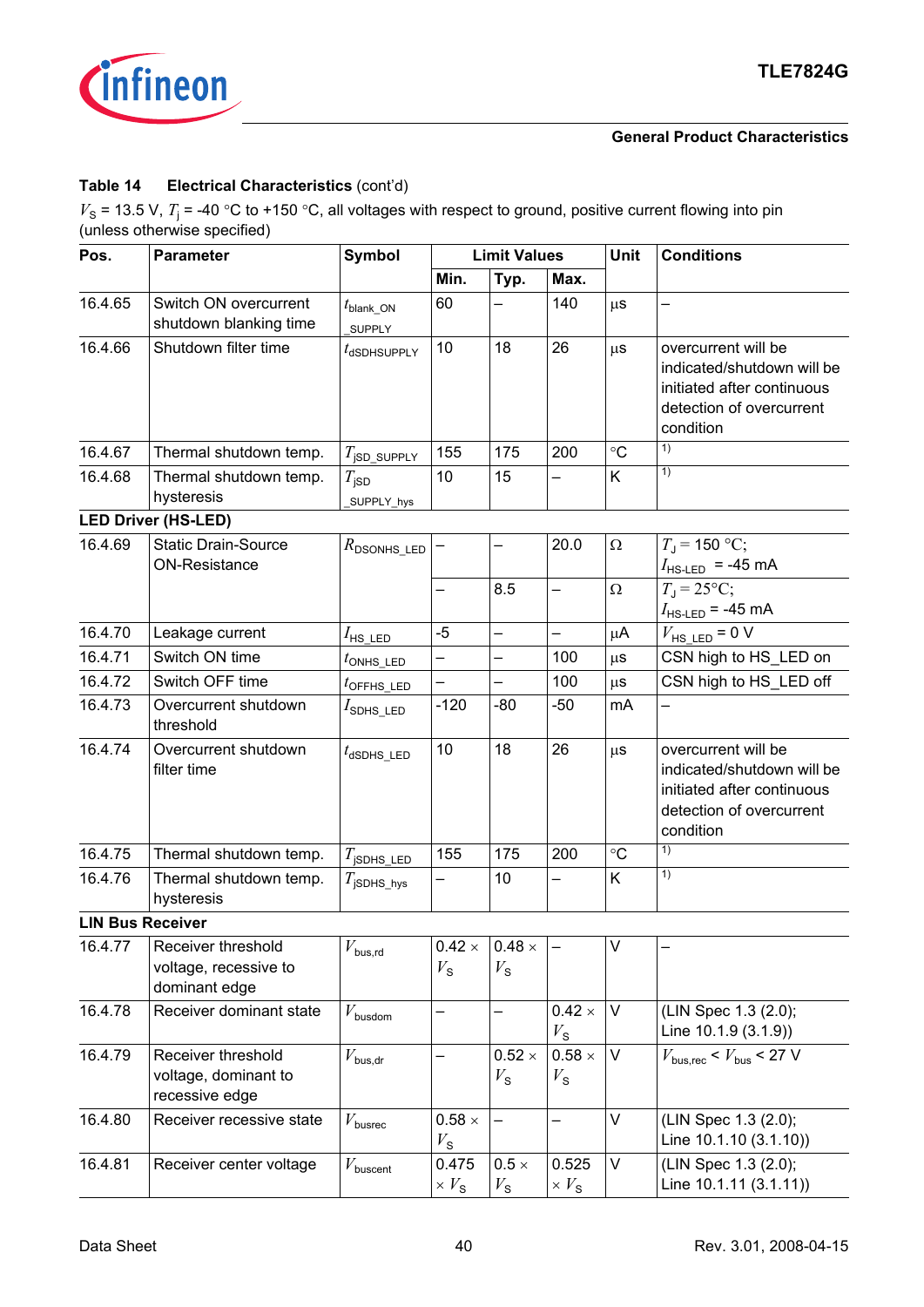

### **Table 14 Electrical Characteristics** (cont'd)

| Pos.    | <b>Parameter</b>                                  | <b>Symbol</b>         |                              | <b>Limit Values</b>          |                             | Unit   | <b>Conditions</b>                                                                                                       |
|---------|---------------------------------------------------|-----------------------|------------------------------|------------------------------|-----------------------------|--------|-------------------------------------------------------------------------------------------------------------------------|
|         |                                                   |                       | Min.                         | Typ.                         | Max.                        |        |                                                                                                                         |
| 16.4.82 | Receiver hysteresis                               | $V_{\text{bus,hys}}$  | $0.02 \times$<br>$V_{\rm S}$ | $0.04 \times$<br>$V_{\rm s}$ | $0.1 \times$<br>$V_{\rm S}$ | V      | $V_{\text{bus,hys}} =$<br>$V_{\text{bus,rec}}$ - $V_{\text{bus,dom}}$<br>(LIN Spec 1.3 (2.0);<br>Line 10.1.12 (3.1.12)) |
| 16.4.83 | Wake-up threshold<br>voltage                      | $V_{\text{wake}}$     | $0.4 \times$<br>$V_{\rm S}$  | $0.5 \times$<br>$V_{\rm S}$  | $0.6 \times$<br>$V_{\rm S}$ | $\vee$ |                                                                                                                         |
| 16.4.84 | RxD filter time                                   | $t_{\sf RxD\_filter}$ |                              | 0.85                         |                             | μs     | <sup>1)</sup> Note: RC filter between<br>LIN and RxD signal                                                             |
|         | <b>LIN Bus Transmitter</b>                        |                       |                              |                              |                             |        |                                                                                                                         |
| 16.4.85 | Bus serial diode voltage<br>drop                  | $V_{\rm{serdiode}}$   | 0.4                          | 0.7                          | 1.0                         | V      | $V_{\text{TxD}}$ = high Level                                                                                           |
| 16.4.86 | Bus dominant output<br>voltage                    | $V_{\rm bus, dom}$    | —                            | $\overline{\phantom{0}}$     | 1.2                         | V      | $VTxD = 0 V; VS = 7 V;$<br>$R_1 = 500 \Omega$ ;<br>(LIN Spec 1.3;<br>Line 10.1.13)                                      |
|         |                                                   |                       |                              |                              | 2.0                         | V      | $V_{\rm s}$ = 18 V;<br>$R_1$ = 500 $\Omega$ ;<br>(LIN Spec 1.3;<br>Line 10.1.14)                                        |
| 16.4.87 | Bus dominant output<br>voltage                    | $V_{\text{bus,dom}}$  | 0.6                          |                              |                             | V      | $VTxD = 0 V; VS = 7 V;$<br>$R_{L}$ = 1 k $\Omega$ ;<br>(LIN Spec 1.3;<br>Line 10.1.15)                                  |
|         |                                                   |                       | 0.8                          |                              |                             | V      | $V_{\rm S}$ = 18 V; $R_{\rm I}$ = 1 k $\Omega$ ;<br>(LIN Spec 1.3;<br>Line 10.1.16)                                     |
| 16.4.88 | Bus short circuit current<br>(current limitation) | $I_{\text{bus,sc}}$   | 40                           | 100                          | 150                         | mA     | $V_{\text{bus,short}}$ = 18 V;<br>(LIN Spec 1.3 (2.0);<br>Line 10.1.4 (3.1.4))                                          |
| 16.4.89 | Leakage current                                   | $I_{\text{bus, lk}}$  | $-500$                       | $-140$                       |                             | μA     | $V_{\rm s}$ = 0 V; $V_{\rm bus}$ = -8 V<br>(LIN Spec 1.3 (2.0);<br>Line 10.1.7 (3.1.7))                                 |
|         |                                                   |                       |                              | 10                           | 25                          | μA     | $V_{\rm S}$ = 0 V; $V_{\rm bus}$ = 18 V<br>(LIN Spec 1.3 (2.0);<br>Line 10.1.8 (3.1.8))                                 |
|         |                                                   |                       | $-1$                         |                              |                             | mA     | $V_{\rm S}$ = 18 V; $V_{\rm bus}$ = 0 V<br>(LIN Spec 1.3 (2.0);<br>Line 10.1.5 (3.1.5))                                 |
|         |                                                   |                       |                              |                              | 20                          | μA     | $V_{\rm S}$ = 8 V; $V_{\rm bus}$ = 18 V<br>(LIN Spec 1.3 (2.0);<br>Line 10.1.6 (3.1.6))                                 |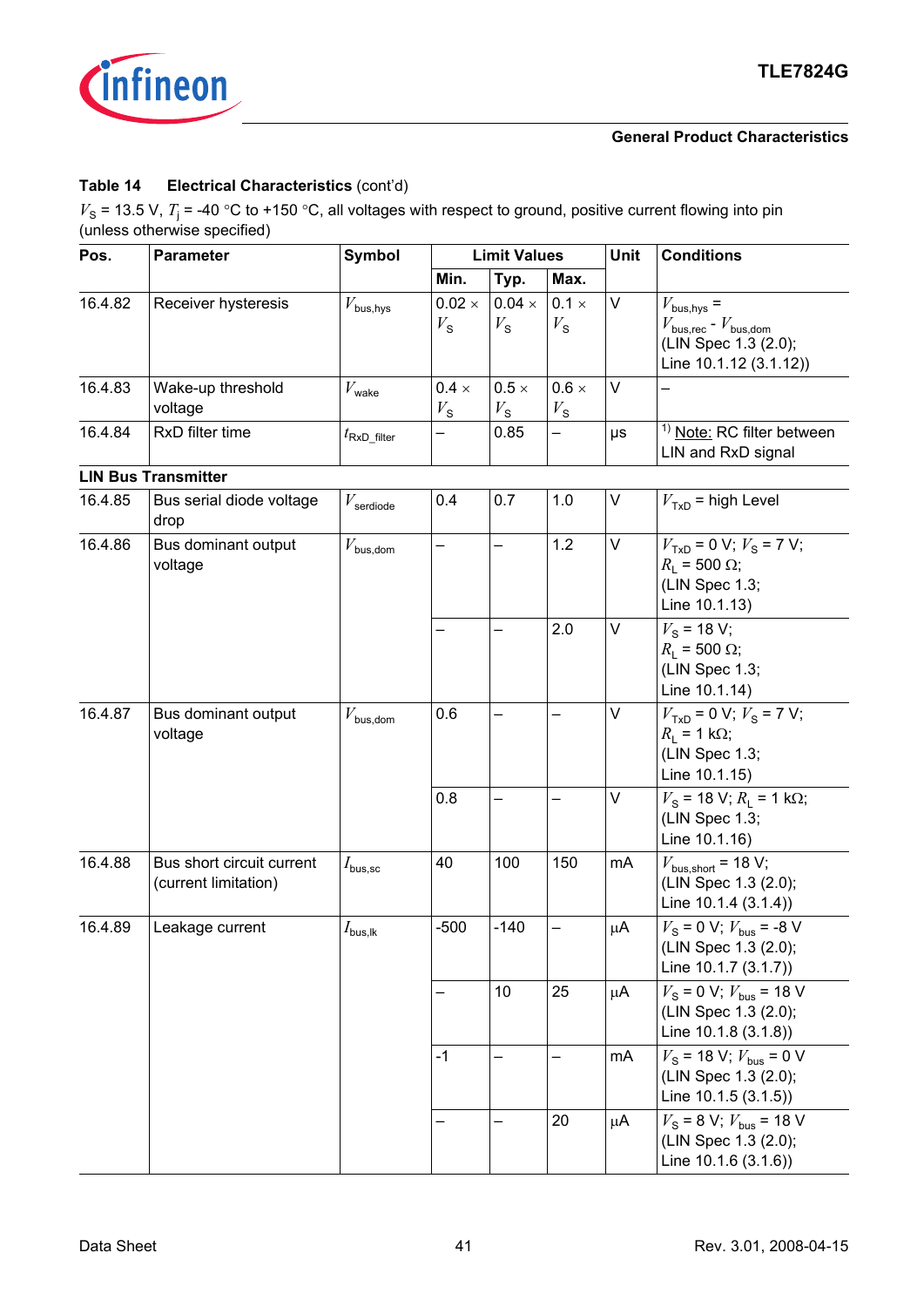

### **Table 14 Electrical Characteristics** (cont'd)

| Pos.     | <b>Parameter</b>                                         | <b>Symbol</b>         |      | <b>Limit Values</b> |                | Unit      | <b>Conditions</b>                                                                                                                                          |  |  |
|----------|----------------------------------------------------------|-----------------------|------|---------------------|----------------|-----------|------------------------------------------------------------------------------------------------------------------------------------------------------------|--|--|
|          |                                                          |                       | Min. | Typ.                | Max.           |           |                                                                                                                                                            |  |  |
| 16.4.90  | Bus pull-up resistance                                   | $R_{\text{bus}}$      | 20   | 30                  | 60             | $k\Omega$ | Active/Standby Mode<br>(LIN Spec 1.3 (2.0);<br>Line 10.2.2 (3.2.2))                                                                                        |  |  |
| 16.4.91  | LIN output current                                       | $I_{\text{lin}}$      | 5    | 20                  | 60             | $\mu$ A   | Sleep mode; $V_{bus}$ = 0 V                                                                                                                                |  |  |
|          | Dynamic LIN Transceiver Characteristics <sup>3)</sup>    |                       |      |                     |                |           |                                                                                                                                                            |  |  |
| 16.4.92  | Slew rate falling edge                                   | $S_{\text{fslope}}$   | $-3$ |                     | $-1$           | $V/\mu s$ | 60% > $V_{\text{bus}}$ > 40%;<br>1 µs < $(\tau = R_1 \times C_{bus})$<br>$<$ 5 µs; $V_s$ = 13.5 V;<br><b>Active Mode</b><br>(LIN Spec 1.3;<br>Line 10.3.1) |  |  |
| 16.4.93  | Slew rate rising edge                                    | $S_{\rm{rslope}}$     | 1    |                     | 3              | $V/\mu s$ | 40% < $V_{\text{bus}}$ < 60%;<br>1 µs < $(\tau = R_1 \times C_{bus})$<br>$<$ 5 µs; $V_s$ = 13.5 V;<br><b>Active Mode</b><br>(LIN Spec 1.3;<br>Line 10.3.1) |  |  |
| 16.4.94  | Slope symmetry                                           | $t_{\text{slopesym}}$ | $-5$ |                     | 5              | $\mu$ s   | $t_{\text{fslope}} - t_{\text{rslope}}$<br>$V_{\rm s}$ = 13.5 V<br>(LIN Spec 1.3;<br>Line 10.3.3)                                                          |  |  |
| 16.4.95  | Propagation delay<br>TxD LOW to bus                      | $t_{d(L),T}$          |      | $\mathbf{1}$        | $\overline{4}$ | $\mu$ S   | (LIN Spec 1.3;<br>Line 10.3.6)                                                                                                                             |  |  |
| 16.4.96  | Propagation delay<br>TxD HIGH to bus                     | $t_{d(H),T}$          | —    | 1                   | $\overline{4}$ | $\mu$ s   | (LIN Spec 1.3;<br>Line 10.3.6)                                                                                                                             |  |  |
| 16.4.97  | Propagation delay<br>Bus dominant to RxD<br>LOW          | $t_{d(L),R}$          |      | 1                   | 6              | $\mu$ S   | $C_{\text{RxD}}$ = 20 pF;<br>$R_{\rm{RxD}}$ = 2.4 k $\Omega$<br>(LIN Spec 1.3;<br>Line 10.3.7)                                                             |  |  |
| 16.4.98  | Propagation delay<br>Bus recessive to RxD<br><b>HIGH</b> | $t_{d(H),R}$          |      | 1                   | 6              | $\mu$ s   | $C_{\text{RxD}}$ = 20 pF;<br>$R_{\rm{RxD}}$ = 2.4 k $\Omega$<br>(LIN Spec 1.3;<br>Line 10.3.7)                                                             |  |  |
| 16.4.99  | Receiver delay symmetry                                  | $t_{\text{sym,R}}$    | $-2$ |                     | $\overline{2}$ | $\mu$ s   | $t_{\text{sym,R}} = t_{\text{d(L),R}} - t_{\text{d(H),R}}$<br>(LIN Spec 1.3;<br>Line 10.3.8)                                                               |  |  |
| 16.4.100 | Transmitter delay<br>symmetry                            | $t_{\mathsf{sym,T}}$  | $-2$ |                     | $\overline{2}$ | $\mu$ S   | $t_{\text{sym,T}} = t_{\text{d}(L),T} - t_{\text{d}(H),T}$<br>(LIN Spec 1.3;<br>Line 10.3.9)                                                               |  |  |
| 16.4.101 | Wake-up delay time                                       | $t_{\text{wake}}$     | 30   | 100                 | 150            | μS        | $T_i \leq 125$ °C                                                                                                                                          |  |  |
|          |                                                          |                       |      |                     | 170            | $\mu$ S   | $T_i \leq 150$ °C                                                                                                                                          |  |  |
| 16.4.102 | TxD dominant time out                                    | $t_{timeout}$         | 6    | 12                  | 20             | ms        | $VTxD = 0 V$                                                                                                                                               |  |  |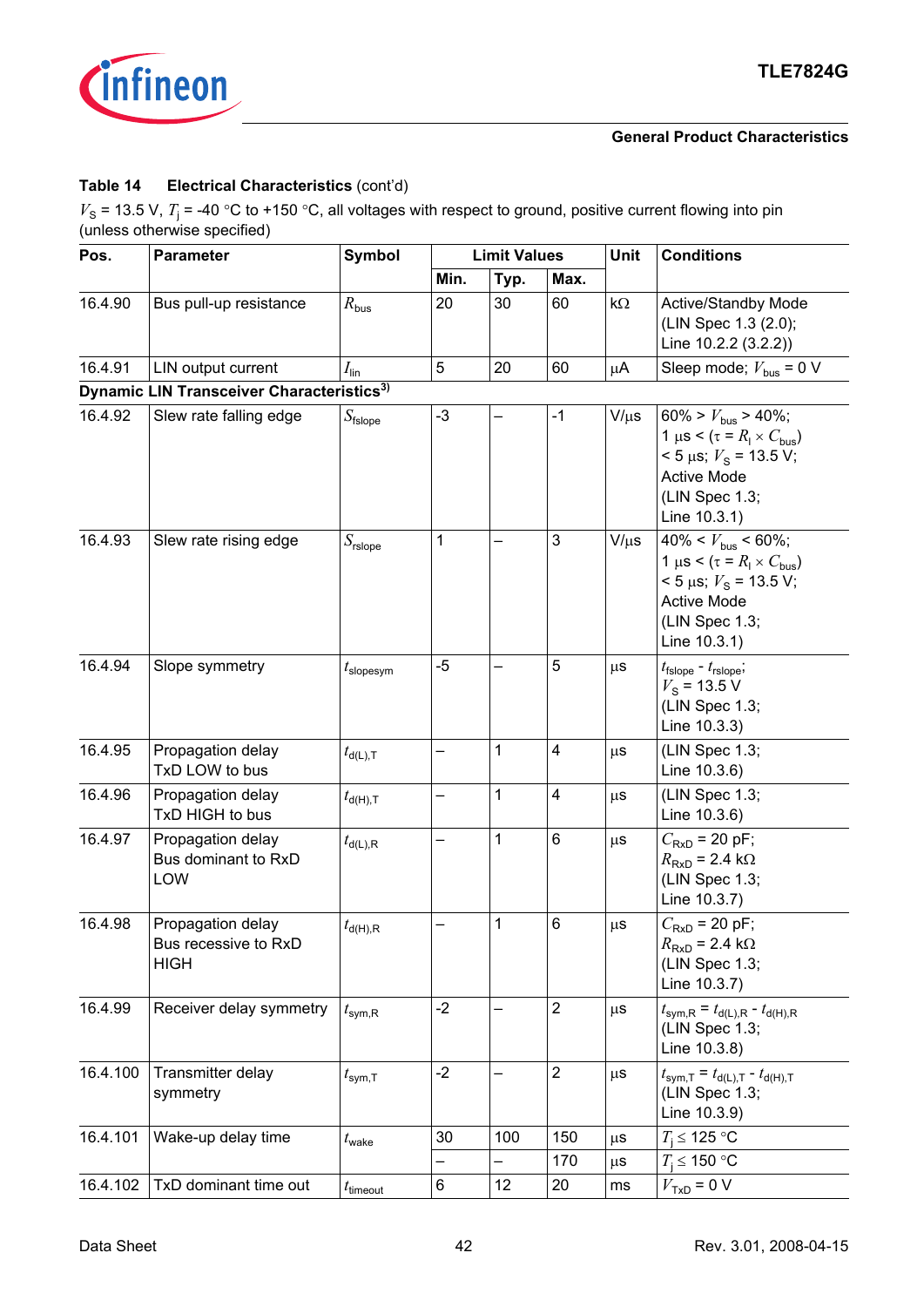

### **Table 14 Electrical Characteristics** (cont'd)

<span id="page-42-0"></span>

| Pos.     | <b>Parameter</b>                                                                 | <b>Symbol</b>                   |       | <b>Limit Values</b>      |       | Unit    | <b>Conditions</b>                                                                                                                                                                                                                                                  |  |
|----------|----------------------------------------------------------------------------------|---------------------------------|-------|--------------------------|-------|---------|--------------------------------------------------------------------------------------------------------------------------------------------------------------------------------------------------------------------------------------------------------------------|--|
|          |                                                                                  |                                 | Min.  | Typ.                     | Max.  |         |                                                                                                                                                                                                                                                                    |  |
| 16.4.103 | TxD dominant time out<br>recovery time                                           | $t_{\text{torec}}$              |       | 10                       |       | $\mu$ S | $VTxD = 5 V1$                                                                                                                                                                                                                                                      |  |
|          | Transfer Rate 20 kbit/s; 1 $\mu$ s < $\tau$ = $R_L \times C_{bus}$ < 5 $\mu$ s   |                                 |       |                          |       |         |                                                                                                                                                                                                                                                                    |  |
| 16.4.104 | Duty cycle D1                                                                    | D <sub>1</sub>                  | 0.396 |                          |       | $\mu$ s | duty cycle 1:<br>TH <sub>Rec</sub> (max) = $0.744 \times V_s$ ;<br>TH <sub>Dom</sub> (max) = $0.581 \times V_s$ ;<br>$V_s$ = 7.0  18 V;<br>$t_{\text{bit}} = 50 \,\mu s$ ;<br>D1 = $t_{bus\_rec(min)}$ / 2 $t_{bit}$ ;<br>(LIN Spec 2.0;<br>Line 3.3.1)            |  |
| 16.4.105 | Duty cycle D2                                                                    | D <sub>2</sub>                  |       |                          | 0.581 | $\mu$ S | duty cycle 2:<br>TH <sub>Rec</sub> (min) = $0.422 \times V_s$ ;<br>TH <sub>Dom</sub> (min) = $0.284 \times V_s$ ;<br>$V_s$ = 7.6  18 V;<br>$t_{\text{bit}} = 50 \,\mu s$ ;<br>D2 = $t_{bus\_rec(max)}$ / 2 $t_{bit}$ ;<br>(LIN Spec 2.0;<br>Line 3.3.2)            |  |
|          | Transfer Rate 10.4 kbit/s; 1 $\mu$ s < $\tau$ = $R_L \times C_{bus}$ < 5 $\mu$ s |                                 |       |                          |       |         |                                                                                                                                                                                                                                                                    |  |
| 16.4.106 | Duty cycle D3                                                                    | D <sub>3</sub>                  | 0.417 |                          |       | $\mu$ S | duty cycle 3:<br>TH <sub>Rec</sub> (max) = $0.778 \times V_s$ ;<br>TH <sub>Dom</sub> (max) = $0.616 \times V_s$ ;<br>$V_s$ = 7.0  18 V;<br>$t_{\text{bit}}$ = 96 µs;<br>D3 = $t_{\text{bus\_rec(min)}}$ / 2 $t_{\text{bit}}$ ;<br>(LIN Spec 2.0;<br>Line $3.4.1$ ) |  |
| 16.4.107 | Duty cycle D4                                                                    | D <sub>4</sub>                  |       |                          | 0.590 | $\mu$ s | duty cycle 4:<br>TH <sub>Rec</sub> (min) = $0.389 \times V_s$ ;<br>TH <sub>Dom</sub> (min) = $0.251 \times V_s$ ;<br>$V_{\rm s}$ = 7.6  18 V;<br>$t_{\text{bit}} = 96 \,\mu s$ ;<br>D4 = $t_{bus\_rec(max)}$ / 2 $t_{bit}$ ;<br>(LIN Spec 2.0;<br>Line 3.4.2)      |  |
|          | SPI Data Input Timing <sup>1)</sup>                                              |                                 |       |                          |       |         |                                                                                                                                                                                                                                                                    |  |
| 16.4.108 | Clock period                                                                     | $t_{\sf pCLK}$                  | 250   |                          |       | ns      |                                                                                                                                                                                                                                                                    |  |
| 16.4.109 | Clock high time                                                                  | $t_{\scriptstyle{\text{CLKH}}}$ | 125   |                          |       | ns      |                                                                                                                                                                                                                                                                    |  |
| 16.4.110 | Clock low time                                                                   | $t_{CLKL}$                      | 125   | —                        |       | ns      |                                                                                                                                                                                                                                                                    |  |
| 16.4.111 | Clock low before CSN low                                                         | $t_{\text{bef}}$                | 125   |                          |       | ns      |                                                                                                                                                                                                                                                                    |  |
| 16.4.112 | CSN setup time                                                                   | $t_{\text{lead}}$               | 250   | $\overline{\phantom{0}}$ |       | ns      |                                                                                                                                                                                                                                                                    |  |
| 16.4.113 | CLK setup time                                                                   | $t_{\text{lag}}$                | 250   | —                        | —     | ns      | —                                                                                                                                                                                                                                                                  |  |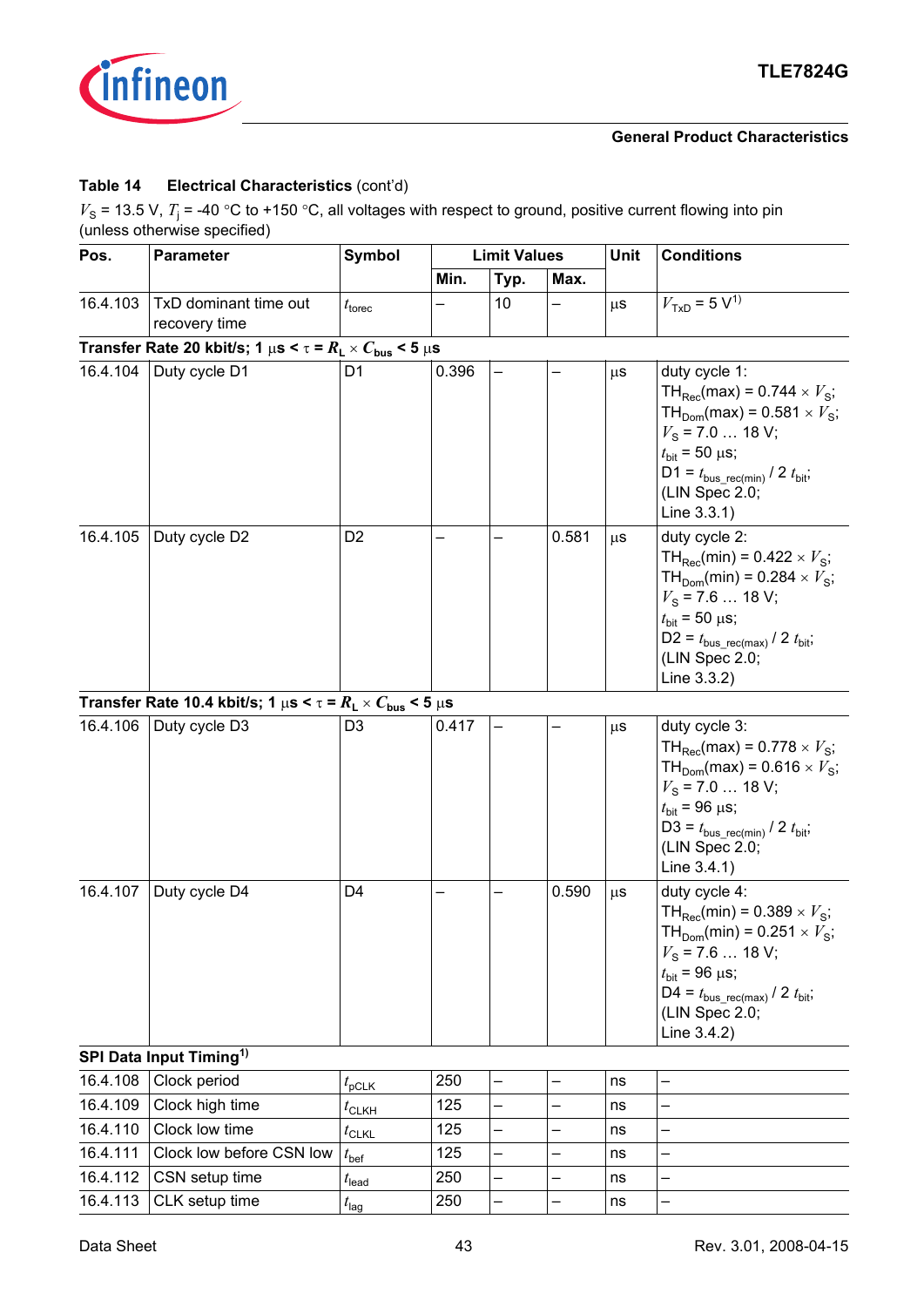

### **Table 14 Electrical Characteristics** (cont'd)

<span id="page-43-1"></span><span id="page-43-0"></span>

| Pos.     | <b>Symbol</b><br><b>Limit Values</b><br><b>Parameter</b>             |                                 |                          |                          |                          | <b>Unit</b>     | <b>Conditions</b>                                                                       |  |  |
|----------|----------------------------------------------------------------------|---------------------------------|--------------------------|--------------------------|--------------------------|-----------------|-----------------------------------------------------------------------------------------|--|--|
|          |                                                                      |                                 | Min.                     | Typ.                     | Max.                     |                 |                                                                                         |  |  |
| 16.4.114 | Clock low after CSN high                                             | $t_{\sf{beh}}$                  | 125                      | $\overline{\phantom{0}}$ | —                        | ns              | $\overline{\phantom{0}}$                                                                |  |  |
| 16.4.115 | DI setup time                                                        | $t_{\text{DISU}}$               | 50                       |                          |                          | ns              |                                                                                         |  |  |
| 16.4.116 | DI hold time                                                         | $t_{\text{DHO}}$                | 50                       |                          |                          | ns              | $\overline{\phantom{0}}$                                                                |  |  |
| 16.4.117 | Input signal rise time at pin<br>DI, CLK and CSN                     | $t_{\text{rIN}}$                |                          |                          | 50                       | ns              |                                                                                         |  |  |
| 16.4.118 | Input signal fall time at pin<br>DI, CLK and CSN                     | $t_{\text{fIN}}$                |                          |                          | 50                       | ns              |                                                                                         |  |  |
| 16.4.119 | Delay time for mode<br>change from Normal Mode<br>to Sleep Mode      | $t_{\text{fIN}}$                |                          |                          | 10                       | $\mu$ S         |                                                                                         |  |  |
| 16.4.120 | CSN high time                                                        | $t_{\text{CSN(high)}}$          | 10                       | $\overline{\phantom{0}}$ | $\overline{\phantom{0}}$ | $\mu$ S         | $\overline{\phantom{0}}$                                                                |  |  |
|          | Data Output Timing <sup>1)</sup>                                     |                                 |                          |                          |                          |                 |                                                                                         |  |  |
| 16.4.121 | DO rise time                                                         | $t_{\text{rDO}}$                |                          | 30                       | 80                       | ns              | $C_1$ = 100 pF                                                                          |  |  |
| 16.4.122 | DO fall time                                                         | $t_{\text{fDO}}$                |                          | 30                       | 80                       | ns              | $C_1$ = 100 pF                                                                          |  |  |
| 16.4.123 | DO enable time                                                       | $t_{\mathsf{ENDO}}$             |                          |                          | 50                       | ns              | low impedance                                                                           |  |  |
| 16.4.124 | DO disable time                                                      | $t_{\text{DISDO}}$              |                          |                          | 50                       | ns              | high impedance                                                                          |  |  |
|          | ADC Measurement Interface (general)                                  |                                 |                          |                          |                          |                 |                                                                                         |  |  |
| 16.4.125 | ADC reference voltage                                                | $V_{\sf AREF}$                  | 2.45                     | 2.5                      | 2.55                     | V               | $4)$ interconnect                                                                       |  |  |
|          | ADC Battery Voltage Measurement Interface, $V_{\texttt{BAT\_SENSE}}$ |                                 |                          |                          |                          |                 |                                                                                         |  |  |
| 16.4.126 | Max. measurement input<br>voltage (full scale)                       | $V_{\mathsf{bat}\_\mathsf{fs}}$ | 19.2                     | 20                       | 20.8                     | V               |                                                                                         |  |  |
| 16.4.127 | Measurement input<br>impedance                                       | $R_{\mathsf{bat\_sense}}$       | 0.8                      | 1.6                      | 2.2                      | $M\Omega$       | measurement $I/F = on$                                                                  |  |  |
| 16.4.128 | $V_{\text{bat\_sense}}$ input filter<br>bandwidth                    | bw                              | $\overline{\phantom{0}}$ | 50                       | $\overline{\phantom{0}}$ | kHz             | 1)                                                                                      |  |  |
| 16.4.129 | Measurement input<br>leakage current                                 | $I_{\mathsf{bat\_sense}}$       | $-0.5$                   | $\overline{\phantom{0}}$ | 0.5                      | μA              | measurement $I/F = off;$<br>$V_{\text{bat\_sense}}$ = 13.5 V                            |  |  |
| 16.4.130 | Measurement accuracy<br>after µController-based<br>calibration       | —                               | $-300$                   |                          | 300                      | mV              | $4 < V_{\text{bat\_sense}} < V_{\text{bat\_fs}};$<br>$V_{\text{CC}} \geq 4.5 \text{ V}$ |  |  |
| 16.4.131 | Settling time                                                        | $\mathsf{T}_{\mathsf{set}}$     |                          |                          | 30                       | $\mu$ s         | <sup>4)</sup> CSN high to settled<br>output voltage $V_A$                               |  |  |
|          | <b>ADC Temperature Measurement Interface</b>                         |                                 |                          |                          |                          |                 |                                                                                         |  |  |
| 16.4.132 | Temp. Measurement<br>Range                                           | $T_{\rm J}$                     | $-40$                    | $\overline{\phantom{0}}$ | 150                      | $\rm ^{\circ}C$ | via on-chip sensor                                                                      |  |  |
| 16.4.133 | Temp. sensor offset<br>voltage                                       | m <sub>0</sub>                  | -                        | 3.82                     | —                        | V               | <sup>1)</sup> $V_A$ = m <sub>0</sub> - m <sub>1</sub> x $T_J$                           |  |  |
| 16.4.134 | Temp. coefficient                                                    | m <sub>1</sub>                  | $\qquad \qquad -$        | 5.94                     | -                        | mV/K            | 1)                                                                                      |  |  |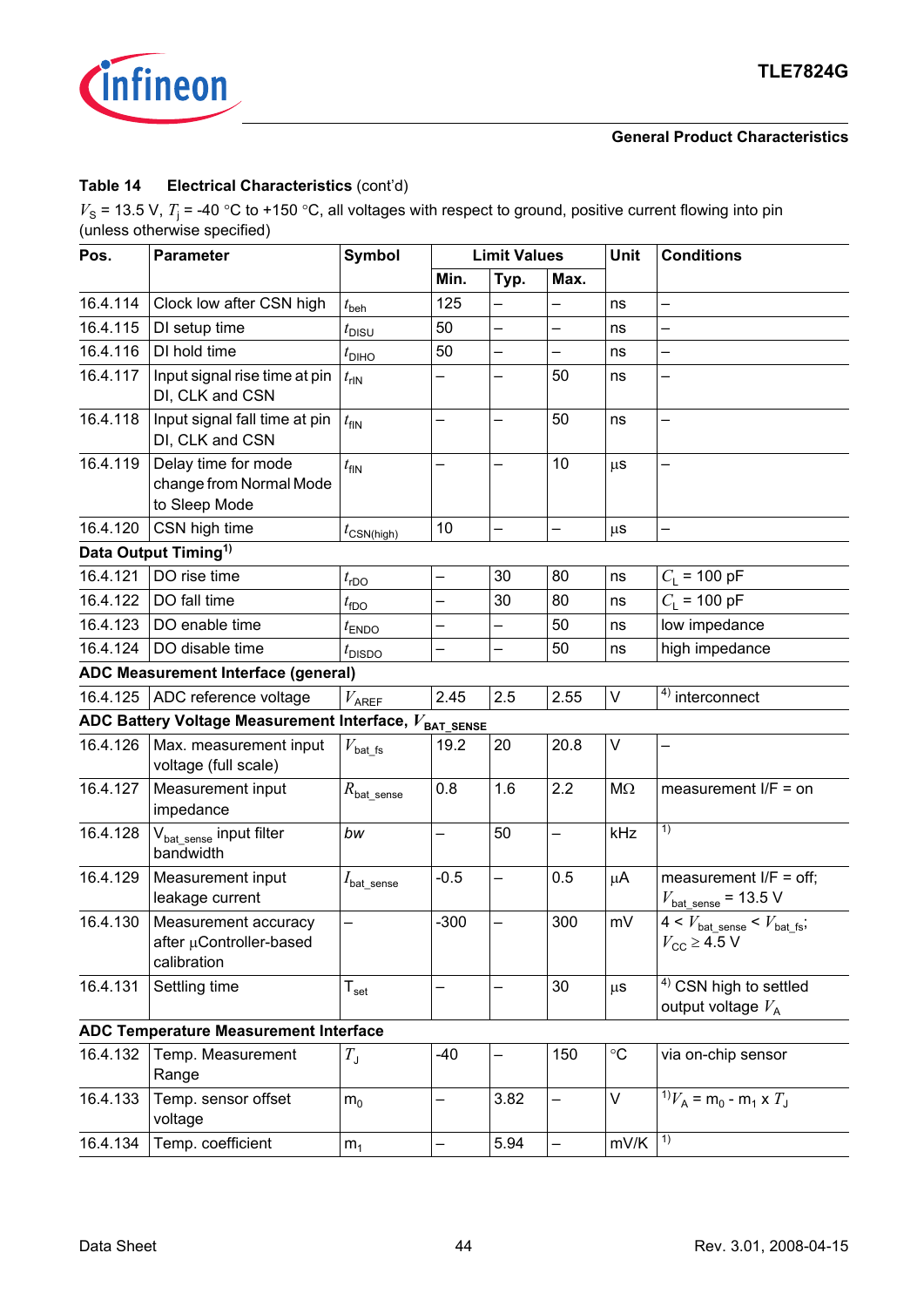

### **Timing Diagrams**

### **Table 14 Electrical Characteristics** (cont'd)

 $V_s$  = 13.5 V,  $T_j$  = -40 °C to +150 °C, all voltages with respect to ground, positive current flowing into pin (unless otherwise specified)

| Pos.     | <b>Parameter</b>                                               | Symbol      |       | <b>Limit Values</b> |      | Unit        | <b>Conditions</b>                                                                                                 |  |  |
|----------|----------------------------------------------------------------|-------------|-------|---------------------|------|-------------|-------------------------------------------------------------------------------------------------------------------|--|--|
|          |                                                                |             | Min.  | Typ.                | Max. |             |                                                                                                                   |  |  |
| 16.4.135 | Measurement accuracy<br>after µController-based<br>calibration | $T_{\rm J}$ | $-15$ |                     | 15   | $^{\circ}C$ | $-40 °C < T1 < 150 °C$                                                                                            |  |  |
| 16.4.136 | Settling time                                                  | set         |       |                     | 30   | $\mu$ S     | $^{(4)}$ after measurement<br>mode change; CSN "high"<br>to settled output voltage at<br>interconnect $V_{\rm A}$ |  |  |

<span id="page-44-1"></span>1) Not subject to production test, specified by design.

2) normal operation continuous current should not exceed 300mA (for each low-side LS1 and LS2)

3) Production testing in 20 kbit/s mode

<span id="page-44-2"></span>4) Tested on wafer level only.

<span id="page-44-0"></span>

**Figure 13 SPI-Data Transfer Timing**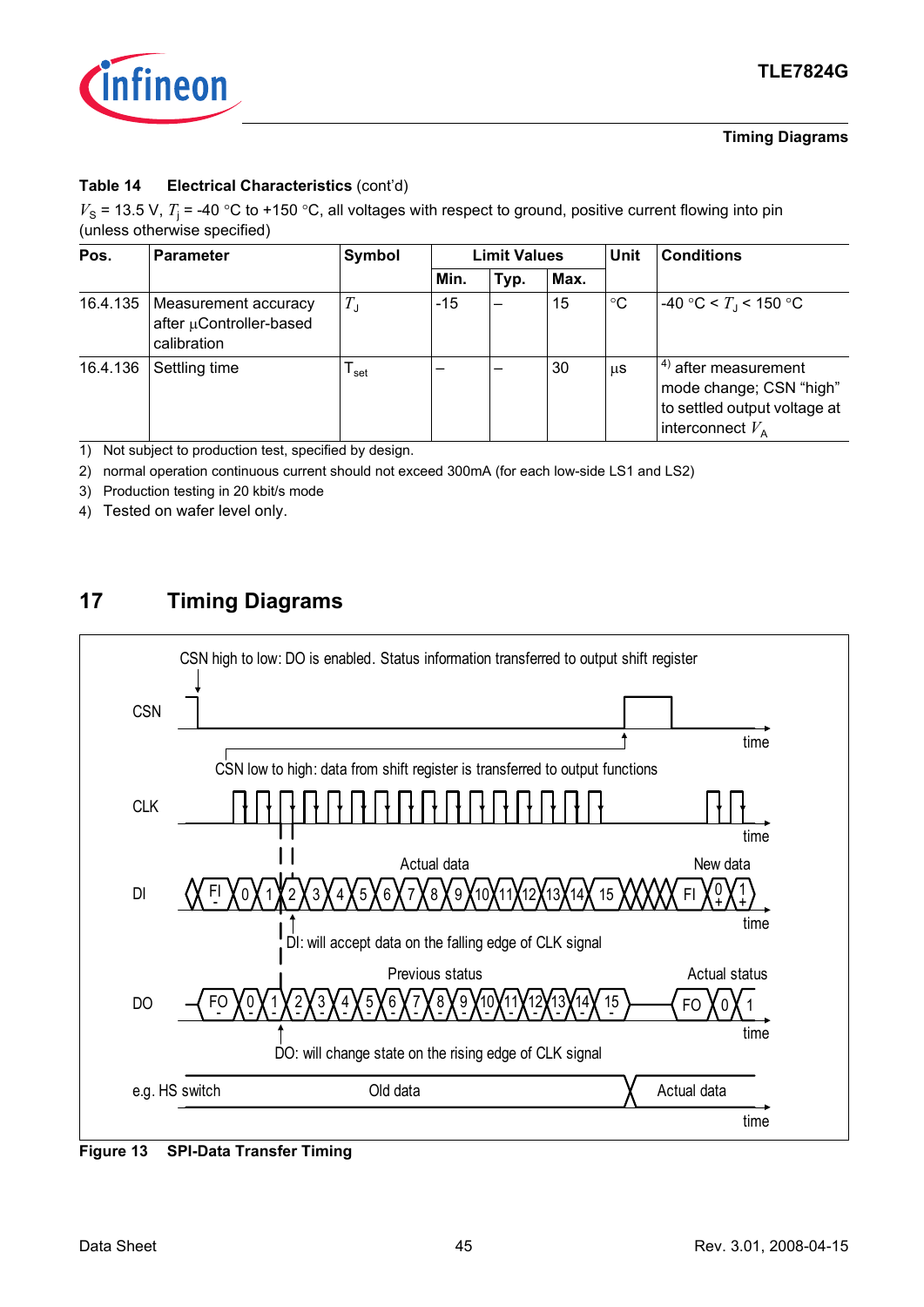







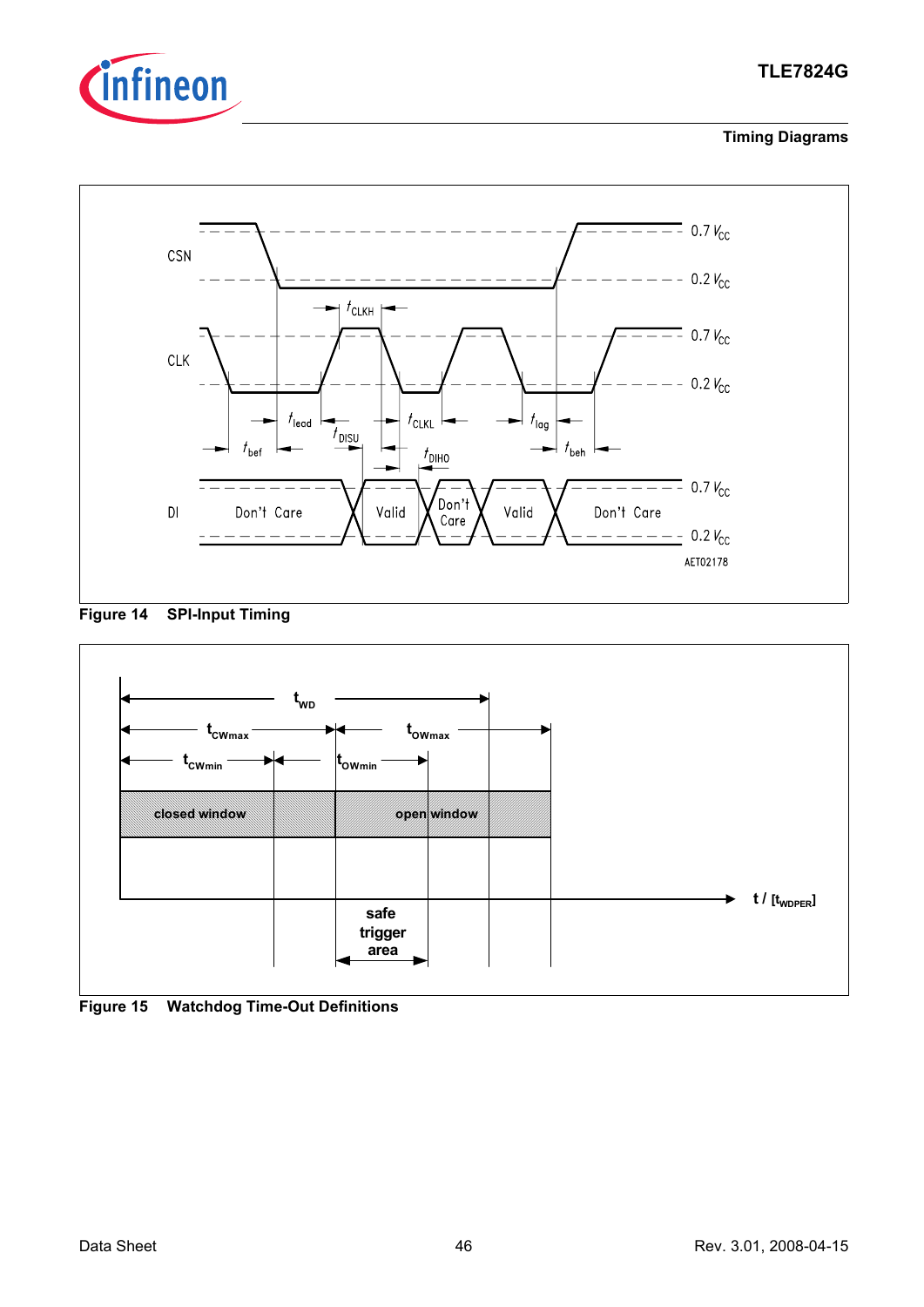







<span id="page-46-0"></span>**Figure 17 Reset Timing Diagram**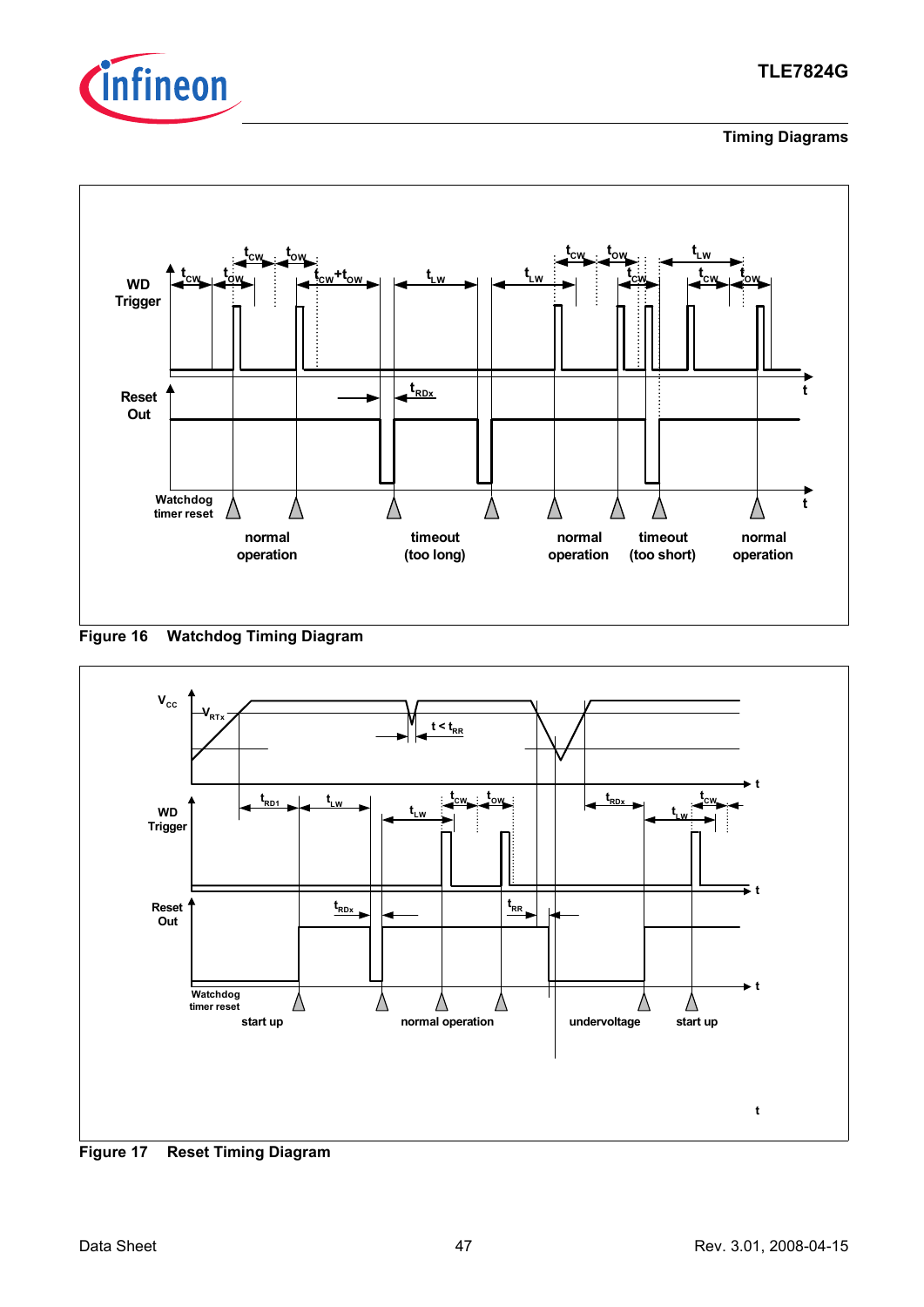



**Figure 18 LIN Dynamic Characteristics Timing Diagram**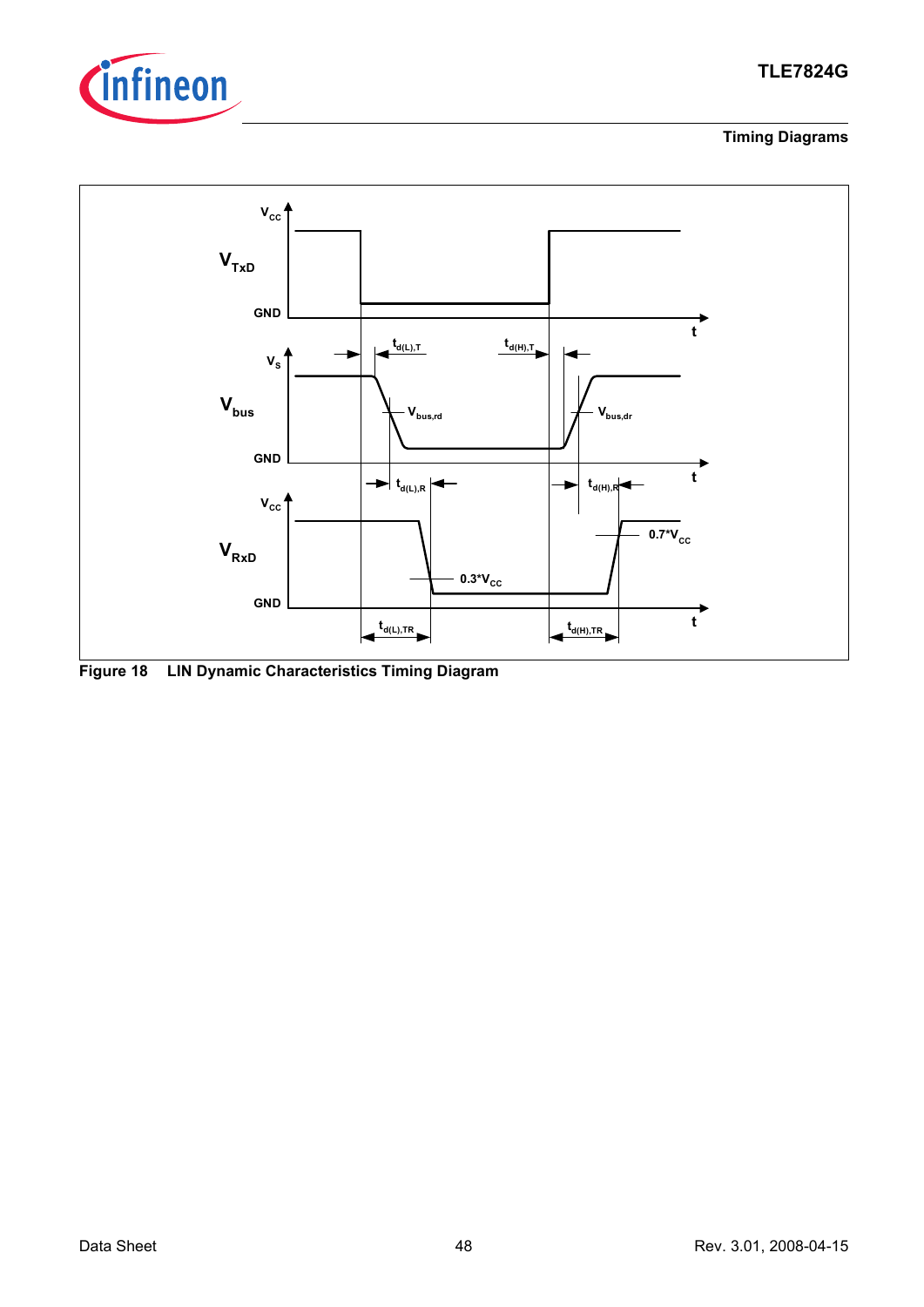

### **Application Information**

# <span id="page-48-0"></span>**18 Application Information**

### <span id="page-48-1"></span>**18.1 Application Diagram**

*Note: The following information is given as a hint for the implementation of the device only and shall not be regarded as a description or warranty of a certain functionality, condition or quality of the device*



**Figure 19 Application Diagram**

*Note: This is a very simplified example of an application circuit. The function must be verified in the real application. Note: For inverse-polarity protection / protection against ISO pulses the diode and the 10µF capacitor is required.*

# <span id="page-48-2"></span>**18.2 Hints for Unused Pins**

- SUPPLY: connect to  $V_{\rm S}$
- MON1/2/3/4: connect to GND or leave open
- MON5/HS-LED, LIN: leave open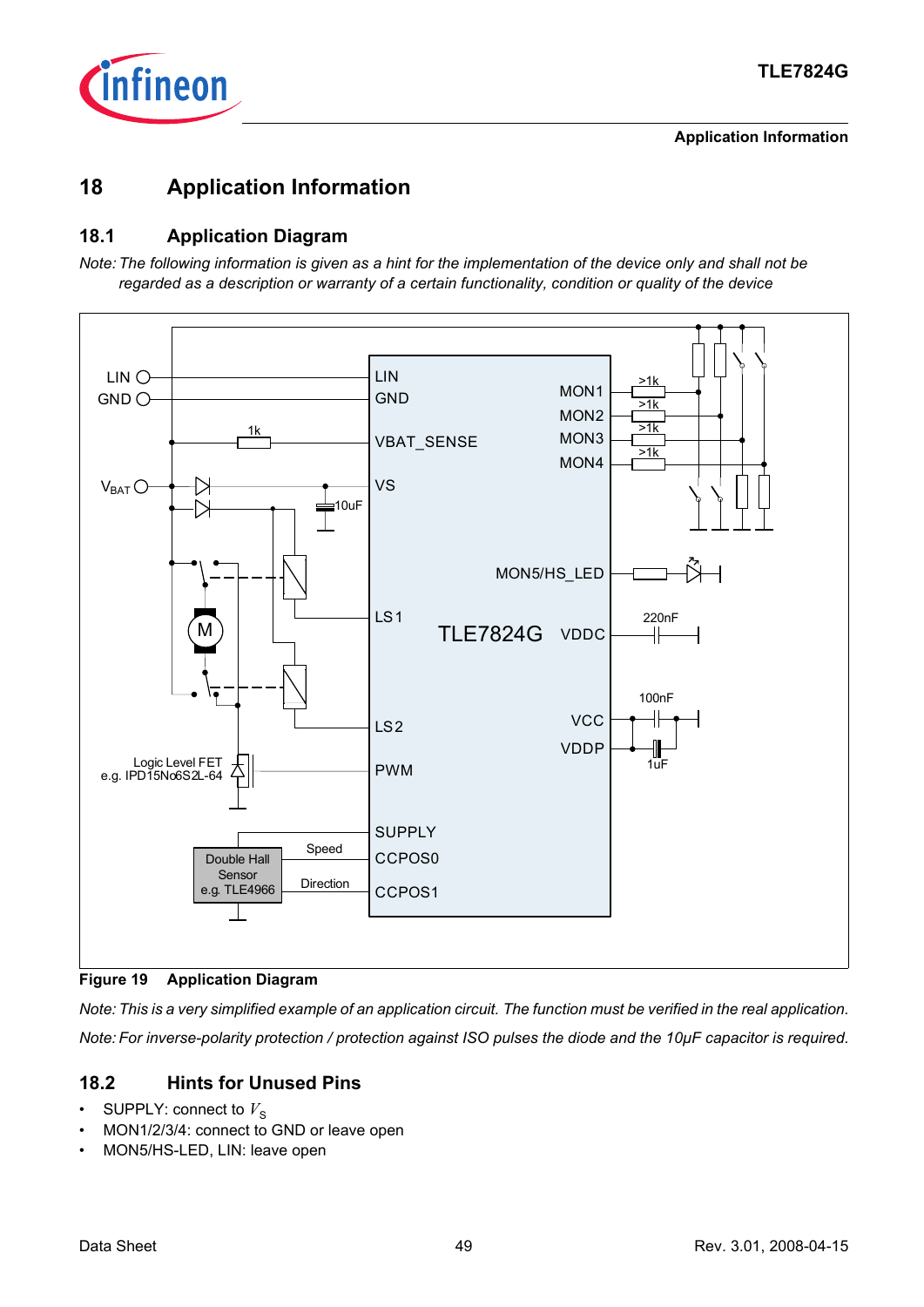

### **Application Information**

### <span id="page-49-0"></span>**18.3 Flash Program Mode via LIN-Fast-Mode**

For flash programming the transmission rate of the integrated LIN transceiver can be changed to maximum 115 kBaud via SPI command. A dedicated BROM routine of the XC885 takes care of periodically servicing the watchdog during this LIN-Fast-Mode. Further details are available in the XC885 User's Manual.

| <b>MSB</b>              |    |    |    |    |    |   |   |   |   |   |   |   | LSB |
|-------------------------|----|----|----|----|----|---|---|---|---|---|---|---|-----|
| Input Data<br>15        | 14 | 13 | 12 | 11 | 10 | 9 | 8 | – | 6 | 5 | n | ົ |     |
|                         |    |    |    |    |    |   |   |   |   |   |   |   |     |
|                         |    |    |    |    |    |   |   |   |   |   |   |   |     |
| LIN FLASH mode off<br>0 | 0  |    |    |    |    |   |   |   |   |   |   |   |     |
|                         |    |    |    |    |    |   |   |   |   |   |   |   |     |

**Figure 20 LIN Flash mode SPI command**

### <span id="page-49-1"></span>**18.4 Thermal Resistance**

 $T_1 = T_A + (P_D \times R_{th})$  (8)

- $T_{\rm J}$  = Junction temperature [°C]
- $T_A$  = Ambient temperature [°C]
- $P_D$  = Total chip power dissipation [W]
- $P_{INT}$  = Chip internal power dissipation [W]
- $P_{\text{IO}}$  = Power dissipation caused by I/O currents [W]
- $R_{thJA}$  = Package thermal resistance [K/W]; junction-ambient

The total power dissipation can be calculated from:

 $P_{\text{D}} = P_{\text{INT}} + P_{\text{10}}$  (9)

# <span id="page-49-2"></span>**18.5 ESD Tests**

Tests for ESD robustness according to IEC61000-4-2 "gun test" (150pF, 330Ω) have been performed. The results and test condition are available in a test report.

### **Table 15 ESD "GUN test"**

| <b>Performed Test</b>                   | <b>Result</b> | Unit | <b>Remarks</b>               |
|-----------------------------------------|---------------|------|------------------------------|
| ESD at pin LIN, $V_s$ , MON4 versus GND | $> +8$        | k٧   | <sup>1)</sup> Positive pulse |
| ESD at pin LIN, $V_s$ , MON4 versus GND | ≤ -8          | k٧   | <sup>1)</sup> Negative pulse |

<span id="page-49-3"></span>1) ESD susceptibility "ESD GUN" according LIN EMC 1.3 Test Specification, Section 4.3. (IEC 61000-4-2) -Tested by external test house (IBEE Zwickau, EMC Test report Nr. 09-09-07).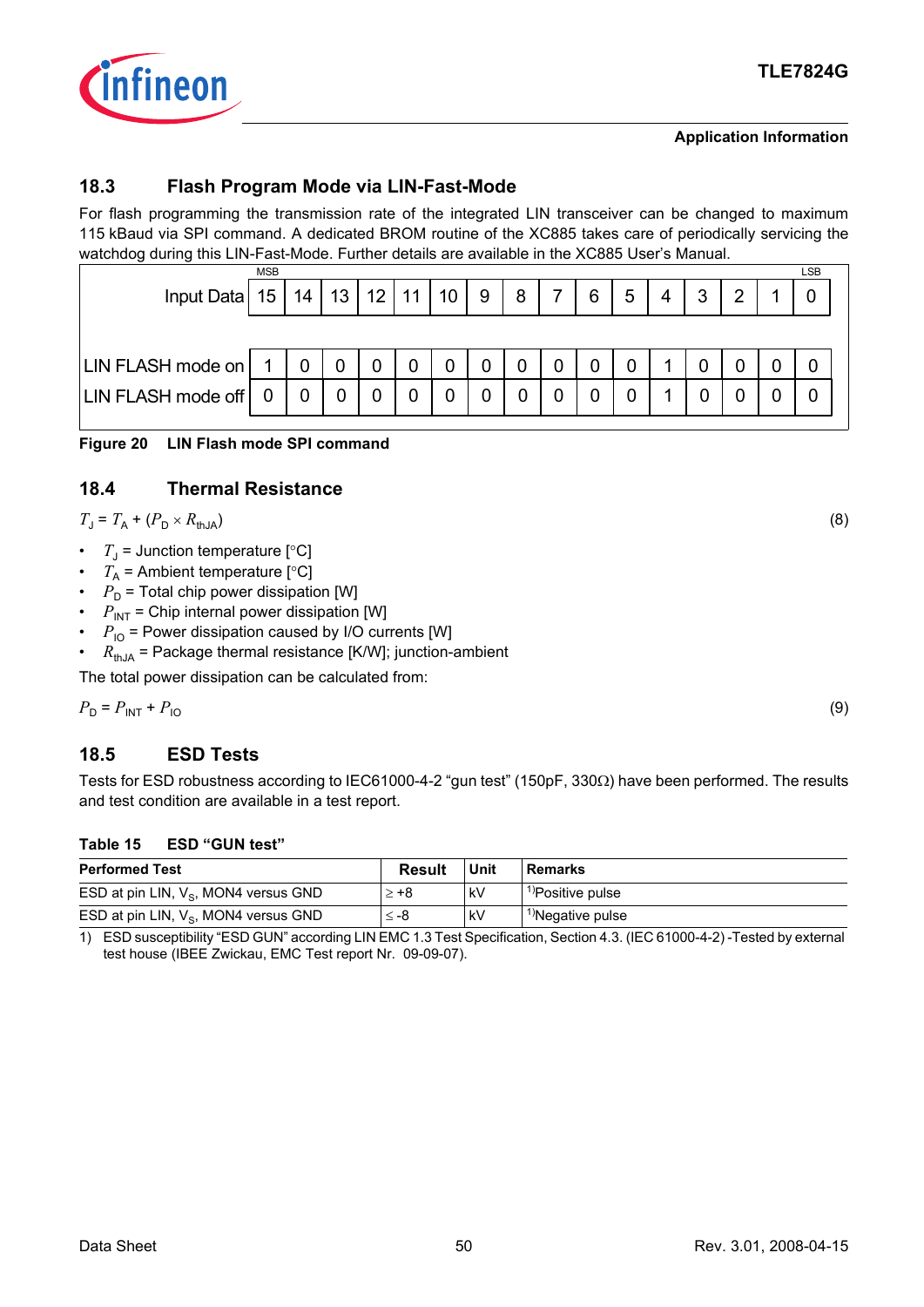

### **Package Outlines**

# <span id="page-50-0"></span>**19 Package Outlines**



**Figure 21 PG-DSO-28-38** (Plastic Dual Small Outline Package)

### **Green Product (RoHS compliant)**

To meet the world-wide customer requirements for environmentally friendly products and to be compliant with government regulations the device is available as a green product. Green products are RoHS-Compliant (i.e Pb-free finish on leads and suitable for Pb-free soldering according to IPC/JEDEC J-STD-020).

For further information on alternative packages, please visit our website: **[http://www.infineon.com/packages](http://www.infineon.com/packages/)**. **Dimensions in mm**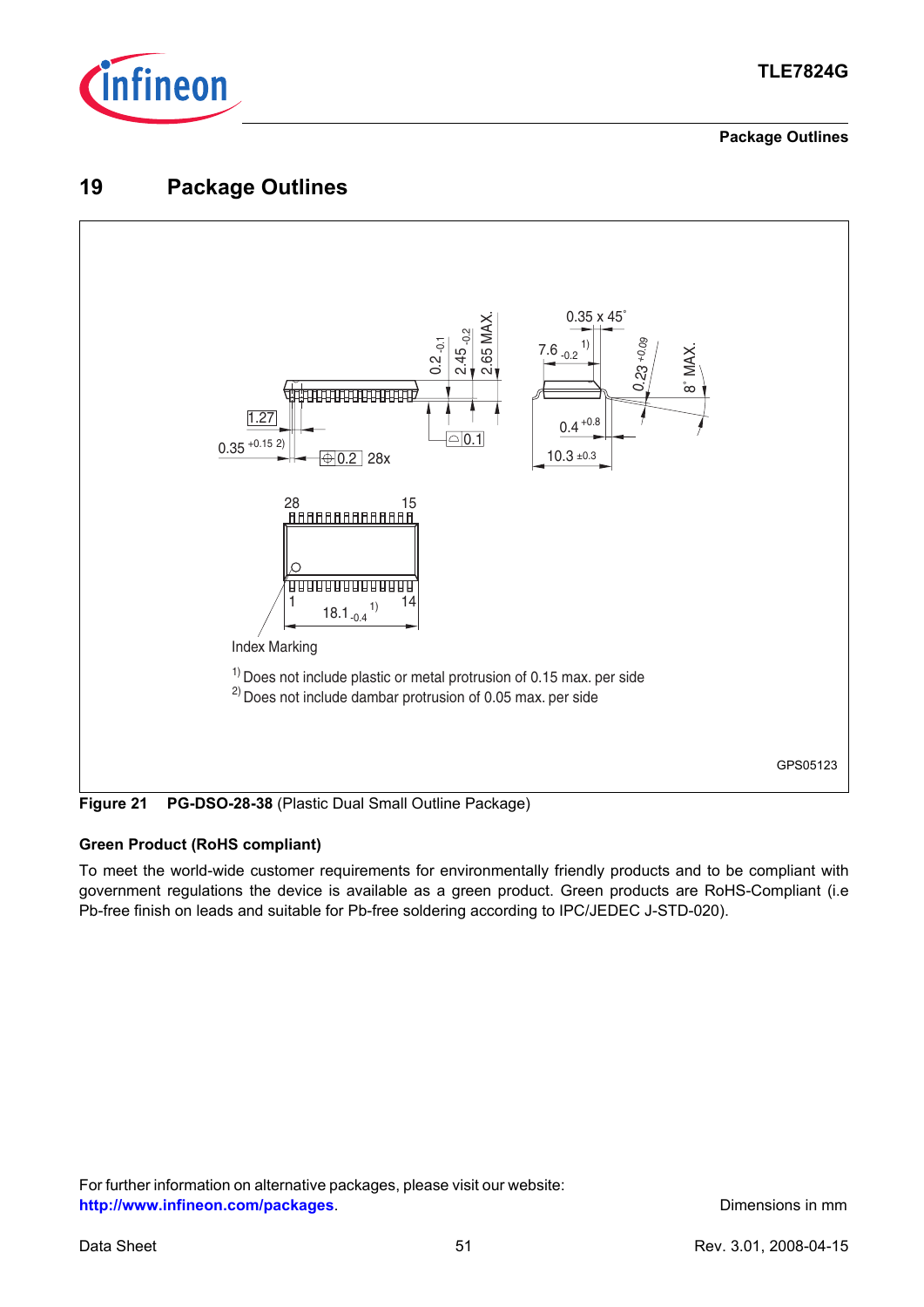

**Revision History**

# <span id="page-51-0"></span>**20 Revision History**

| <b>Revision</b> | <b>Date</b> | ∣ Chanqes                                                             |
|-----------------|-------------|-----------------------------------------------------------------------|
| 3.01            | 2008-04-15  | <b>Chapter 16.3 Thermal Resistance</b><br>- corrected RthJSP (16.3.1) |
| 3.00            | 2008-04-04  | Initial datasheet version                                             |